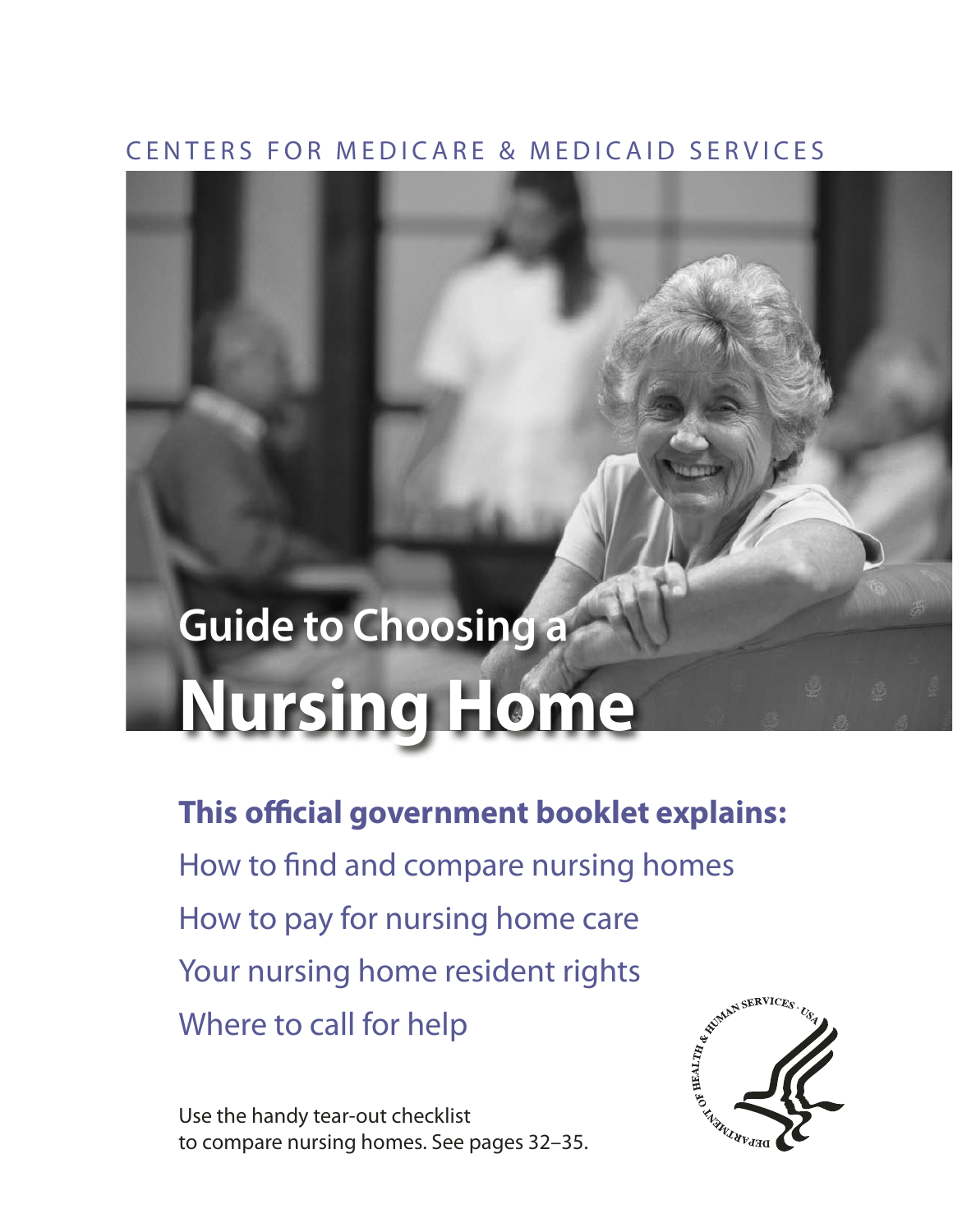The "Guide to Choosing a Nursing Home" is prepared by the Centers for Medicare & Medicaid Services (CMS). CMS and states oversee the quality of nursing homes. State and Federal government agencies certify nursing homes to participate in Medicare and Medicaid.

The "Guide to Choosing a Nursing Home" isn't a legal document. Official Medicare Program legal guidance is contained in the relevant laws, statutes, regulations, and rulings.

The information in this booklet was correct when it was printed. Changes may occur after printing. Call 1-800-MEDICARE (1-800-633-4227), or visit <www.medicare.gov>to get the most current information. TTY users should call 1-877-486-2048.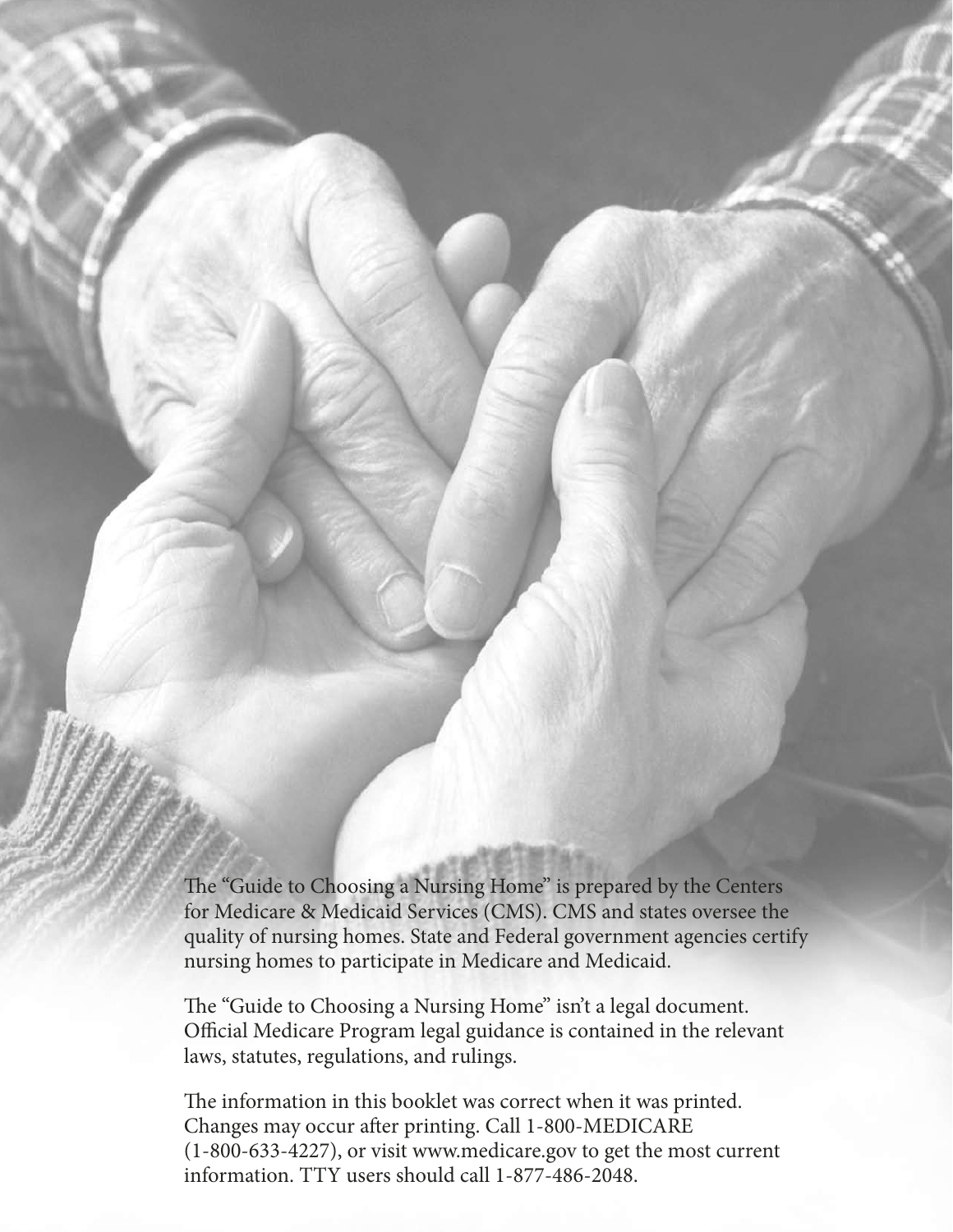# **Table of Contents**

| <b>Section 1: Welcome</b>                                                                                                                                                                                                  |
|----------------------------------------------------------------------------------------------------------------------------------------------------------------------------------------------------------------------------|
|                                                                                                                                                                                                                            |
| Section 2: Choosing the Type of Care You Need                                                                                                                                                                              |
| Agencies That Can Help With Long-Term Care Choices 11                                                                                                                                                                      |
| Section 3: Steps to Choosing a Nursing Home                                                                                                                                                                                |
| Find Out About The Nursing Homes In Your Area  17<br>Compare the Quality of the Nursing Homes You Are Considering 18-25<br>Visit the Nursing Homes You Are Interested In $\ldots \ldots \ldots \ldots \ldots \ldots 26-31$ |
| Section 4: Making the Arrangements to Enter a Nursing Home                                                                                                                                                                 |
|                                                                                                                                                                                                                            |
| Section 5: Paying for Nursing Home Care and Other Health Care Costs                                                                                                                                                        |
| Medicare for Your Healthcare and Prescription Drugs  43-45                                                                                                                                                                 |
| <b>Section 6: In the Nursing Home</b>                                                                                                                                                                                      |
| Your Resident Rights and Protections 49-54                                                                                                                                                                                 |
| <b>Section 7: For More Information</b>                                                                                                                                                                                     |
| For Information about Specific Conditions and Diseases  56-58                                                                                                                                                              |
| Section 8: Words to Know (Where words in blue are defined)  63-64                                                                                                                                                          |
|                                                                                                                                                                                                                            |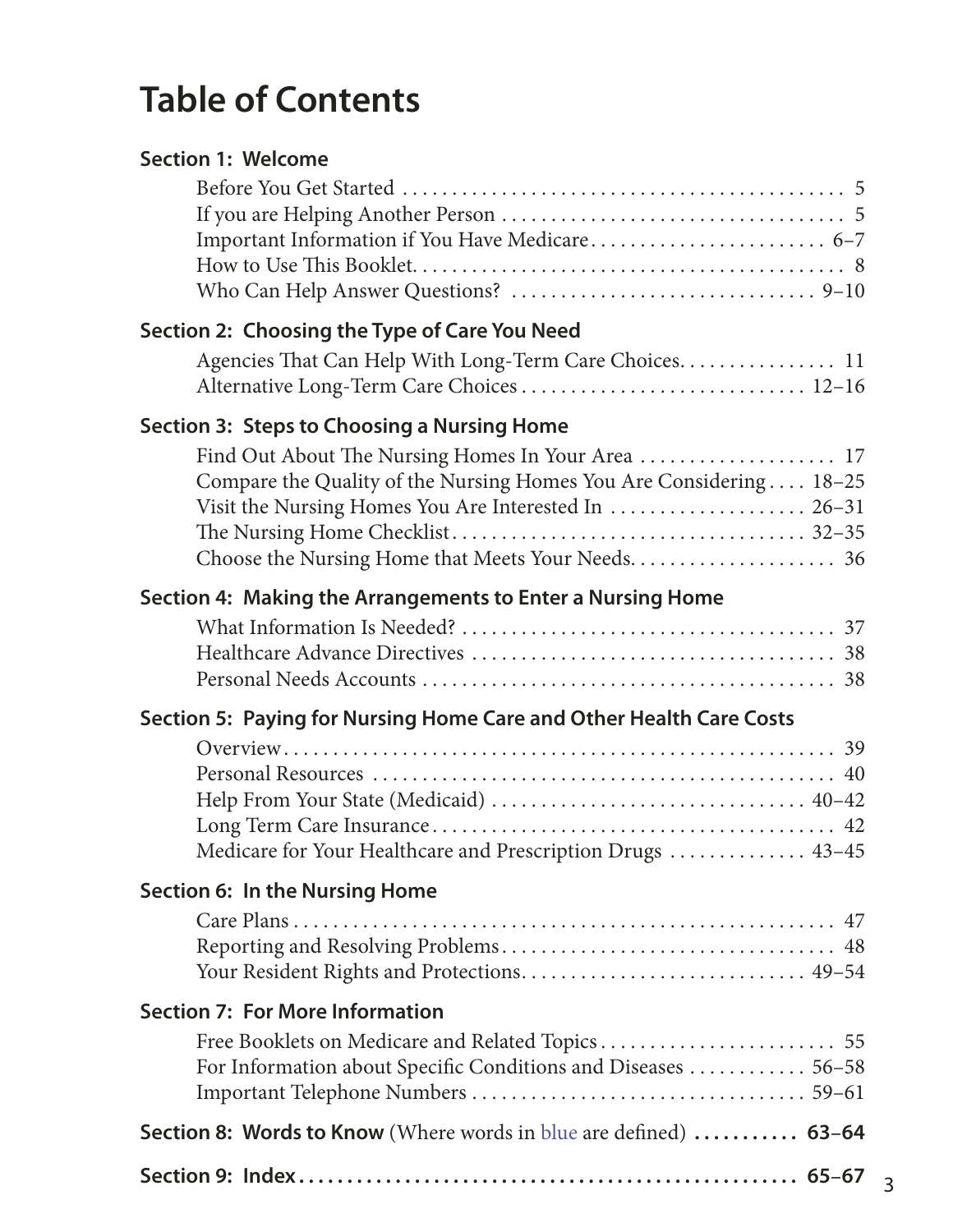It is helpful to plan ahead, consider all your long-term care options, and make good financial plans early.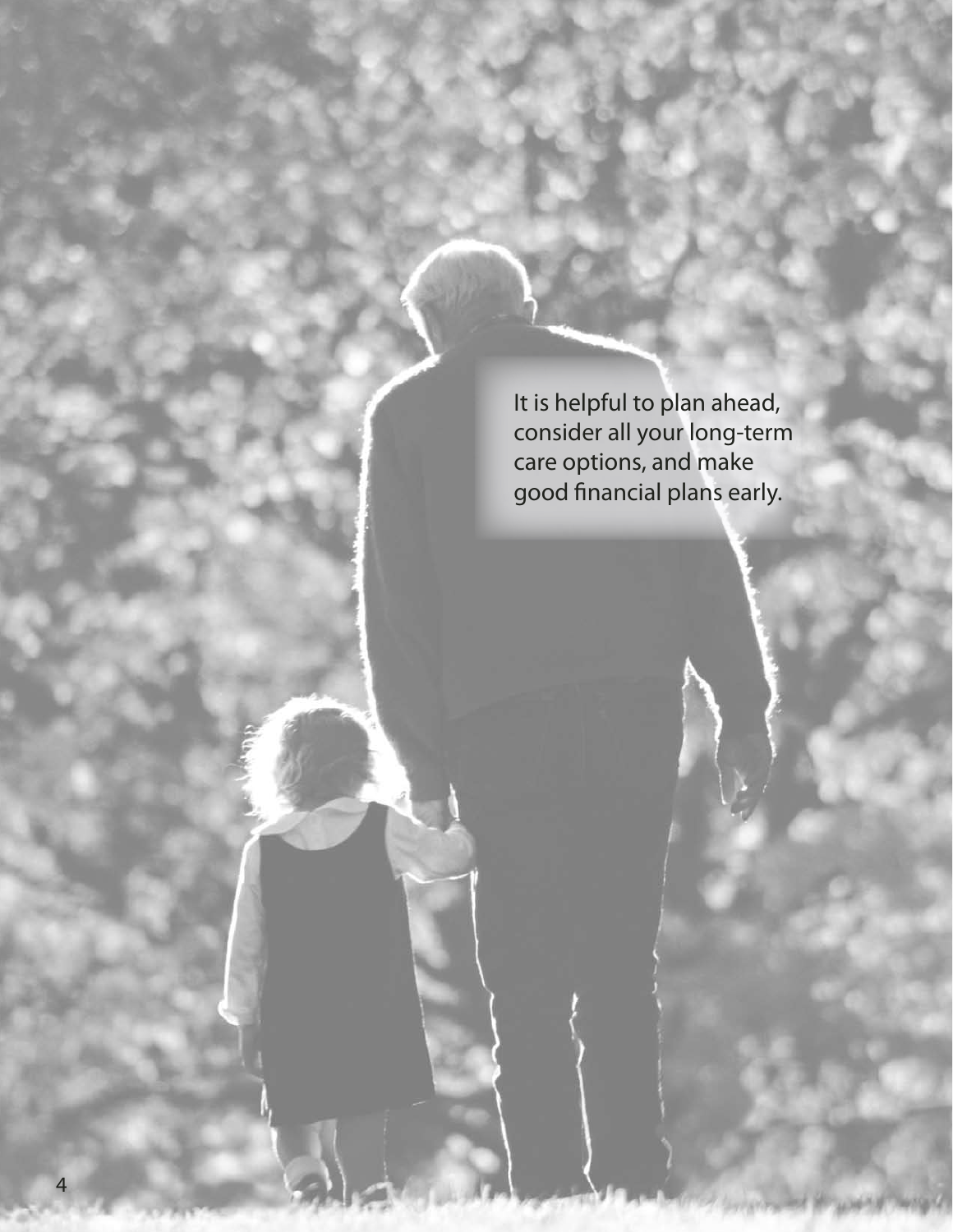# **1** Section 1: **Welcome**

The "Guide to Choosing a Nursing Home" is designed to help you make informed decisions about nursing home care, whether you're planning ahead or need to make an unexpected decision. Choosing a nursing home can be very stressful for you and your loved ones. It is helpful to plan ahead, consider all your long-term care options, and make good financial plans early. Planning ahead gives you and your family more control. It can help make sure that your needs are met so you can get good quality care.

#### **Before You Get Started**

You may have other long-term care options like community services, home care, or assisted living depending on your needs and resources. Before choosing a nursing home, see if one of these other choices might be better for you, or if they might help after a short nursing home stay. These and other long-term care choices are explained briefly on [pages 11–16](#page-10-0).

#### **If You Are Helping Another Person**

Helping another person choose a nursing home or make other long-term care choices can be difficult. Your support is important and can help your loved one adjust to getting new services or living in a new setting like a nursing home. Be sure to include the person you are helping when making decisions whenever possible. Always make decisions with their needs and preferences in mind.

See "How to Use This Booklet" on page 8 to help find the information you need.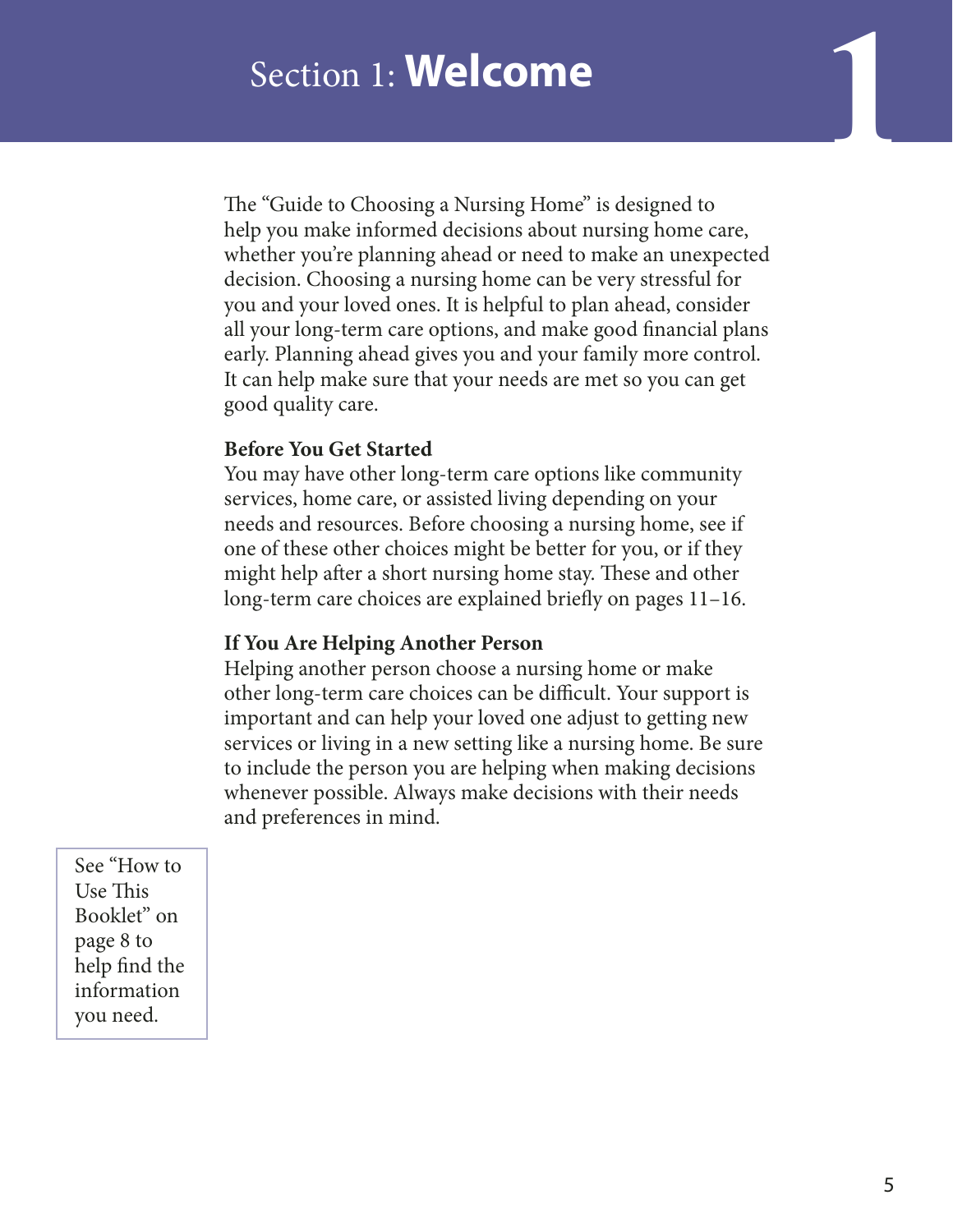#### **Important Information if You Have Medicare**

**Paying for Nursing Home Care:** Medicare generally doesn't cover long-term stays in a nursing home. Medicare does cover some skilled nursing and rehabilitative care after a hospital stay under the skilled nursing facility benefit.

Most people who need a long-term stay in a nursing home (that is, beyond 100 days) pay for their nursing home care (room and board) using the following:

- Their personal resources
- Long-term care insurance
- Medicaid, if they are eligible

For more information on paying for nursing home care, see pages 39–45.

**Your Medicare Benefits:** If you have Original Medicare or a Medicare health plan and are considering moving into a nursing home, you pay for room and board using the resources listed above. When you live in a nursing home, you can still use your Medicare coverage to pay for hospital care, doctor visits, and prescription drugs.

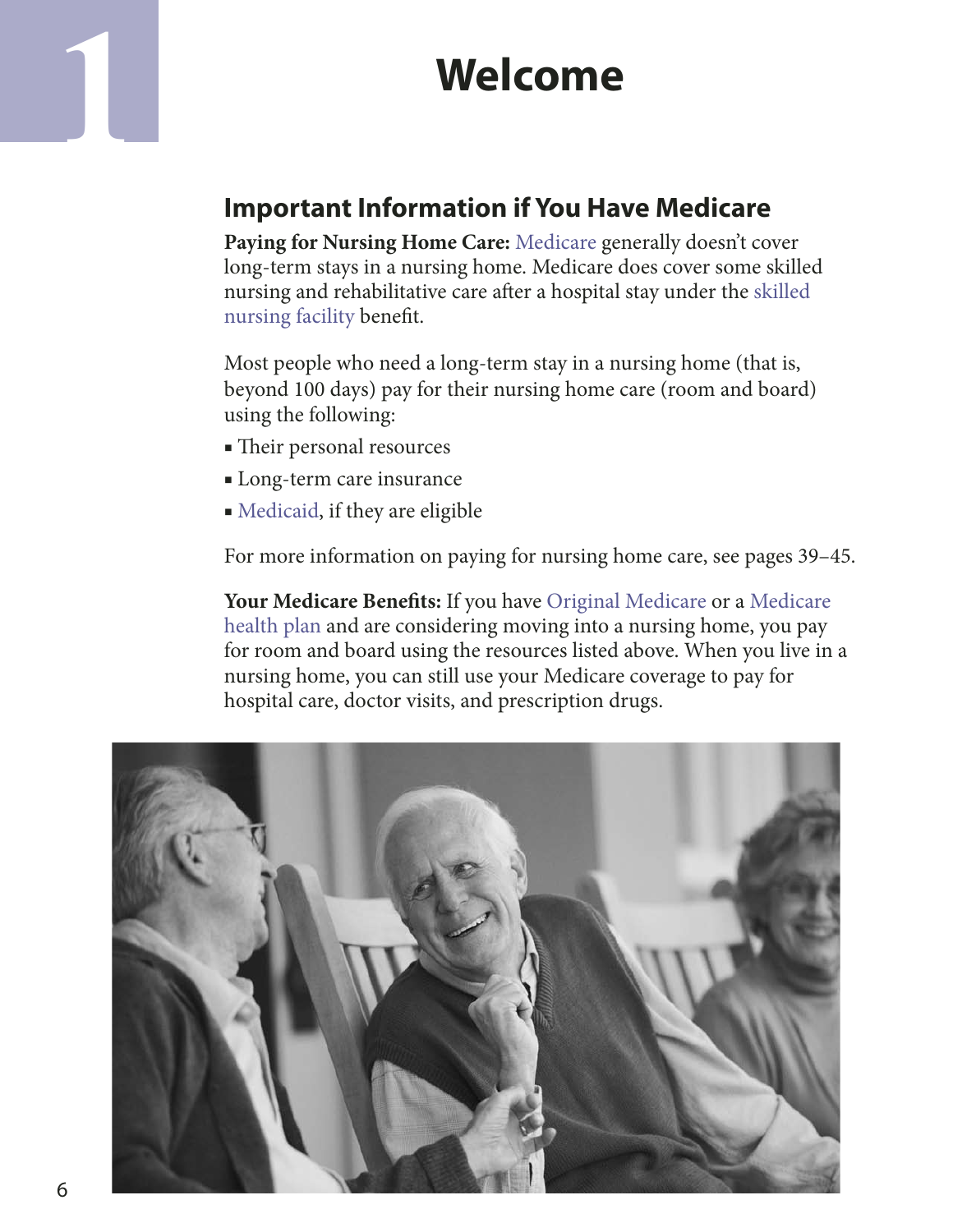#### **Hospital Stays and Skilled Nursing Facility Care**

If you have Original Medicare or a Medicare health plan:

- I**f you need short-term care in a Skilled Nursing Facility after a Medicare-covered inpatient hospital stay of 3 days or more**, the hospital staff should help you find a Medicare-certified facility that gives the skilled care you need. For more information on Medicare coverage of skilled nursing facility care, view the booklet "Medicare Coverage of Skilled Nursing Facility Care." See page 55.
- **If you think you are being asked to leave a hospital (discharged) too soon**, you can ask for a review from your Quality Improvement Organization (QIO). The QIO is an independent reviewer who will give you a second opinion about whether you are ready to leave the hospital. Your hospital services will continue to be paid during the review (except for charges like your coinsurance and deductibles). Call 1-800-MEDICARE (1-800-633-4227) for the QIO's telephone number. TTY users should call 1-877-486-2048.
- **If you think you are being asked to leave a skilled nursing facility too soon**, you can ask for a review from your QIO. The QIO, under most circumstances, will give you its decision before Medicare coverage of your skilled nursing care ends. Call 1-800-MEDICARE for the QIO's telephone number.

**For anyone being discharged from a health care setting like a hospital, or Skilled Nursing Facility:** Medicare has a Discharge Planning Checklist called, "Planning for Your Discharge" to help you understand everything you need to know before you are discharged. To get a copy, see page 55.

Words in blue are defined on pages 63–64.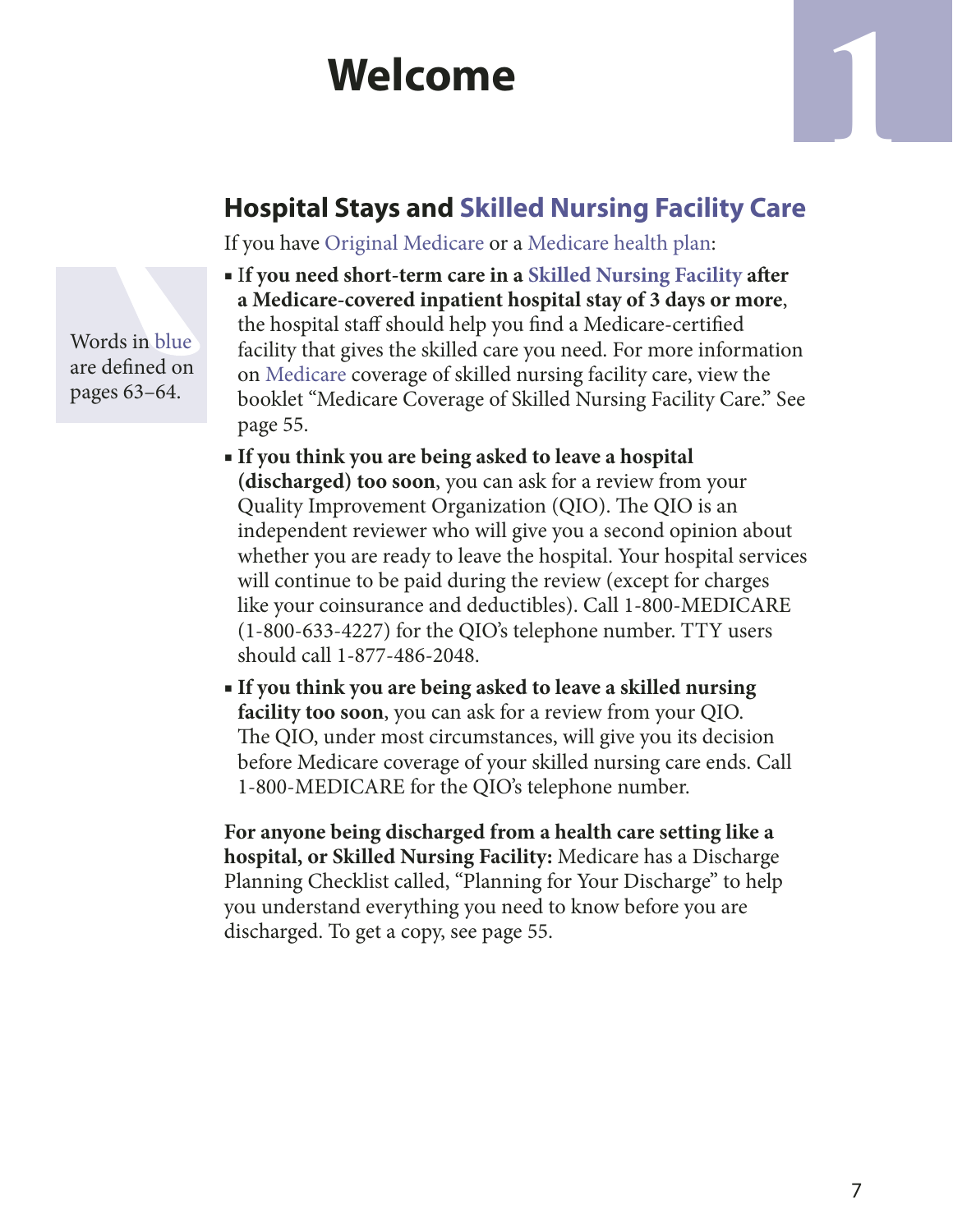#### **How to Use This Booklet**

#### **Is a nursing home your only choice?**

Section 2 explains some of the long-term care choices that might be better for you depending on your needs and resources.

#### **Do you need to find a nursing home?**

Section 3 outlines steps to find and compare nursing homes and explains where to get answers to your questions. Take the handy tear-out checklist with you when you visit nursing homes.

#### **Once you've chosen a nursing home, what's next?**

Section 4 tells you what information you need to have when you make your arrangements to enter a nursing home.

#### **How do you pay for nursing home and other health care?**

Section 5 explains how to pay for nursing home and other health care, including personal resources, help from your state, Medicaid, long-term care insurance, and Medicare.

#### **What do you need to know about living in a nursing home?**

Section 6 explains how to make the transition from living at home to living in a nursing home easier, how to resolve problems, how your nursing home care is planned, and your resident rights and protections.

#### **Where can you get more information?**

Section 7 tells how to get free Medicare booklets, information about specific health conditions and diseases, and important telephone numbers of organizations that can help answer questions.

#### **What do the words printed in blue mean?**

Section 8 explains the words printed in blue throughout this booklet.

#### **How can you find specific information in this booklet?**

Section 9 is an index (alphabetical list) of what is in this booklet and the page number(s) where you can find specific topics.

Words in blue are defined on pages 63–64.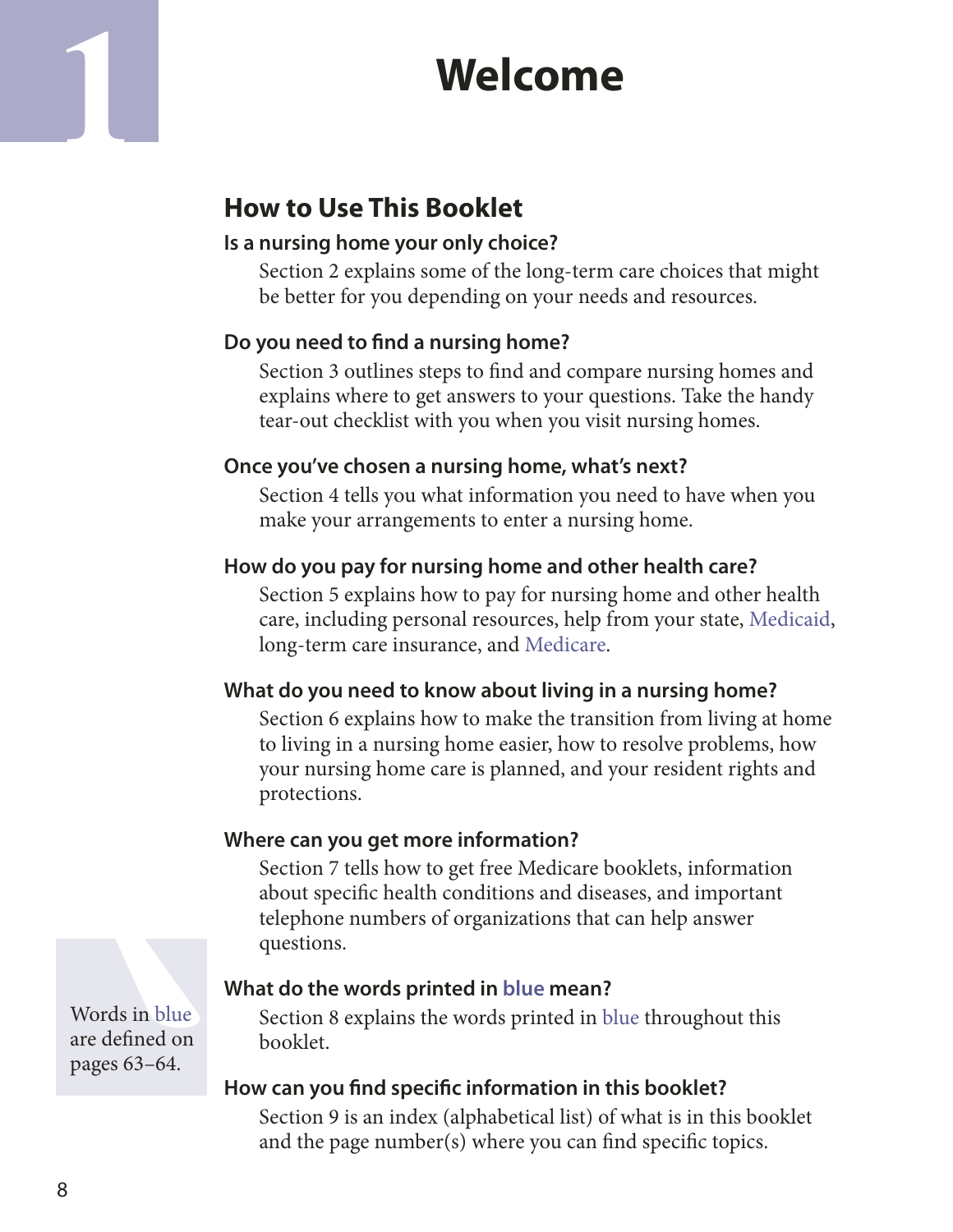Sometimes people look for a nursing home for a short stay to get help with personal care while recovering from an operation or injury. Others need services for a long time due to chronic conditions or disabilities. Understanding your choices and what's covered is important.

#### **Who Can Help Answer Questions?**

| Organization                                                          | How they can help                                                                                                                                                                                                                                                                                                                                                              |
|-----------------------------------------------------------------------|--------------------------------------------------------------------------------------------------------------------------------------------------------------------------------------------------------------------------------------------------------------------------------------------------------------------------------------------------------------------------------|
| <b>Administration on</b><br><b>Aging (AoA)</b>                        | The Administration on Aging is a Federal agency<br>that can provide a list of the long-term care choices<br>in your state including community services. They<br>can also help you find nursing homes. Visit<br>www.aoa.gov. You can also call 1-202-619-0724.                                                                                                                  |
| <b>Centers for</b><br>Medicare &<br><b>Medicaid Services</b><br>(CMS) | CMS has free booklets about Medicare coverage and<br>other health related topics. See page 55.<br>For information about the location and quality of<br>nursing homes, visit www.medicare.gov and select<br>"Compare Nursing Homes in Your Area." You can<br>also call 1-800-MEDICARE (1-800-633-4227).<br>This is a 24-hour helpline. TTY users should call<br>1-877-486-2048. |
| <b>Eldercare Locator</b>                                              | The Eldercare Locator is a nationwide toll-free<br>service to help older adults and their caregivers find<br>local services for seniors. Visit www.eldercare.gov.<br>You can also call 1-800-677-1116 (weekdays 9:00<br>a.m. to 8:00 p.m. Eastern time).                                                                                                                       |
| <b>Long-Term Care</b><br>Ombudsman                                    | A Long-Term Care Ombudsman advocates for<br>residents of nursing homes, board and care homes,<br>and assisted living facilities. See pages 59-61 for the<br>telephone number in your state. You may be referred<br>to a local office.                                                                                                                                          |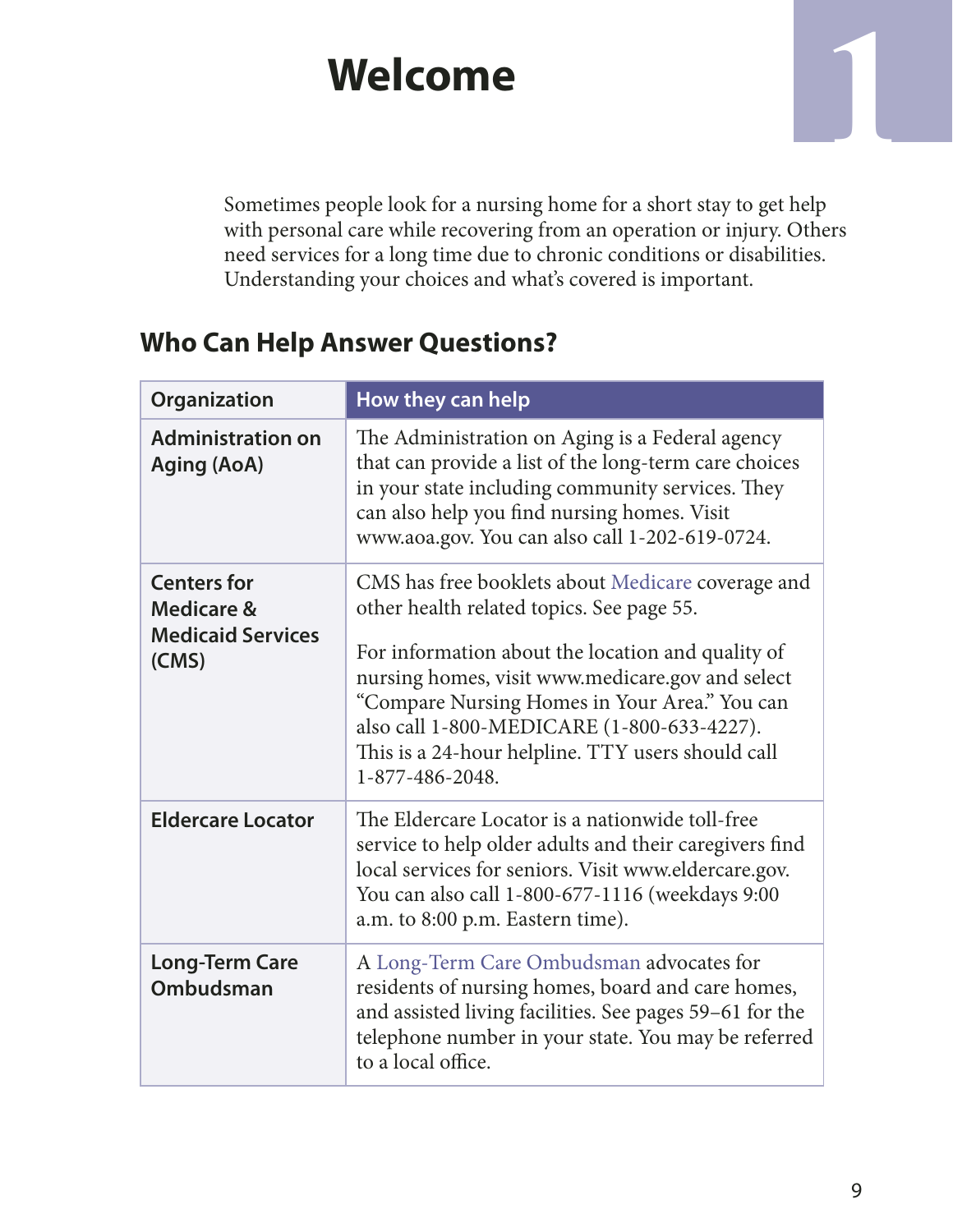#### **Who Can Help Answer Questions? (continued)**

| Organization                                                            | How they can help                                                                                                                                                                                                                                                                                                                                  |
|-------------------------------------------------------------------------|----------------------------------------------------------------------------------------------------------------------------------------------------------------------------------------------------------------------------------------------------------------------------------------------------------------------------------------------------|
| Quality<br>Improvement<br>Organization<br>(QIO)                         | A QIO is a group of practicing doctors and other<br>health care experts paid by the Federal government<br>to check and improve the care given to people with<br>Medicare. Call 1-800-MEDICARE (1-800-633-4227)<br>to get the telephone number for your QIO. TTY users<br>should call 1-877-486-2048.                                               |
| <b>State Health</b><br>Insurance<br><b>Assistance</b><br>Program (SHIP) | State Health Insurance Programs (SHIPs) are<br>state programs. They get money from the Federal<br>government to give free health insurance counseling<br>to people with Medicare. Call them with questions<br>about Medicare, insurance and health plan decisions,<br>and your rights. See pages 59-61 for the telephone<br>number for your state. |
| <b>State Medical</b><br><b>Assistance</b><br>(Medicaid) Office          | Your State Medical Assistance Office has information<br>about state programs that help pay health and nursing<br>home costs for people with low incomes and limited<br>resources. See pages 59–61 for the telephone number<br>for your state.                                                                                                      |
| <b>State Survey</b><br><b>Agency</b>                                    | Your State Survey Agency can help with questions<br>or complaints about the quality of care or the quality<br>of life in a nursing home. See pages 59-61 for the<br>telephone number for your state.                                                                                                                                               |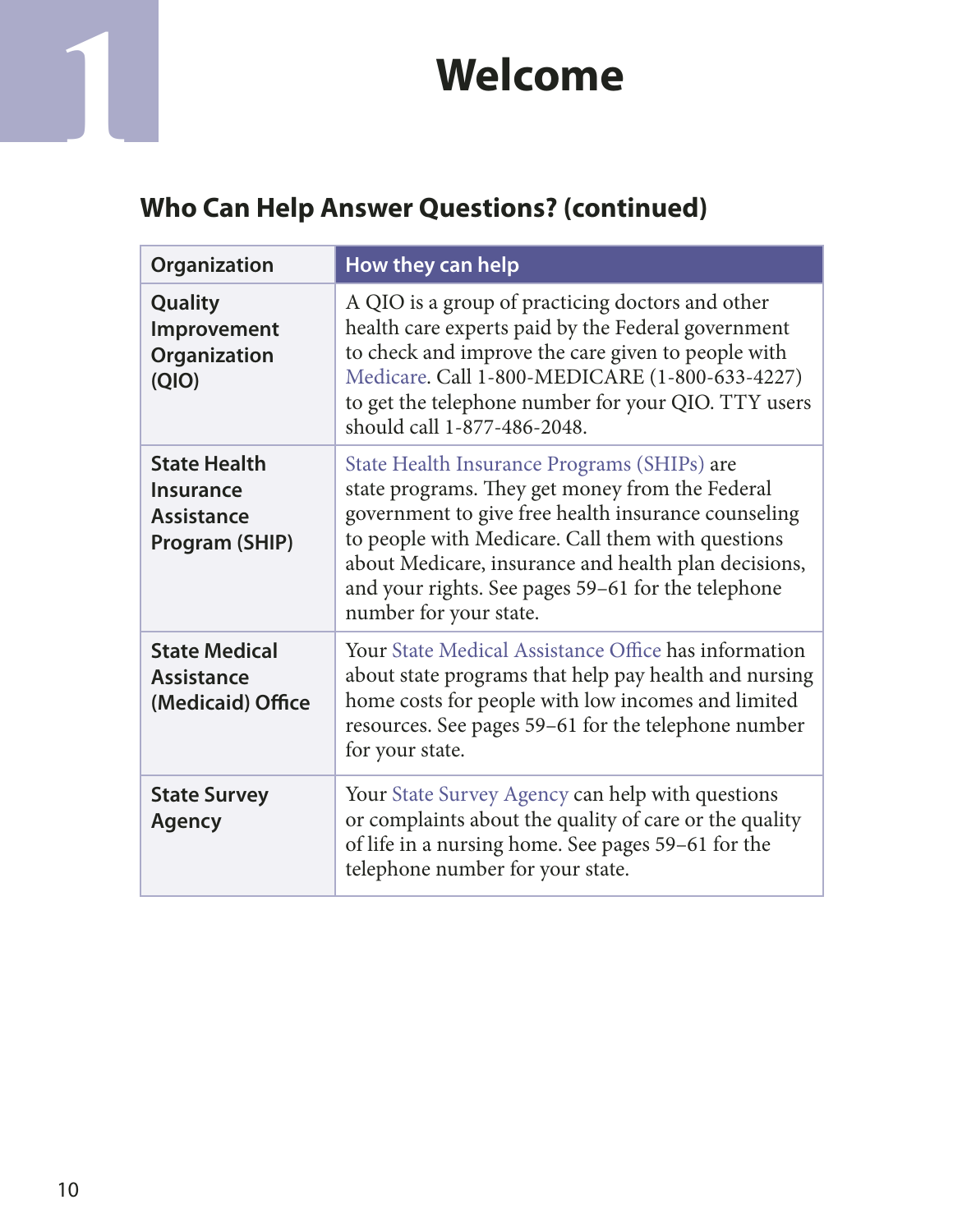# <span id="page-10-0"></span>**2** Section 2: **Choosing the Type of Care You Need**

Depending on your needs and resources, there may be other long-term care options in your community. For example, you may be able to get services and support in your own home, or in other types of community housing. If you are in a hospital, nursing home, or working with a home health agency, a discharge planner or social worker can explain your options and help arrange your care.

Words in blue are defined on pages 63–64.

Each state and each community has different services and options. The agencies listed below can give you more information. A list of alternative long-term care choices starts on page 12.

For American Indian/Alaska Natives contact your local Indian health provider for more information.

| Organization                                                             | How they can help                                                                                                                                                                                                                                                                                                 |
|--------------------------------------------------------------------------|-------------------------------------------------------------------------------------------------------------------------------------------------------------------------------------------------------------------------------------------------------------------------------------------------------------------|
| <b>Area Agencies on</b><br><b>Aging (AAAs)</b>                           | AAAs assist adults age 50 and older and their caregivers.<br>To find the AAA in your area, call The Eldercare Locator at<br>1-800-677-1116 weekdays from 9:00 a.m. to 8:00 p.m. (EST),<br>or visit www.eldercare.gov.                                                                                             |
| <b>Aging and</b><br><b>Disability Resource</b><br><b>Centers (ADRCs)</b> | ADRCs assist people of all incomes and ages. Forty-three states<br>have ADRCs. To find out if your area is served by an ADRC,<br>visit www.adrc-tae.org.                                                                                                                                                          |
| <b>Centers for</b><br>Independent<br>Living (CILs)                       | CILs assist people with disabilities of all incomes and ages, and<br>focus on consumer control. A state-by-state directory of CILs<br>can be found by visiting www.ncil.org/directory.html.                                                                                                                       |
| <b>State Technology</b><br><b>Assistance Project</b>                     | The State Technology Assistance Project has information on<br>medical equipment and other assistive technology. Contact the<br>Rehabilitation Engineering and Assistive Technology Society<br>of North America (RESNA) at (703) 524-6686 to get the<br>contact information for your state or visit www.resna.org. |
| <b>State Medical</b><br><b>Assistance</b><br>(Medicaid) Office           | Your State Medical Assistance Office has information about<br>state programs that help pay health and nursing home costs, as<br>well as services in the community, for people with low incomes<br>and limited resources. See pages 59–61 for the telephone<br>number in your state.                               |

#### **Agencies That Can Help With Long-Term Care Choices**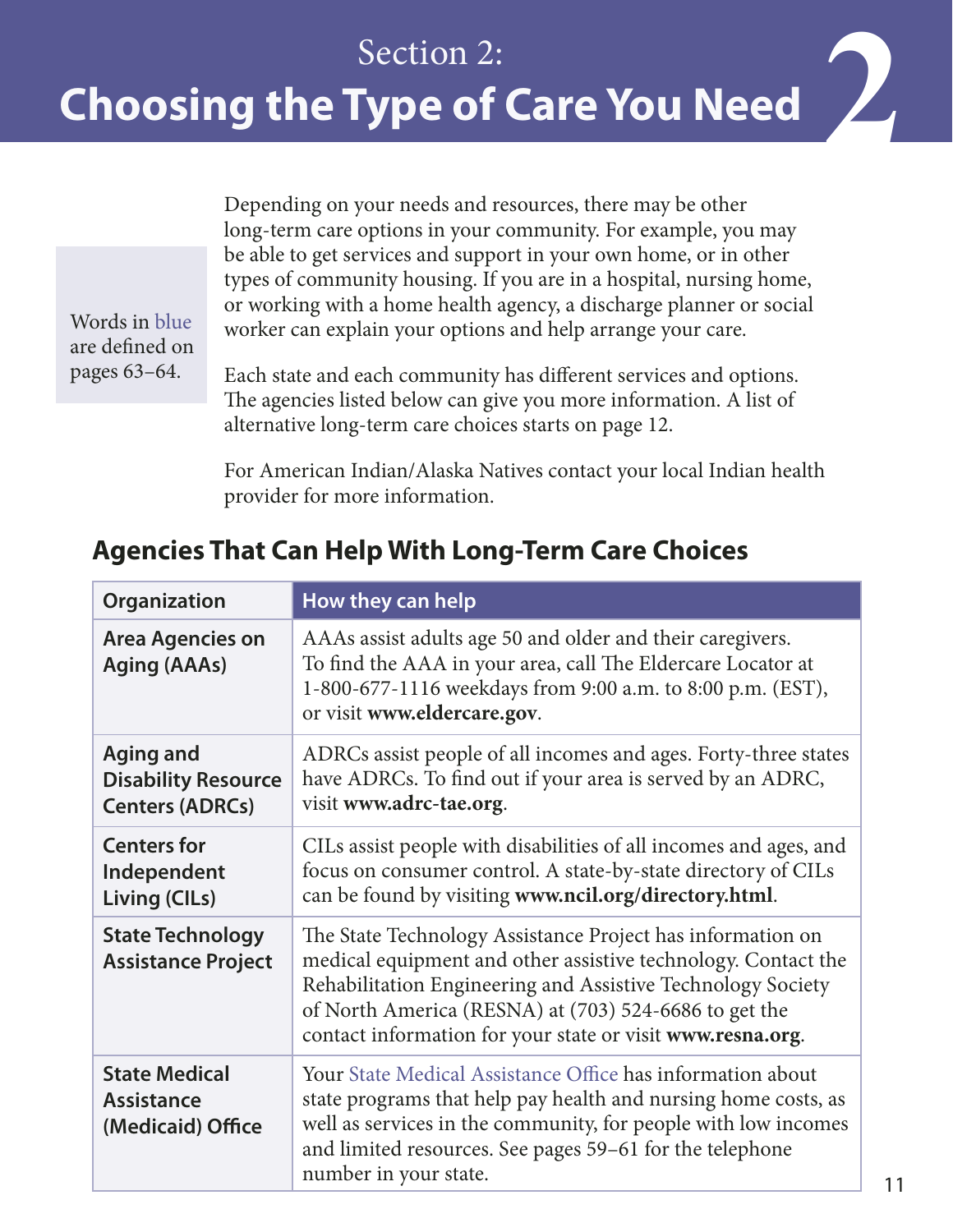

#### **Alternative Long-Term Care Choices**

Listed below are some of the more common kinds of long-term care. Talk to your family, your doctor or other health care provider, or a social worker for help deciding what long-term care you need.

**Note:** If you have limited income and resources, there may be state programs that help cover some of your costs in some of these long-term care choices mentioned here. Call your State Medical Assistance (Medicaid) office for more information. See pages 59–61 for their number.

**Community Services:** A variety of community services might help with your personal care and activities. Some services, like volunteer groups that help with things like shopping or transportation, may be low cost or the group may ask for a voluntary donation. Some services may be available at varied costs depending on where you live and the services you need. Below is a list of home services and programs that are found in many communities:

- Adult day care
- Meal programs (like Meals-on-Wheels)
- Senior centers
- Friendly visitor programs
- Help with shopping and transportation
- Help with legal questions, bill paying, or other financial matters.

For information about community services, call your local Area Agency on Aging, Aging and Disability Resource Center, or Center for Independent Living. See page 11.

**Home Care:** Depending on your needs, you may be able to get help with your personal activities (such as laundry, shopping, cooking, and cleaning) at home from family members, friends, or volunteer groups. If you think you need home care, talk to your family to see if they can help with your care or help arrange for other care providers. There are also some home health care agencies that can help with nursing or attendant care in your home.

Remember, Medicare only pays for home health care if you meet certain conditions. To get a free copy of the Medicare booklet "Medicare and Home Health Care," see page 55.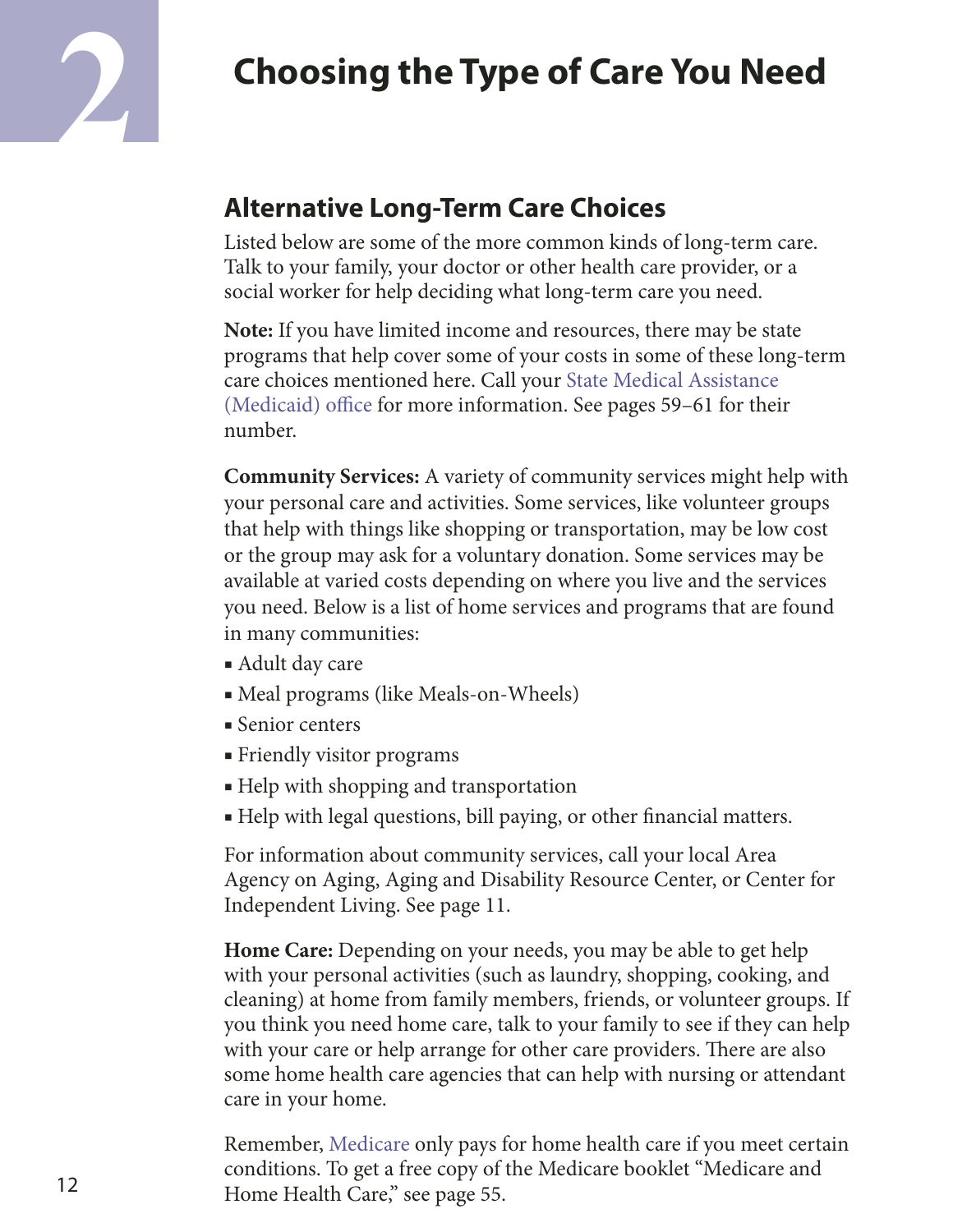

**Accessory Dwelling Units (ADUs):** If you or a loved one owns a single-family home, adding an accessory dwelling unit (ADU) to an existing home may help you keep your independence. An ADU, sometimes called an "in-law apartment," an "accessory apartment," or a "second unit," is a second living space within a home or on a lot. It has a separate living and sleeping area, a place to cook, and a bathroom. Space such as an upper floor, basement, attic, or space over a garage may be turned into an ADU. Family members might be interested in living in an ADU in your home, or, you may want to build a separate living space at your family member's home.

Check with your local zoning office to be sure ADUs are allowed in your area, and if there are special rules. The cost for an ADU can vary widely depending on how big it is and how much it costs for building materials and workers.

**Subsidized Senior Housing:** There are Federal and state programs that help pay for housing for some older people with low to moderate incomes. Some of these housing programs also offer help with meals and other activities like housekeeping, shopping, and doing the laundry. Residents usually live in their own apartments within an apartment building. Rent payments are usually a percentage of your income (based on a sliding scale).

**Board and Care Homes:** Board and care homes are group living arrangements designed to meet the needs of people who can't live independently but don't need nursing home services. Most board and care homes provide help with some of the activities of daily living such as bathing, dressing, and using the bathroom. Board and care homes are sometimes called "group homes." Many of these homes aren't paid for by Medicare or Medicaid. The monthly charge is usually a percentage of your income (based on a sliding scale) that covers the cost of rent, meals and other basic shared services.

Words in blue are defined on pages 63–64.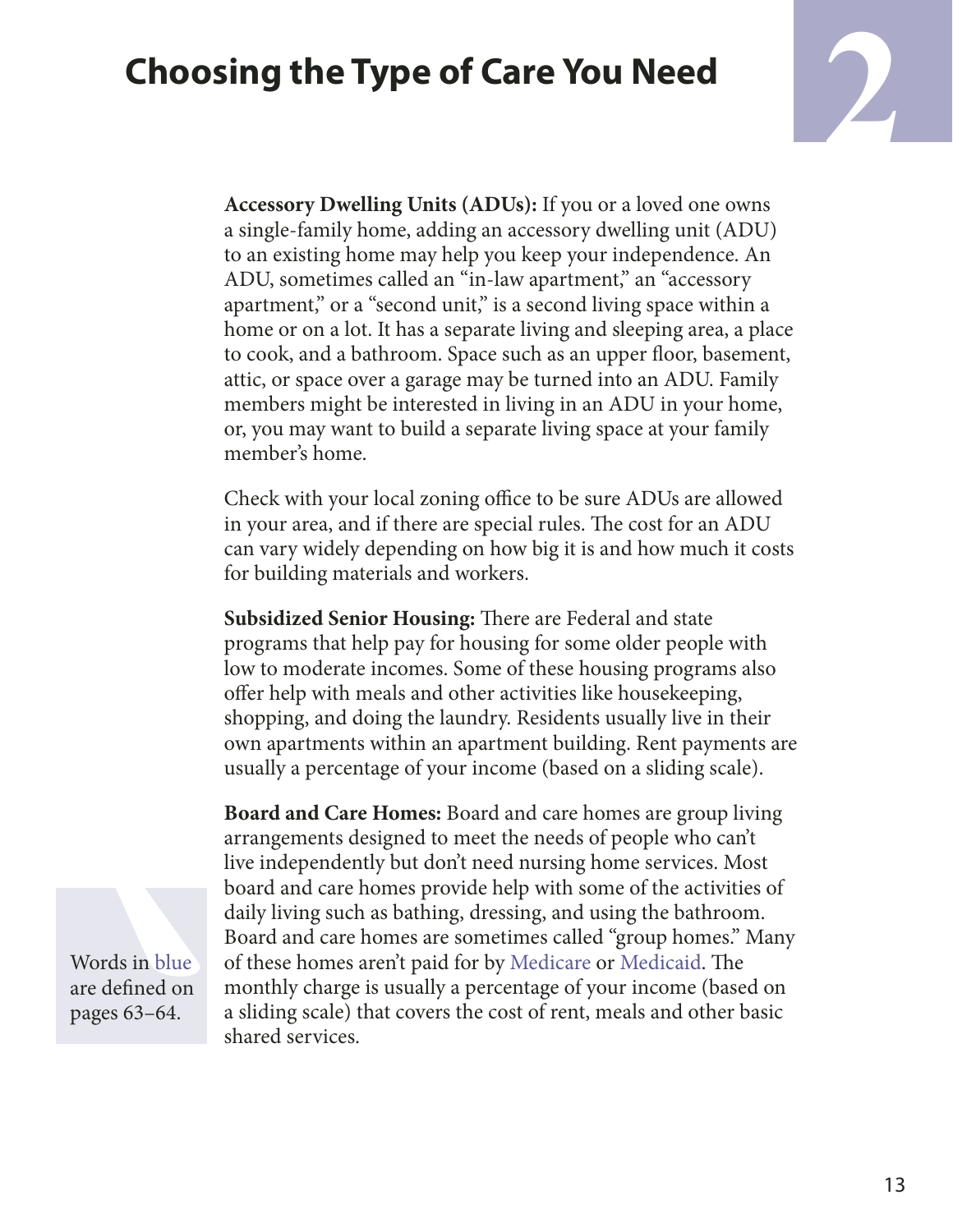

#### **Alternative Long-Term Care Choices (continued)**

**Assisted Living Facilities:** These facilities provide help with activities of daily living like bathing, dressing, and using the bathroom. They may also help with care most people do themselves like taking medicine or using eye drops and additional services like getting to appointments or preparing meals.

Residents often live in their own room or apartment within a building or group of buildings and have some or all of their meals together. Social and recreational activities are usually provided. Some of these facilities have health services on site.

Words in blue are defined on pages 63–64.

In most cases, assisted living residents pay a regular monthly rent, and then pay additional fees for the services they get. Assisted living facilities aren't paid for by Medicare. The term "assisted living" may mean different things in different facilities. Not all assisted living facilities provide the same services. It is important that you contact the facility and make sure they can meet your needs.

**Continuing Care Retirement Communities (CCRCs):** CCRCs are retirement communities that offer more than one kind of housing and different levels of care. In the same community, there may be individual homes or apartments for residents who still live on their own, an assisted living facility for people who need some help with daily care, and a nursing home for those who require higher levels of care.

Residents move from one level to another based on their individual needs, but usually stay within the CCRC. If you are considering a CCRC, be sure to check the quality information (see pages 17–25) and inspection report (posted in the facility) of its nursing home. Your CCRC contract usually requires you to use the CCRC's nursing home if you need nursing home care. Some CCRC's will only admit people into their nursing home if they are living in another section of the retirement community.

Many CCRCs generally require a large payment before you move in (called an entry fee) and charge monthly fees. Find out if a CCRC is accredited and get advice on selecting this type of community from the Commission on Accreditation of Rehabilitation Facilities and the Continuing Care Accreditation Commission (CARF-CCAC) by calling 1-202-587-5001. You can also visit [www.carf.org.](www.carf.org)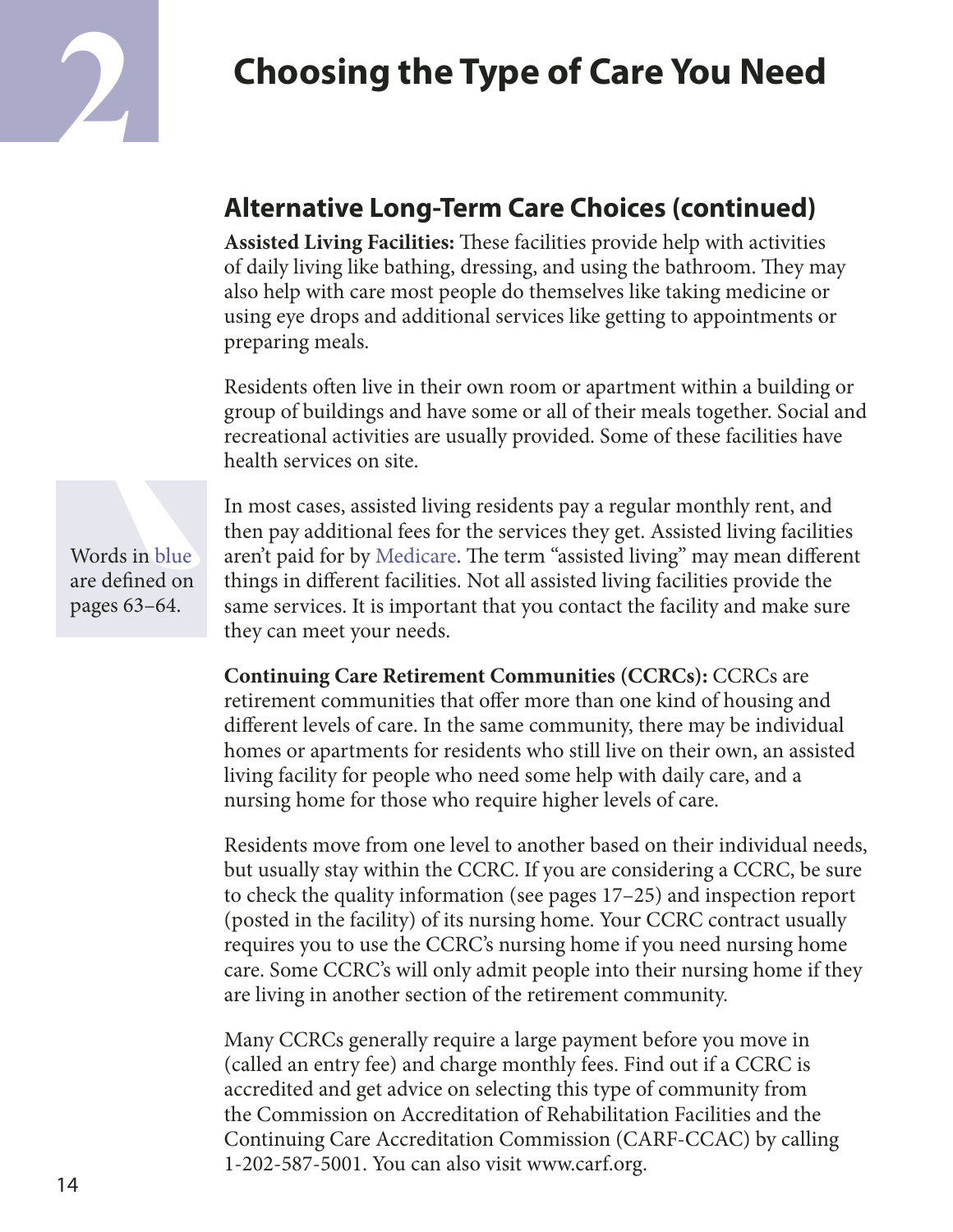

**Hospice Care:** Hospice is a special way of caring for people who are terminally ill (with 6 months or less to live) and for their families. Hospice care includes physical care and counseling. The goal of hospice is to provide comfort for terminal patients and their families, not to cure the illness.

If you qualify for hospice care, you can get medical and support services, including nursing care, medical social services, doctor services, counseling, homemaker services, and other types of services. As part of hospice care, you will have a team of doctors, nurses, home health aides, social workers, counselors, and trained volunteers to help you and your family cope with your illness. In many cases, you and your family can stay together in your home.

Medicare covers hospice care if you qualify. Depending on your condition, you may get hospice care at home, in a hospice facility, hospital, or nursing home. Room and board aren't covered by Medicare if you get general hospice services while you are a resident of a nursing home or a hospice's residential facility. Medicare doesn't pay for 24-hour assistance if you get hospice services at home.

> **Respite Care:** Some nursing homes and hospice care facilities provide respite care. Respite care is a very short inpatient stay given to a hospice patient so that the usual caregiver can rest. Medicare covers respite care for up to 5 days if you are getting covered hospice care. Room and board are covered for inpatient respite care and during short-term hospital stays.

For more information about Medicare coverage of hospice care and who qualifies, get a free copy of the booklet "Medicare Hospice Benefits." See page 55.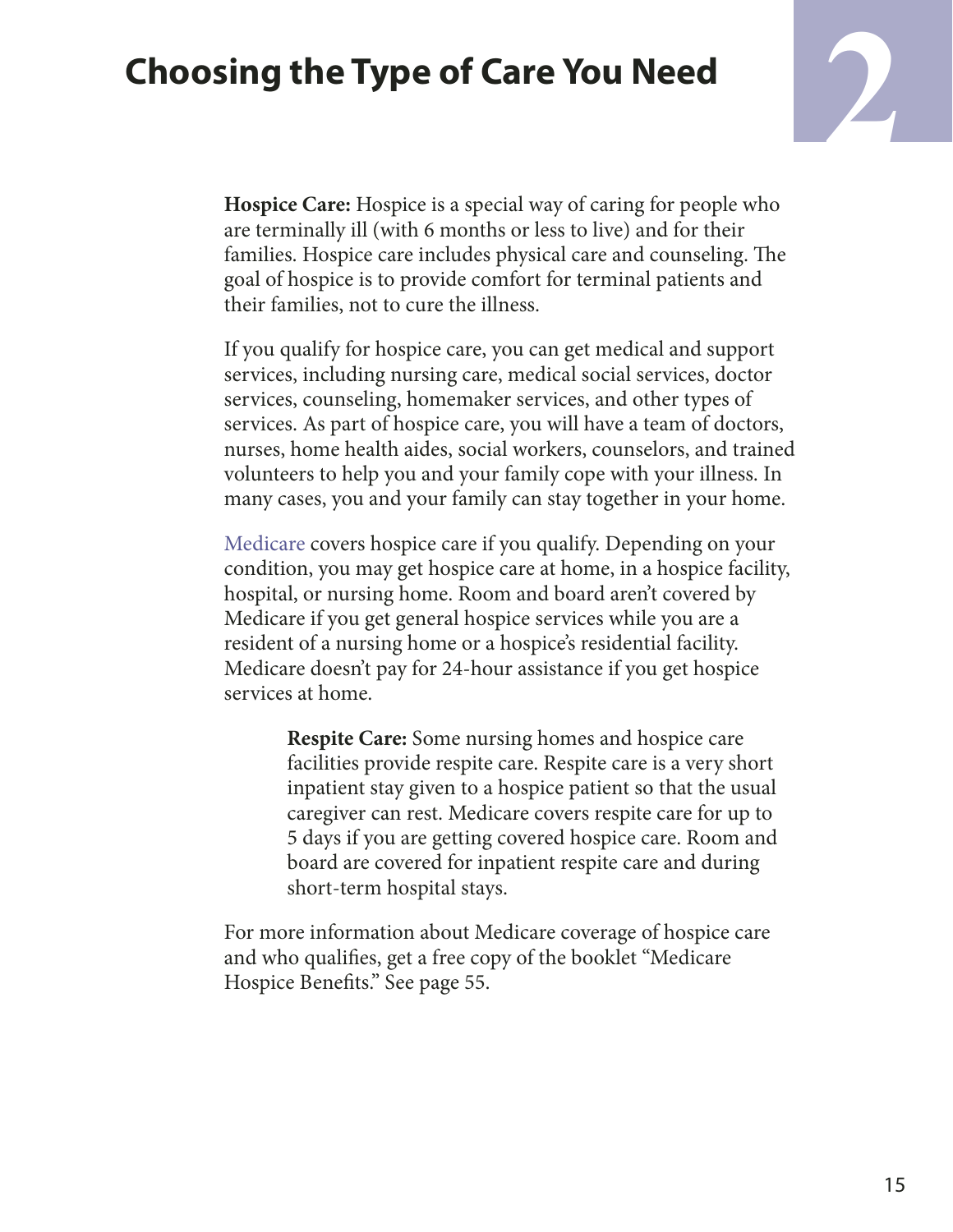

#### **Alternative Long-Term Care Choices (continued)**

**Programs of All-inclusive Care for the Elderly (PACE):** PACE is a Medicare and Medicaid program that manages all of the medical, social, and long-term care services for frail people to remain in their homes and maintain their quality of life. PACE is available only in states that have chosen to offer it under Medicaid. The goal of PACE is to help people stay independent and living in their community as long as possible, while getting the high quality care they need. To be eligible for PACE, you must be age 55 or older, live in the service area of a PACE program, be certified as eligible for nursing home care by the appropriate state agency, and be able to live safely in the community.

To find out if there is a PACE program in your area, call the State Medical Assistance (Medicaid) office (see pages 59–61), or visit [www.cms.hhs.gov/PACE.](www.cms.hhs.gov/PACE)

**Home and Community-Based Waiver Programs:** If you are already eligible for Medicaid (or, in some states, would be eligible for Medicaid coverage in a nursing home), you may be able to get help with the costs of some home and community-based services, like homemaker services, personal care, and respite care. States have home and community-based waiver programs to help people keep their independence while getting the care they need outside of an inpatient facility.

For more information, call the Area Agency on Aging or the Eldercare Locator (see page 11), or your State Medical Assistance (Medicaid) office (see pages 59–61).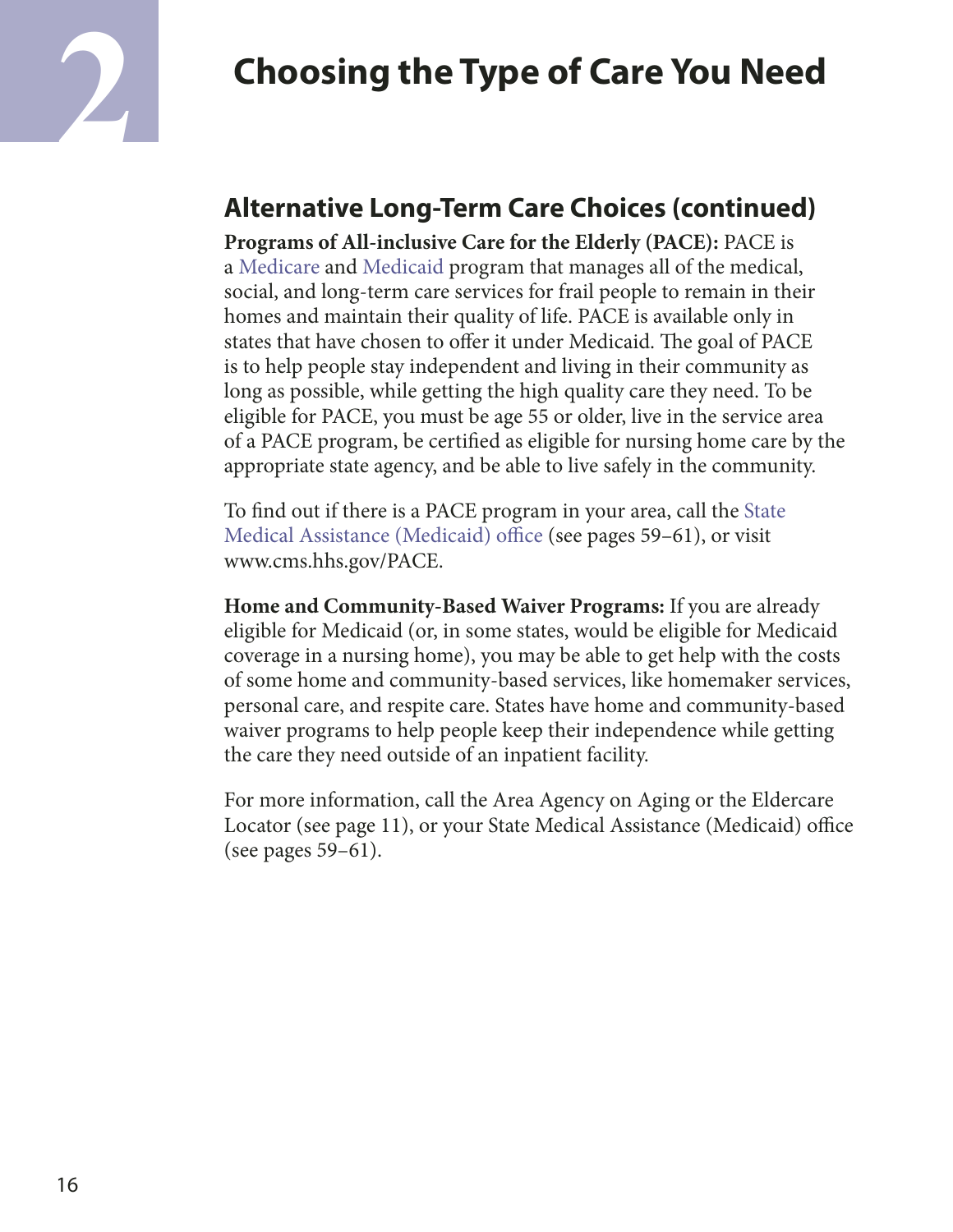# Section 3: **Steps to Choosing a Nursing Home**



#### **Follow these steps to find the nursing home that is best for you:**

**Step 1:** Find nursing homes in your area. See below.

- **Step 2:** Compare the quality of nursing homes you are considering. Look at health inspection and fire safety inspection reports, nursing home staffing rates, quality measures and other important information such as how many stars they received on their quality rating. See pages 18–25.
- **Step 3:** Visit the nursing homes you are interested in, or have someone visit for you. See pages 26–35.
- **Step 4:** Choose the nursing home that meets your needs. See pages 36.

#### **Step 1: Find nursing homes in your area.**

- Medicare's Nursing Home Compare web tool has information to help you find and compare nursing homes. Visit [www.medicare.gov/NHCompare.](www.medicare.gov/NHCompare) You can search by nursing home name, city, county, state, or ZIP code. See Step 2.
- Ask people you trust, like your doctor, family, friends, neighbors, or clergy if they have had personal experience with nursing homes. They may be able to recommend a nursing home for you.
- If you are in the hospital, ask the hospital's discharge planner or social worker for a list of local nursing homes. They should be able to help you find an available bed. Some nursing homes work together with hospitals, and some are independent.
- Visit or call your local social service agency or hospital. Ask to speak to a social worker or case manager who can help you find a nursing home in your area.
- Contact your local Agency on Aging to ask for a list of long-term care choices in your area. See page 11.

Words in blue are defined on pages 63–64.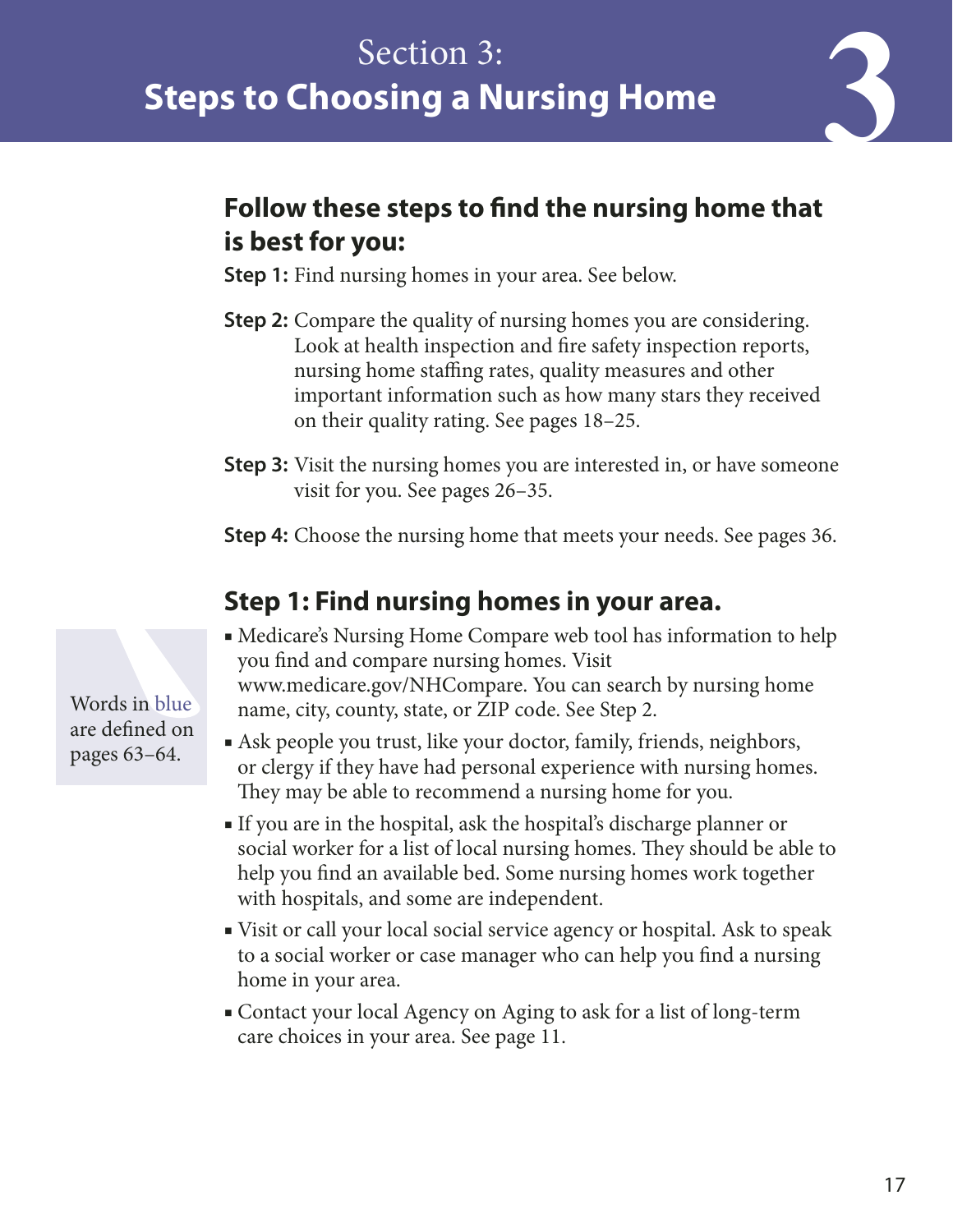

#### **Step 2: Compare the quality of the nursing homes you are considering.**

It is important to compare the care that nursing homes give in order to make your best nursing home decision. One way to compare nursing homes is to look at the information about nursing home quality on the Nursing Home Compare website. Visit<www.medicare.gov> and select "Compare Nursing Homes in Your Area," or visit <www.medicare.gov/NHCompare>.

The Nursing Home Compare website has information about the nursing homes in the country that are certified to participate in Medicare and/or Medicaid. You can compare the nursing homes you are considering using the Five Star Quality Rating, detailed information on health inspections, nursing home staffing, quality measures, and fire safety inspections. Maps and directions are also available.

**NOTE:** Information on Nursing Home Compare isn't an endorsement or advertisement for any nursing home. You should use a variety of resources when choosing a nursing home. Don't rely only on the nursing home's star rating to make a final decision. Visit the nursing homes you're considering if at all possible, or have someone visit for you.

#### **Nursing Home Compare's Five Star Quality Rating System**

The Five Star Quality Rating System on Nursing Home Compare is designed to do the following:

- 1. Give you easy-to-use information to help you choose a nursing home for yourself or others
- 2. Give you information about the care in nursing homes where you or family members already live
- 3. Help you talk to nursing home staff about the quality of care
- 4. Help nursing homes with their quality improvement efforts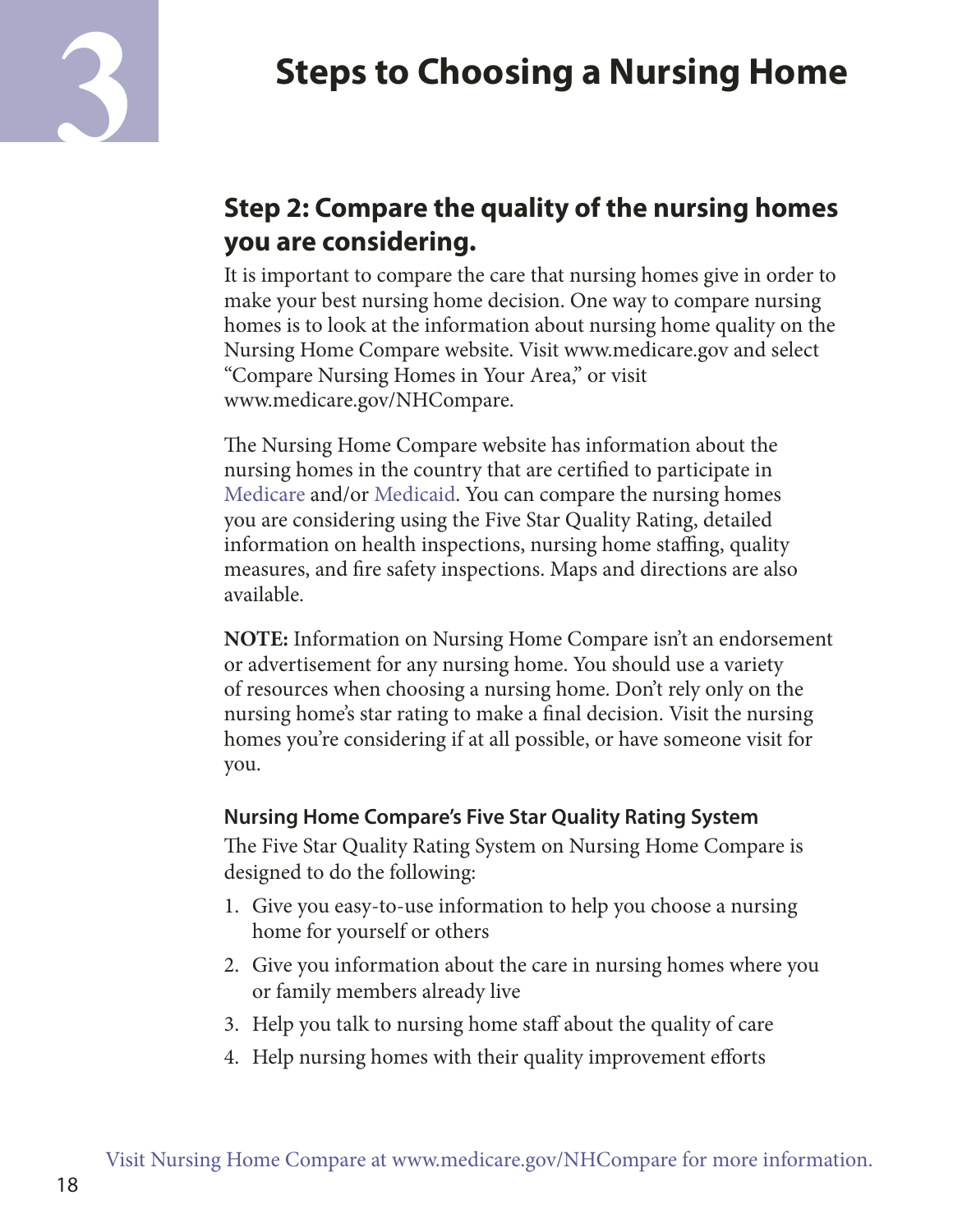Nursing homes are rated on these three areas: health inspections, nursing home staffing information, and quality measures. These ratings are combined for an overall quality rating. Information about fire safety inspections is included on Nursing Home Compare to give consumers more information about a nursing home's overall quality.

#### **Health Inspections**

To be part of the Medicare and Medicaid programs (that is, be a certified provider), nursing homes have to meet over 150 requirements (regulatory standards) Congress set to protect nursing home residents. These requirements cover a wide range of topics, from protecting residents from physical or mental abuse and inadequate care, to the safe storage and preparation of food.

The Centers for Medicare & Medicaid Services (CMS) has contracts with state governments to do health inspections and fire safety inspections of these certified nursing homes and investigate complaints about nursing home care. The health inspection team consists of trained inspectors, including at least one registered nurse. These inspections take place, on average, about once a year, but may be done more often if the nursing home is performing poorly.

Using the requirements, the state inspection team looks at many aspects of life in the nursing home including the following:

- The care of residents and the processes used to give that care
- How the staff and residents interact
- The nursing home environment

In addition, inspectors review the residents' clinical records, interview some residents and family members about their life in the nursing home, and interview caregivers and administrative staff.

Using the information about health inspections on Nursing Home Compare, you can see what health and safety standards a nursing home failed to meet during recent health inspections.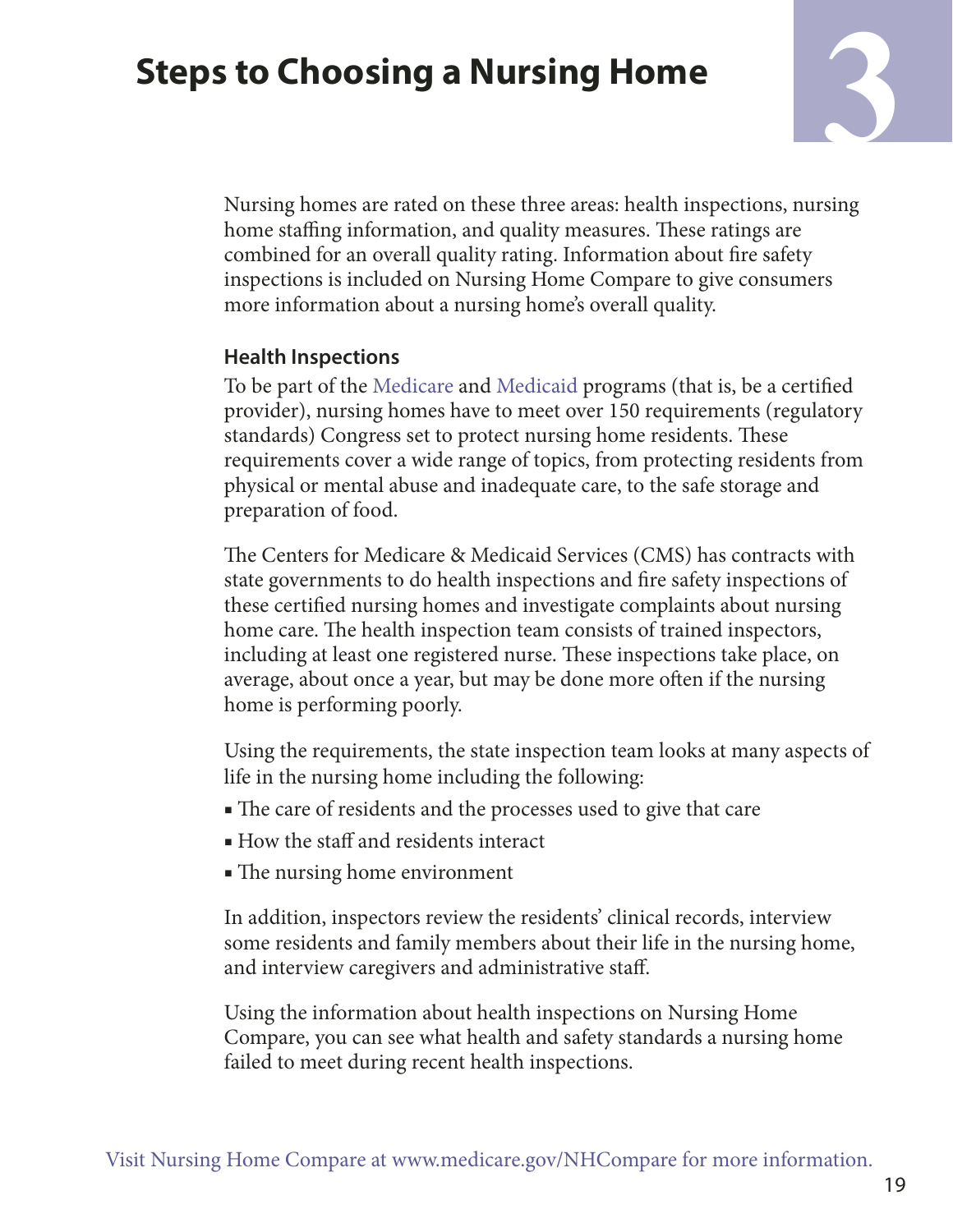

#### **Step 2: Compare the quality of the nursing homes you are considering (continued)**

**Nursing Home Compare's Five Star Quality Rating System (continued)** 

#### **Nursing Home Staffing**

Federal law requires all certified nursing homes to provide enough staff to adequately care for residents; however, there is no current Federal standard for the best staffing levels.

The nursing home must have at least one licensed Registered Nurse (RN) for at least 8 straight hours a day, 7 days a week, and other nursing staff such as an RN or Licensed Practical Nurse/Licensed Vocational Nurse (LPN/LVN) on duty 24 hours per day. Certain states may have additional staffing requirements.

Certified Nursing Assistants (CNAs) are generally on staff 24 hours per day. They work under a licensed nurse to help residents with daily activities like eating and bathing. All full time CNAs must have completed a competency evaluation program or a nurse assistant training within 4 months of their permanent employment. They must also take continuing education training each year.

Some nursing homes might require more staff due to the conditions of their residents, along with other factors such as whether the nursing home has special care units. Please refer to the Nursing Home Checklist on page 32 for questions or observations about staffing that can help you evaluate the nursing homes you visit.

The staffing numbers on Nursing Home Compare are based on information reported by the nursing home. They represent staffing levels for a 2 week period prior to the time of the state inspection. You should be cautious when interpreting staffing data. While the data is checked for unusual reporting issues, there is no system to fully verify the accuracy of the staffing data that nursing homes report.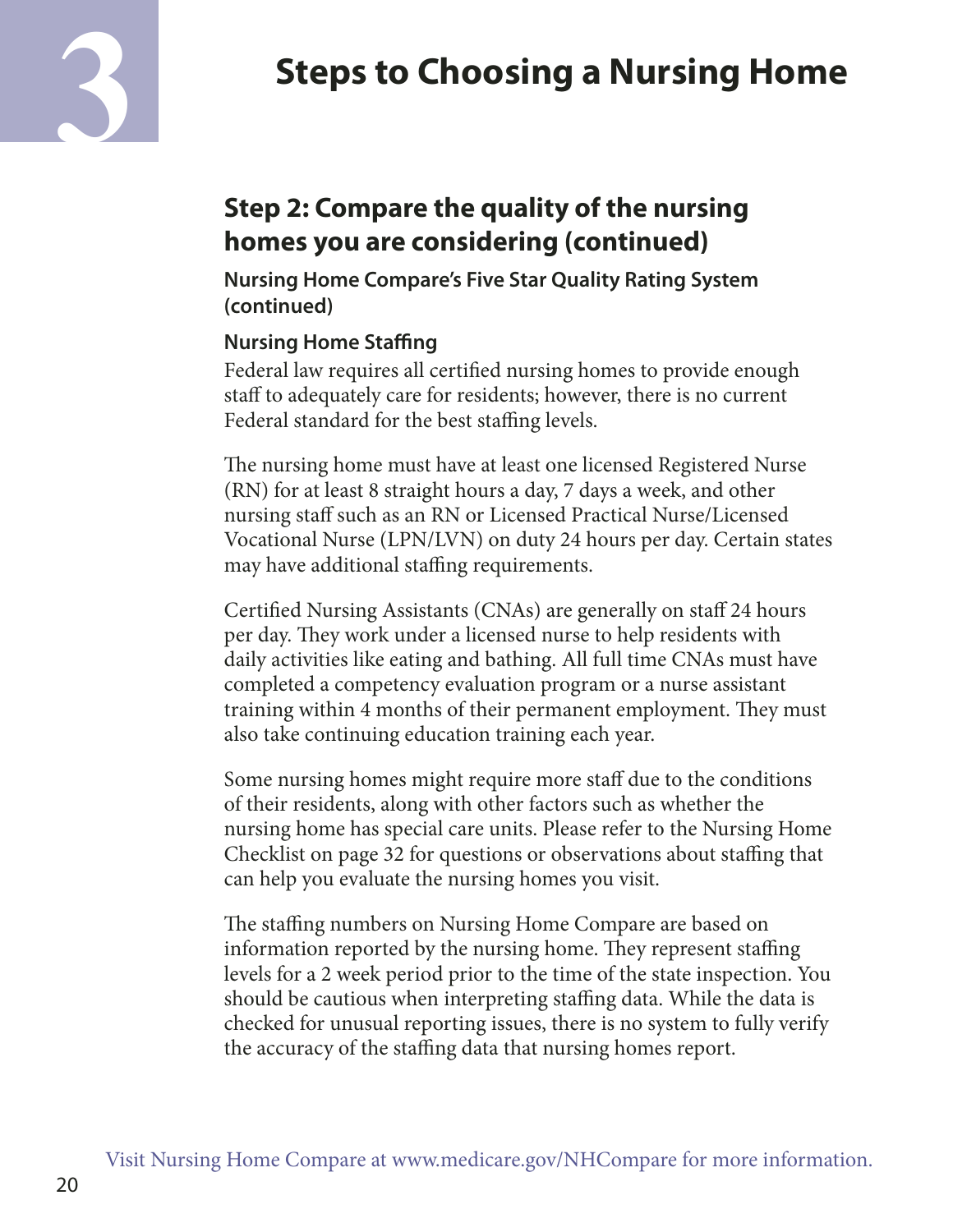

#### **Quality Measures**

Words in blue are defined on pages 63–64.

Nursing homes regularly collect certain assessment information about their residents' health, physical functioning, mental status, and general well-being, using a form called the Minimum Data Set. Nursing homes report this information to Medicare. Medicare uses some of the assessment information to measure the quality of certain aspects of nursing home care, like whether residents have gotten their flu shots, are in pain, or are losing weight. These measures of care are called "quality measures."

Medicare posts each nursing home's ratings for these quality measures on Nursing Home Compare. The quality measures were selected because they show important ways nursing homes differ from one another.

The quality measures on Nursing Home Compare were chosen because they can be measured, and are valid and reliable. However, they aren't benchmarks, thresholds, guidelines, or standards of care. They are based on care provided to the population of residents in a facility, not to any individual resident, and aren't appropriate for use in a lawsuit.

The quality measures are based on the best research currently available. As this research continues, scientists will keep improving the quality measures on Nursing Home Compare.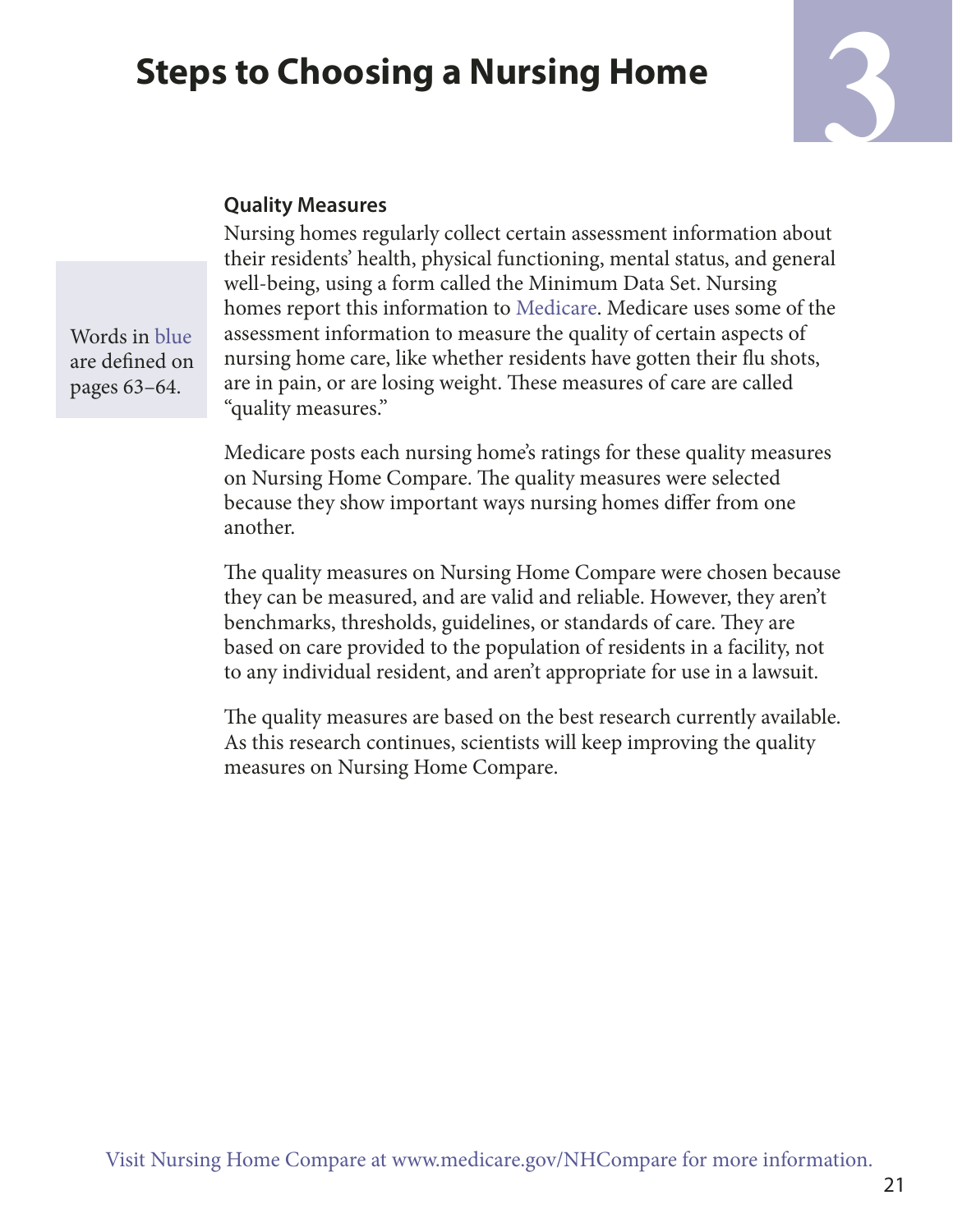

#### **Step 2: Compare the quality of the nursing homes you are considering (continued)**

#### **Fire Safety Inspections**

Fire safety specialists inspect nursing homes to see if they meet Life Safety Code (LSC) standards. The LSC is a set of fire protection requirements designed to provide a reasonable degree of safety from fire.

The Fire Safety inspection covers a wide range of aspects of fire protection, including construction, protection and operational features designed to provide safety from fire, smoke, and panic. When an inspection team finds that a home doesn't meet a specific LSC regulation, it issues a deficiency citation.

Using the information about fire safety inspections on Nursing Home Compare, you can see what fire safety standards a nursing home failed to meet, the level of potential harm, the number of residents this affected, and the date of correction.

**Important:** While comparing nursing homes, it may be important for you to contact the nursing home to find out about their sprinkler system. Federal Rules indicate that by 2013, all older nursing homes must be fully equipped with sprinklers.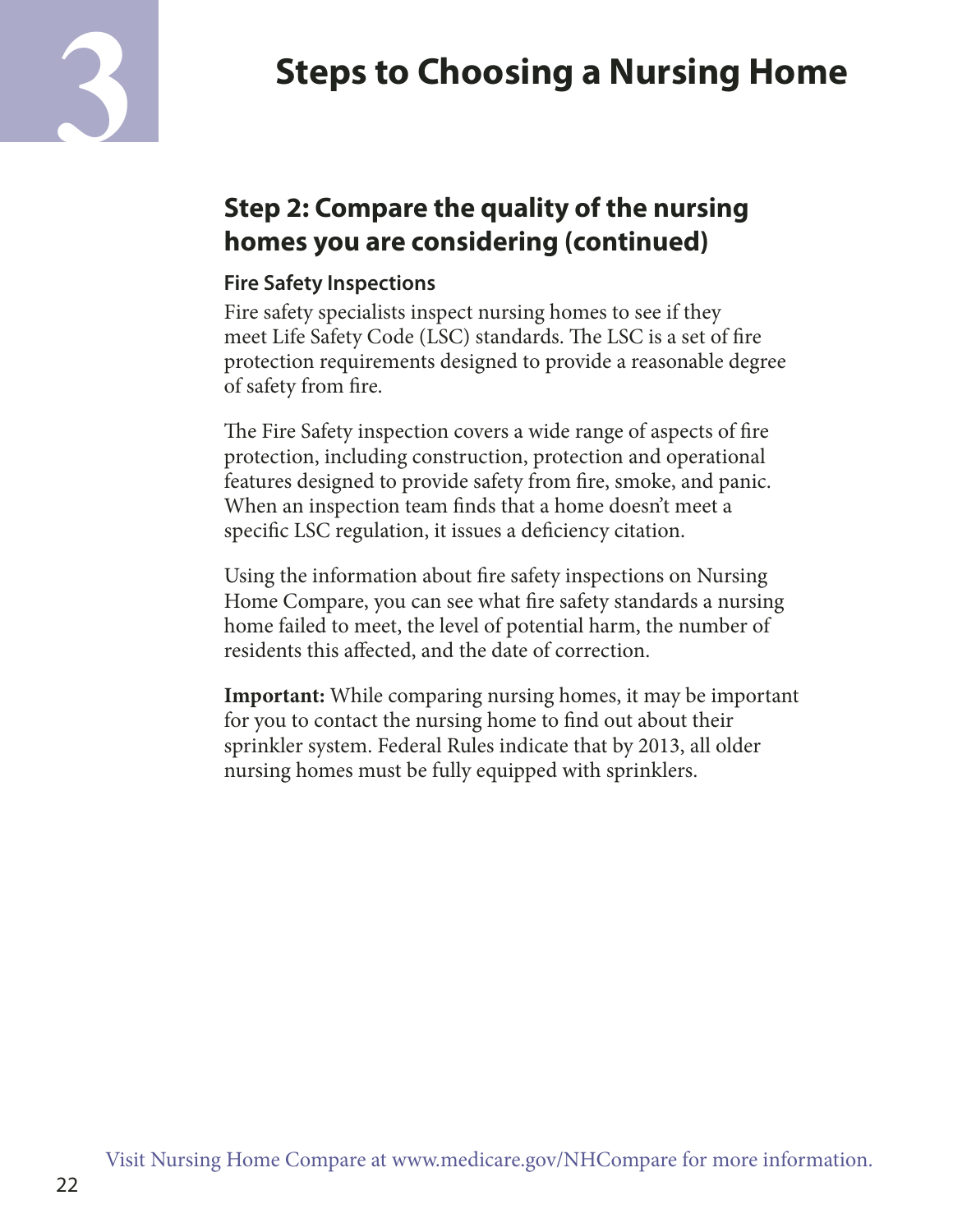

#### **Other ways to find out about nursing home quality**

- Ask friends and other people you know for nursing home recommendations.
- Call your Long-Term Care Ombudsman. See page 59–61. The Ombudsman program helps nursing home residents solve problems by acting on their behalf. Ombudsmen do the following:
	- Visit nursing homes and speak with residents throughout the year to make sure residents' rights are protected.
	- Discuss general information about nursing homes and nursing home care.
	- Work to solve problems with your nursing home care, including financial issues.
	- May help you compare the nursing home's strengths and weaknesses. Ask them questions like how many complaints they have gotten about a nursing home, what kind of complaints they were, and if the problems were resolved.
- Call the local office of consumer affairs for your state. Ask if they have information on the quality of nursing homes. Look in the blue pages of your telephone book for their phone number.
- Call your state health department or state licensing agency. Ask if they have information on the quality of nursing homes. Look in the blue pages of your telephone book for their phone number.

Words in blue are defined on pages 63–64.

A friend, family member, or your local library or senior center may be able to help you find the information on Nursing Home Compare if you don't have a computer. You can also call 1-800-MEDICARE (1-800-633-4227) and a customer service representative will read this information to you. TTY users should call 1-877-486-2048. You can get a printed copy in the mail. It takes about 3 weeks.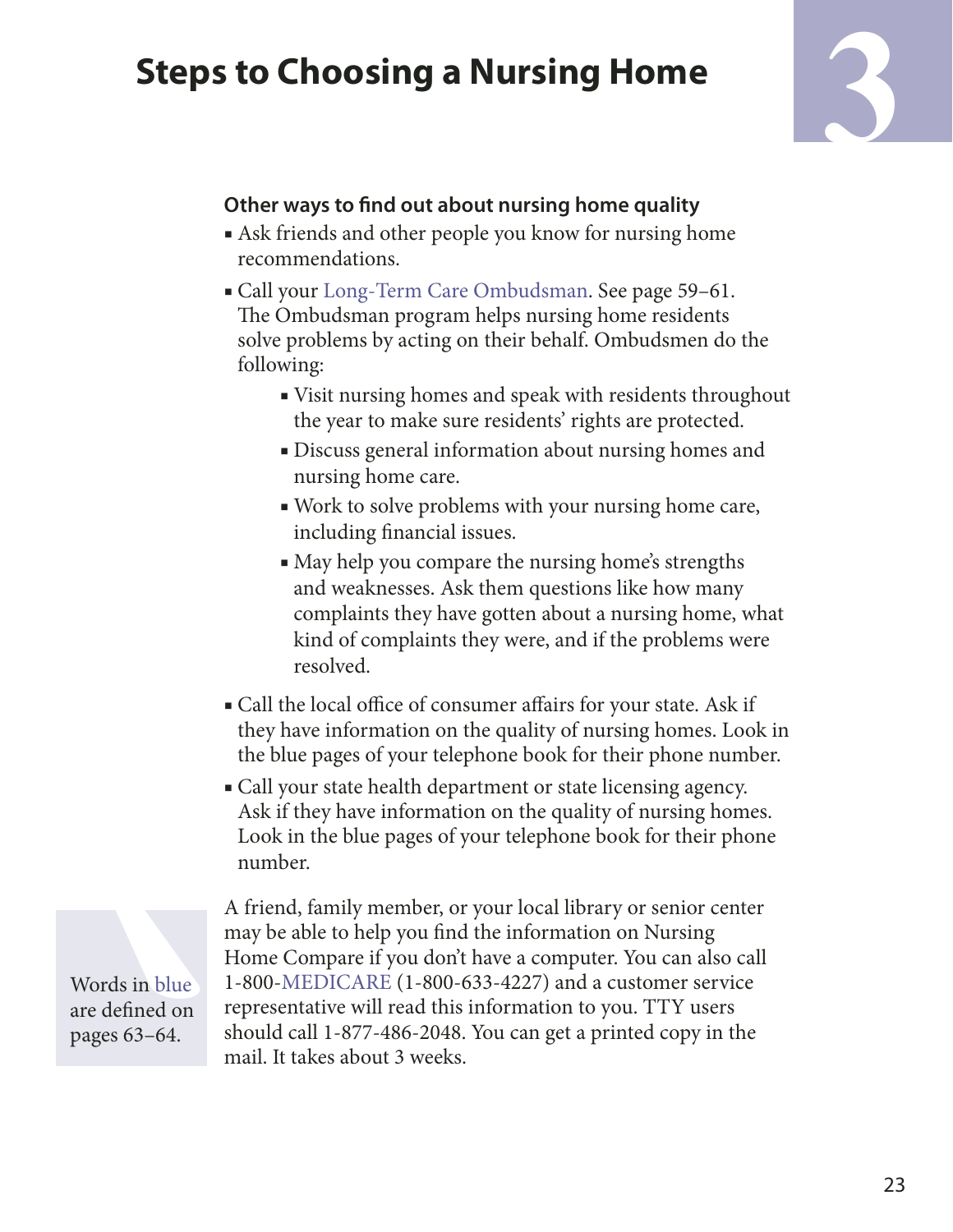

#### **Step 2: Compare the quality of the nursing homes you are considering (continued)**

**Other ways to find out about nursing home quality** 

**Resident-Directed Care and the Culture Change Movement**  There is a growing, nationwide movement among many nursing homes to change the nursing home culture from rigid institutional living to living in a setting more like a home. Nursing homes involved in this "culture change" practice resident-directed or resident-centered care which promotes much greater resident choice over their schedules (getting up, going to sleep, method and timing of bathing), and their activities. It also involves changes to the building environment to enhance the residents' quality of life.

Many homes involved in this culture change have "households" within their former living units, which include small groups of residents—usually less than 20. This group of residents has the same staff assigned to them, and has activities and meals together. Each household has a kitchen, dining room, and living room space.

A small number of homes have sets of free-standing houses on-campus that contain approximately 10–12 residents each, with private rooms and settings much more like that of a large, private home. Other homes have remodeled their buildings to include more private rooms and a new style of "privacy-enhanced, shared rooms" which have a partial wall separating each resident's half of a room.

Whether in small houses or households in larger buildings, the consistent assignment of staff permits the nursing home staff to develop close relationships with each resident to more fully meet their needs and preferences, and help them to attain their highest level of well-being and functioning. Some homes have been unable to remodel into households but have embraced the principles of culture change with consistent staffing and much greater resident choice over daily life.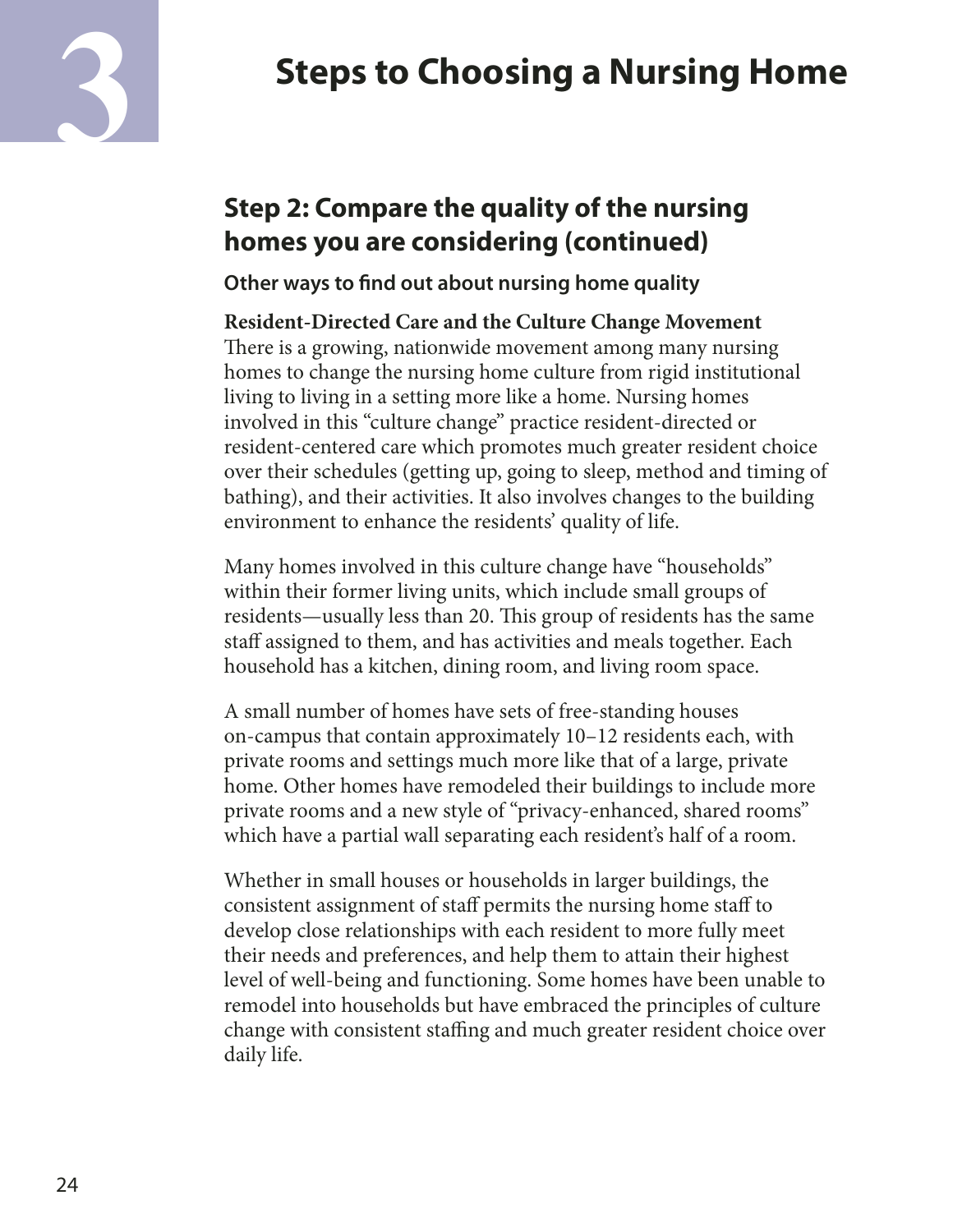

#### **Resident-Directed Care and the Culture Change Movement (continued)**

Often culture changing homes have resident dogs and cats, and some permit a resident to bring in his or her own pet, with staff or volunteers assisting the resident with pet care. Other homes have connections to a day care setting in which elders and the children interact regularly.

For more information on resident-directed care and the culture change movement, contact the Pioneer Network, a non-profit organization that serves as the focal point of the movement. Visit<www.pioneernetwork.net> for more information.

#### **Quality Improvement Campaigns**

Although nursing homes aren't required to participate in quality improvement campaigns, knowing that a nursing home participates in one may be a good indicator of the home's commitment to improving quality. One example of a quality improvement campaign is the Advancing Excellence in America's Nursing Homes which is a coalition-based campaign to improve the quality of life for residents and staff in America's nursing homes. This particular campaign includes long-term care providers, caregivers, medical and quality improvement experts, consumers, government agencies, and other quality-focused organizations. For more information, visit the campaign's website at [www.nhqualitycampaign.org.](www.nhqualitycampaign.org)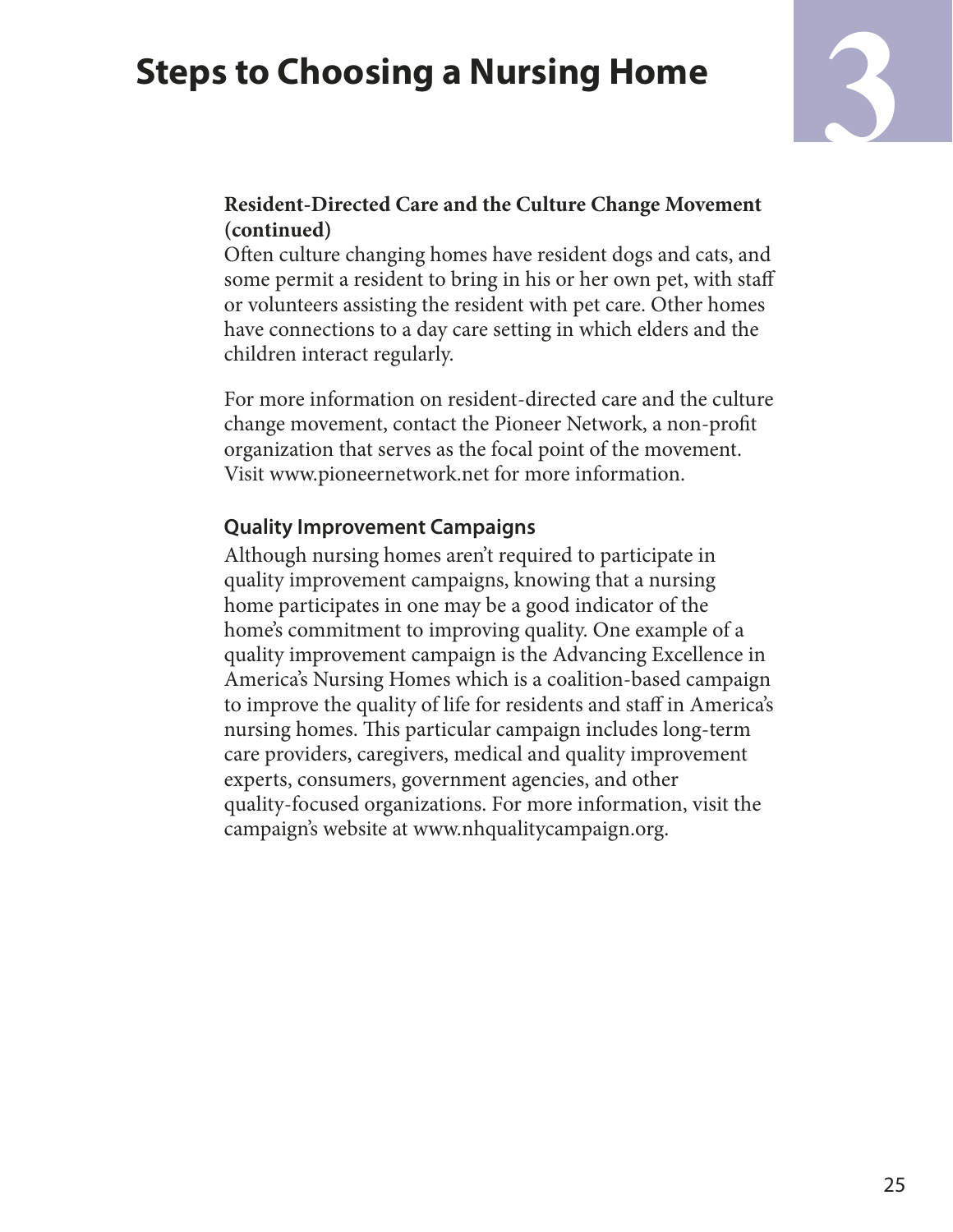



#### **Step 3: Visit the nursing homes you are interested in, or have someone visit for you.**

Before you make a decision about a nursing home, visit the nursing homes that interest you whenever possible. A visit gives you the chance to see the residents, staff, and the nursing home setting. It also allows you to ask questions of the nursing home staff, and talk with the residents and their family members.

If you can't visit the nursing home yourself, you may want to get a family member or friend to visit for you. If a family member or friend can't visit for you, you can call for information. However, a visit gives you a better way to see the quality of care and life of the residents.

Before you visit, consider what is important to you:

#### **Quality of Life**

- Will you be treated in a respectful way?
- Can you participate in social, recreational, religious, or cultural activities that are important to you? Can you decide when you want to participate?
- Do you get to choose what time to get up, go to sleep, and bathe?
- Can you get food and drinks that you like at any time? What if you don't like the food that is served?
- Can you have visitors anytime?
- Is transportation provided to community activities?
- Can you bring your pet?
- Can you decorate your living space any way you want?
- Will you have privacy for visits or personal care?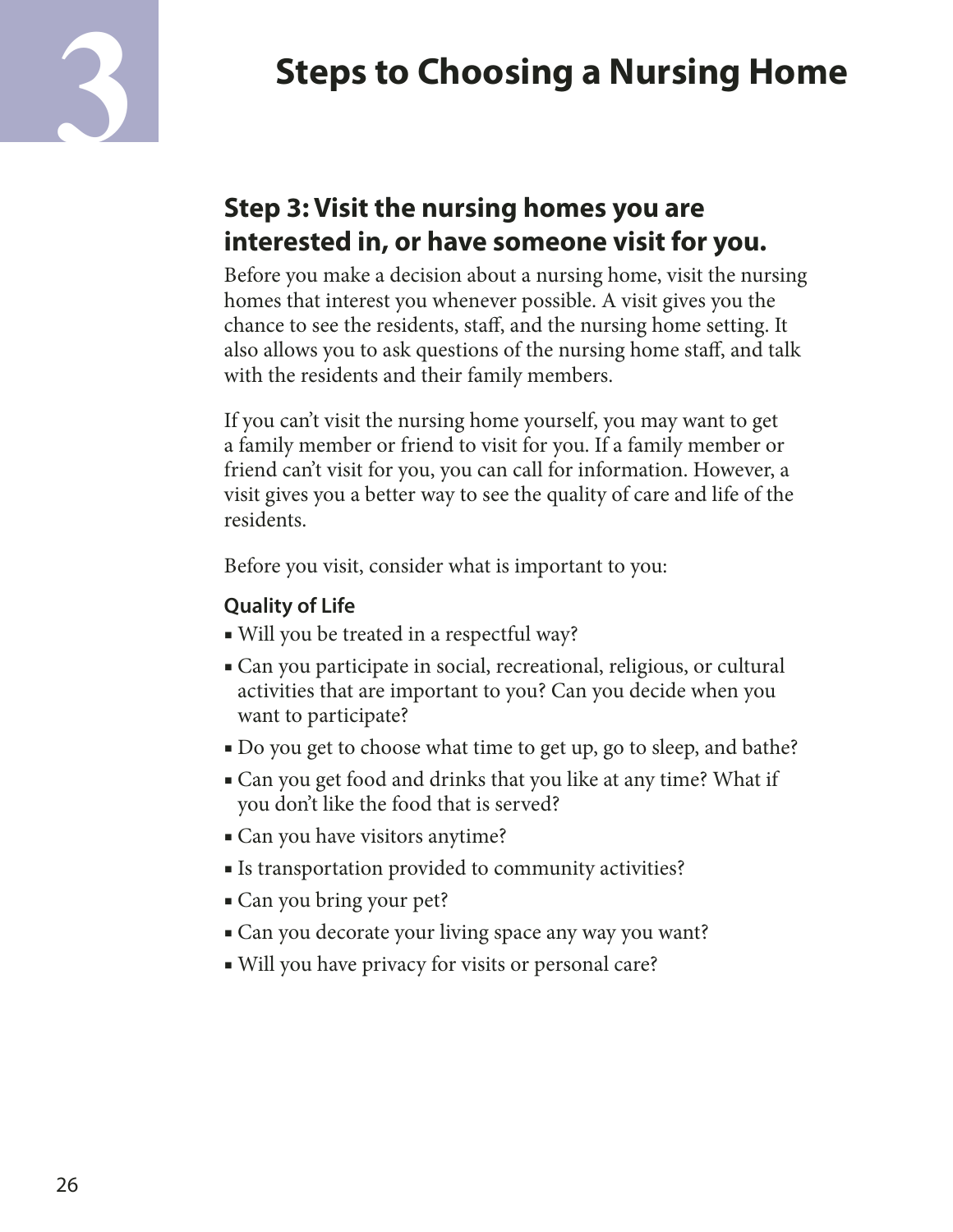![](_page_26_Picture_1.jpeg)

#### **Quality of Care**

- Will you be included in planning your care? Will your interests and preferences be included in the care plan? Will you be able to change the plan if you feel there is a need? Will you be able to choose which of your family member or friends will be involved in the planning process? Will you get a copy of your care plan?
- Are there enough staff so you get the care you need?
- Who are the doctors that will care for you? Can you still see your personal doctors?
- Does the nursing home's inspection report show quality of care problems (deficiencies)?
- What did the quality information on "Nursing Home Compare" show about how well this nursing home cares for its residents? Visit <www.medicare.gov/NHCompare>.
- Does the nursing home participate in quality improvement initiatives such as the Advancing Excellence for America's Nursing Homes?
- What care improvement goals is the nursing home working on?
- What kind of progress is the nursing home making on those goals?

#### **Location**

■ Is the nursing home close to your family and friends so they can visit often?

#### **Availability**

■ Is a bed available now, or can you add your name to a waiting list? Remember, nursing homes don't have to accept all applicants, but they must comply with Civil Rights laws that prohibit discrimination based on race, color, national origin, disability, age, or religion under certain conditions.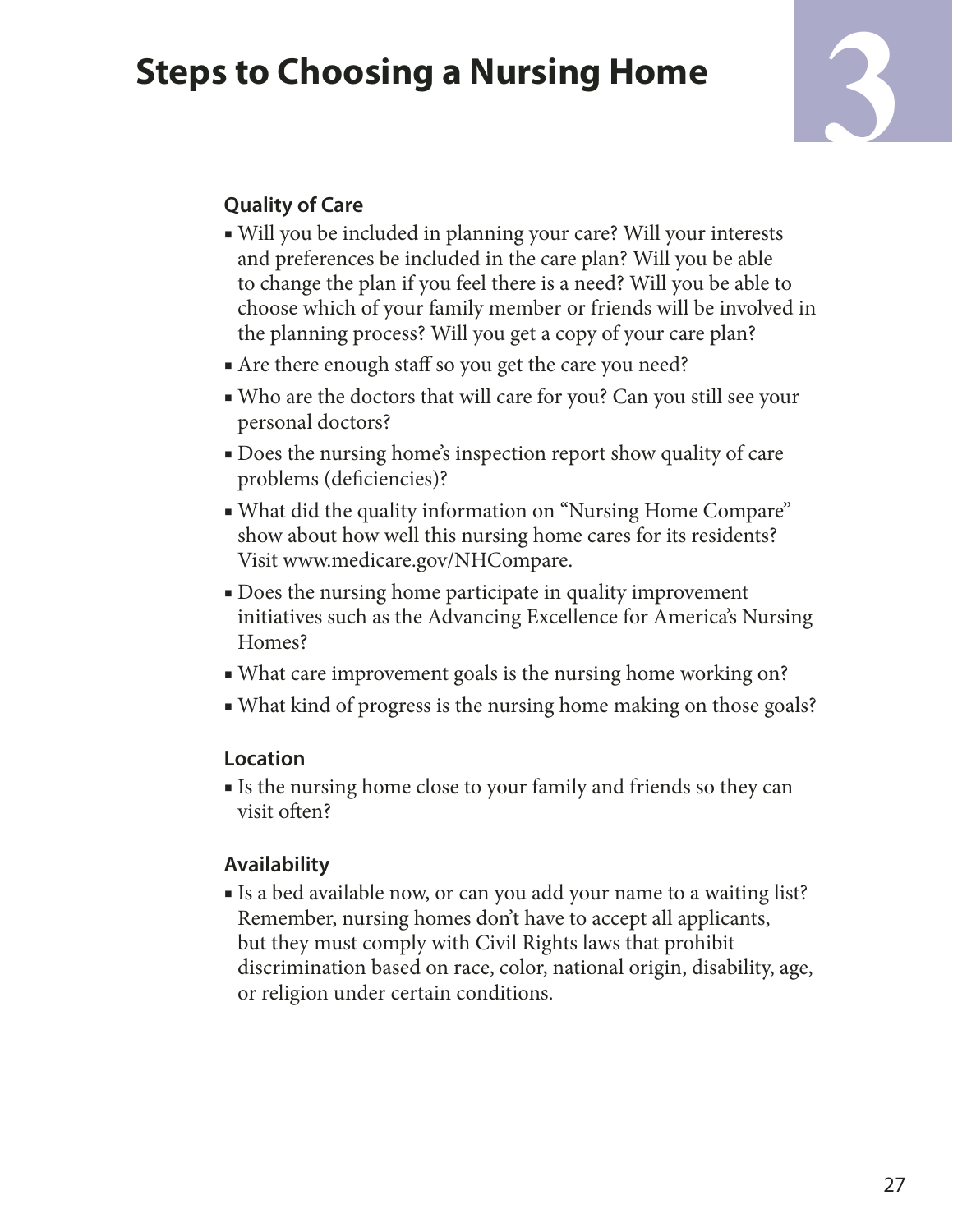![](_page_27_Picture_0.jpeg)

#### **Step 3: Visit the nursing homes you are interested in, or have someone visit for you. (continued)**

#### **Staffing**

- Will you have the same staff people take care of you most of the time or do they change from day-to-day?
- Ask the staff to show you the information they are required to post about the number of licensed and unlicensed nursing staff.
- Do the Certified Nursing Assistants (CNAs) work with a reasonable number of residents on each shift (day and night) and during meals?
- Is there a doctor available?
- Are therapy staff available?
- Is there a social worker available? Can you meet him or her?

#### **Religious and Cultural Preferences**

- Does the nursing home offer the religious or cultural support you need?
- Do they provide any special diet your faith practice requires?

#### **Language**

- Is your primary language spoken at the nursing home by staff or residents?
- If not, is an interpreter available?

#### **Policies**

■ What are the resident policies you must follow? (Policies are rules that all residents must follow.) For example, smoking may not be allowed in the nursing home.

#### **Security**

- Does the nursing home provide a safe environment?
- Is there a guard at the door? Does this make you feel better or worse about a nursing home?
- Is the nursing home locked at night?
- Are there special personal monitoring devices to alert staff if a resident becomes confused and wanders in the facility?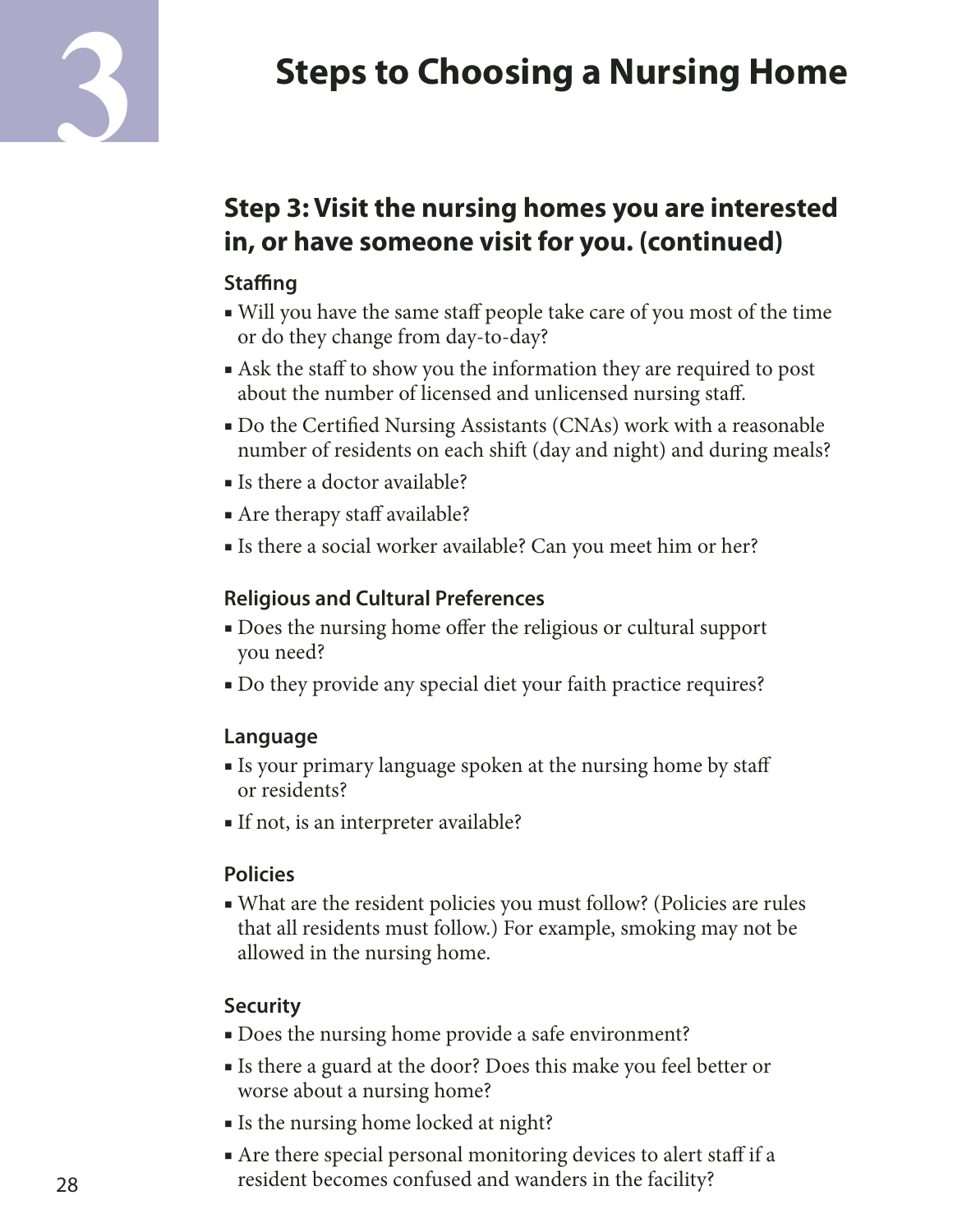![](_page_28_Picture_1.jpeg)

#### **Preventive Care**

- Does the nursing home make sure that residents get preventive care to help keep them healthy?
- Does the nursing home have a screening program for immunizations such as flu (influenza) and pneumonia?

#### **Hospitals**

- Does the nursing home have an arrangement with a nearby hospital for emergencies?
- Can your doctor care for you at that hospital?

#### **Accredited (accreditation)**

■ Is the nursing home accredited by a state-approved accreditation organization? Being accredited means the nursing home meets certain additional standards for care that the state-approved accreditation organization sets.

#### **Licensing**

■ Are the nursing home and current administrator licensed in your state? This means that they have met certain standards set by a state or local government agency.

#### **Certified (certification)**

■ If you are getting skilled care, and Medicare or Medicaid is paying for your care, make sure the nursing home is Medicare and Medicaid certified. This means the nursing home has passed an inspection survey done by the State Survey Agency. If they are certified, make sure they have not recently lost their certification or are about to lose their certification. Medicare and Medicaid will only pay for care in a certified nursing home. **Being certified isn't the same as being accredited.** Also, some nursing homes set aside only a few beds for Medicare or Medicaid residents.

#### **Services**

■ What services does the nursing home provide? Does the nursing home have the services you need (like skilled or custodial care)?

Words in blue are defined on pages 63–64.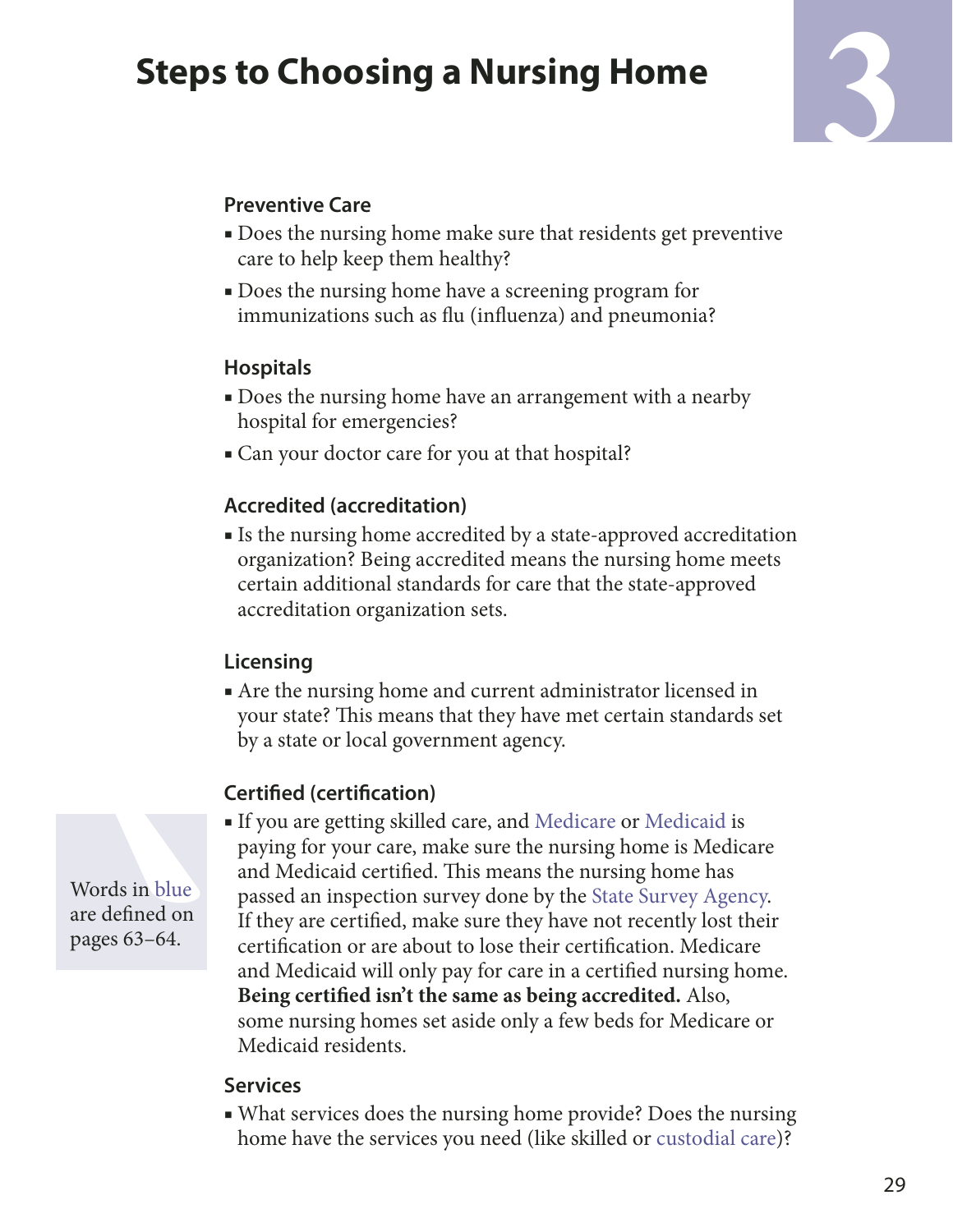![](_page_29_Picture_0.jpeg)

#### **Step 3: Visit the nursing homes you are interested in, or have someone visit for you. (continued)**

#### **Charges and Fees**

- Nursing homes must tell you in writing about their services, charges, and fees before you move into the home. Get a copy of the fee schedule to find out which services are available, which are included in your monthly fee, and which services cost extra. Then, compare nursing home costs.
- Is there a basic fee for room, meals, and personal care?
- Are there extra charges for other services or care for special medical needs?

#### **The Health Inspection and Fire Safety Inspection Reports**

■ Ask the staff for the health inspection and fire safety inspection reports. The inspection report tells you how well the nursing home meets Federal health and safety requirements. The nursing home must have the report of the most recent Federal or state survey of the facility available for you to look at.

#### **Resident, Family and Staff Satisfaction**

■ Talk to staff, residents, and family members if you can. Ask them if they are satisfied with the nursing home and its services.

#### **Important things to know when visiting a nursing home**

- Before you go, call and make an appointment.
- Don't be afraid to ask questions.
- Ask the staff to explain anything you see and hear that you don't understand. For example, if you hear a person calling out, it may be because they are confused, and not because they are being hurt or neglected.
- Ask who to call if you have further questions, and write down the name and phone number.
- Talk to residents and family members about the care and their experience.
- Don't go into resident rooms or care areas without asking the resident and nursing home staff first. Residents have a right to privacy.
- After your visit, write down any questions you still have about the nursing home or how the nursing home will meet your needs.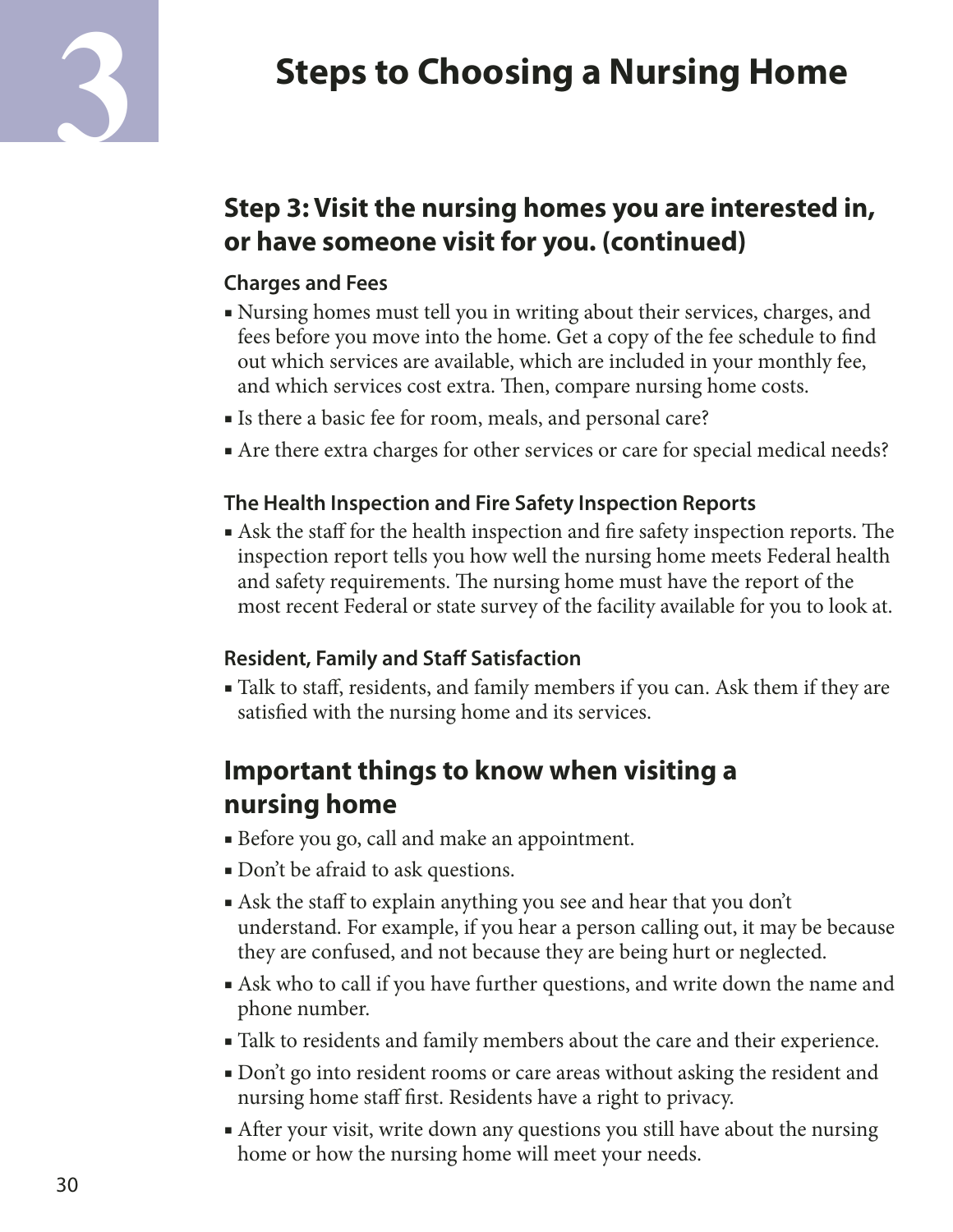![](_page_30_Picture_1.jpeg)

#### **Visit Again**

- Visit the nursing home a second time, on a different day and at a different time than when you first visited. Staffing can be different at different times of the day and on weekends.
- Try to visit during the late morning or midday. This allows you to see the residents when they are out of bed, eating, and going to activities.

#### **Go to Resident/Family Council Meetings**

- Ask a nursing home staff member if you can get permission to attend a resident council and/or family council meeting. These councils are usually organized and managed by the residents' families to address concerns and improve the quality of care and life for the residents.
- Here are some questions you can ask a council member:
	- What improvements were made in the quality of life for residents in the last year?
	- What are the plans for future improvements?
	- How has the nursing home responded to recommendations for improvement?
	- Who does the council report to?
	- How does membership on the council work?
	- Who sets the agendas for meetings?
	- How are decisions made (for example, by voting, consensus, or does one person make them)?

#### **The Nursing Home Checklist**

Take a copy of the Nursing Home Checklist (see pages 32–35) when you visit to ask questions about resident life, nursing home living spaces, staff, residents' rooms, hallways, stairs, lounges, bathrooms, menus and food, activities, and safety and care.

#### **Nursing Home Checklist**

Use a new checklist for each nursing home you visit. You can photocopy the checklist or print additional copies by visiting <www.medicare.gov/NHCompare>.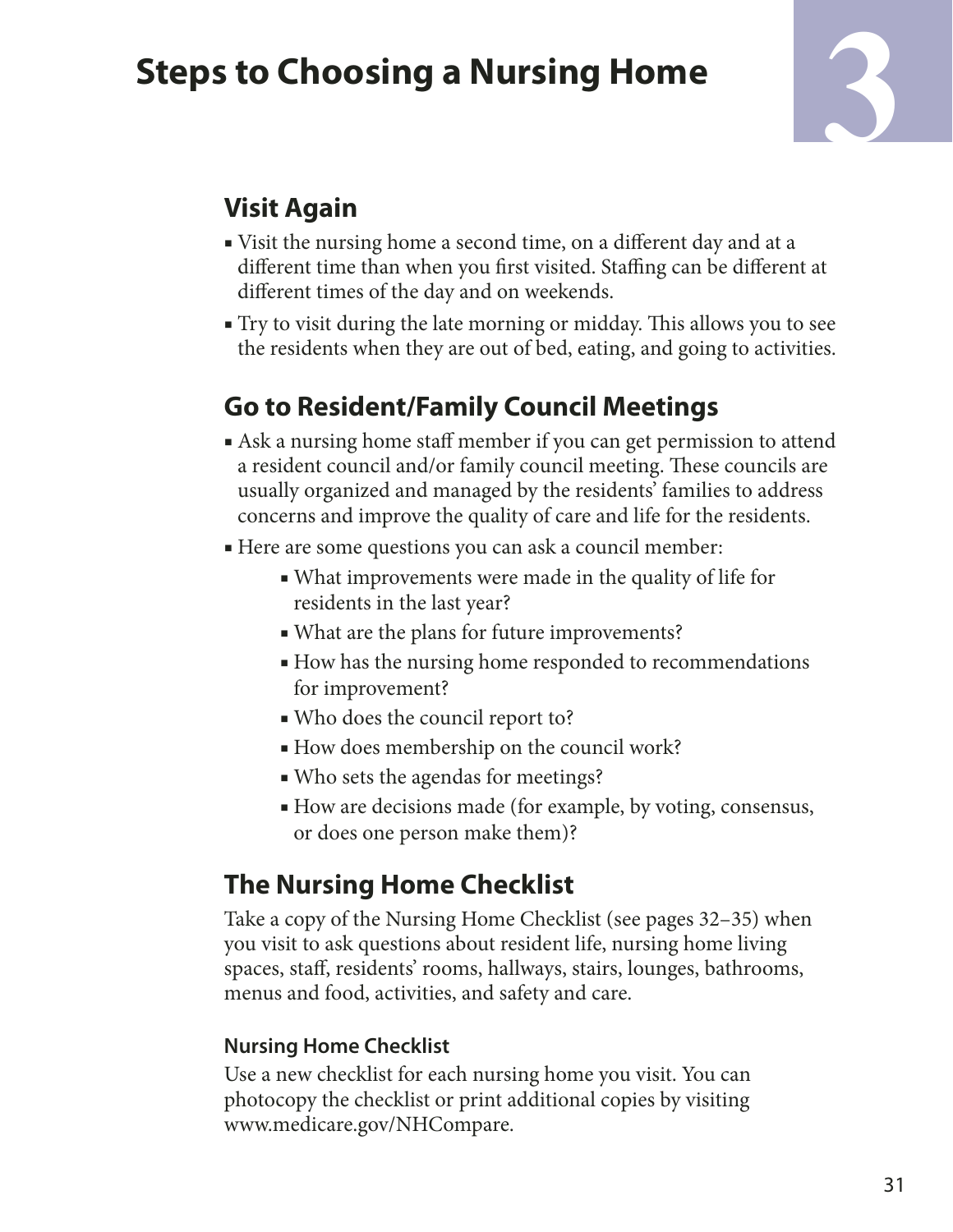# **Nursing Home Checklist**

|                                                                                               | <b>Nursing Home Checklist</b>                   |          |  |                 |
|-----------------------------------------------------------------------------------------------|-------------------------------------------------|----------|--|-----------------|
| Name of Nursing Home:                                                                         |                                                 |          |  | Date of Visit:  |
|                                                                                               |                                                 | Yes   No |  | <b>Comments</b> |
| <b>Basic Information</b>                                                                      |                                                 |          |  |                 |
| The nursing home is Medicare-certified.                                                       |                                                 |          |  |                 |
| The nursing home is Medicaid-certified.                                                       |                                                 |          |  |                 |
| (e.g. skilled, custodial), and a bed is available.                                            | The nursing home has the level of care you need |          |  |                 |
| in a separate unit (e.g. dementia, ventilator, or<br>rehabilitation), and a bed is available. | The nursing home has special services if needed |          |  |                 |
| The nursing home is located close enough for<br>friends and family to visit.                  |                                                 |          |  |                 |

#### **Resident Appearance**

| Residents are clean, appropriately dressed for |  |  |
|------------------------------------------------|--|--|
| the season or time of day, and well-groomed.   |  |  |

| <b>Nursing Home Living Spaces</b>                                                   |  |  |  |
|-------------------------------------------------------------------------------------|--|--|--|
| The nursing home is free from overwhelming<br>unpleasant odors.                     |  |  |  |
| The nursing home appears clean and well-kept.                                       |  |  |  |
| The temperature in the nursing home is<br>comfortable for residents.                |  |  |  |
| The nursing home has good lighting.                                                 |  |  |  |
| Noise levels in the dining room and other<br>common areas are comfortable.          |  |  |  |
| Smoking isn't allowed or may be restricted<br>to certain areas of the nursing home. |  |  |  |
| Furnishings are sturdy, yet comfortable and<br>attractive.                          |  |  |  |

Visit Nursing Home Compare at <www.medicare.gov/NHCompare> for more information.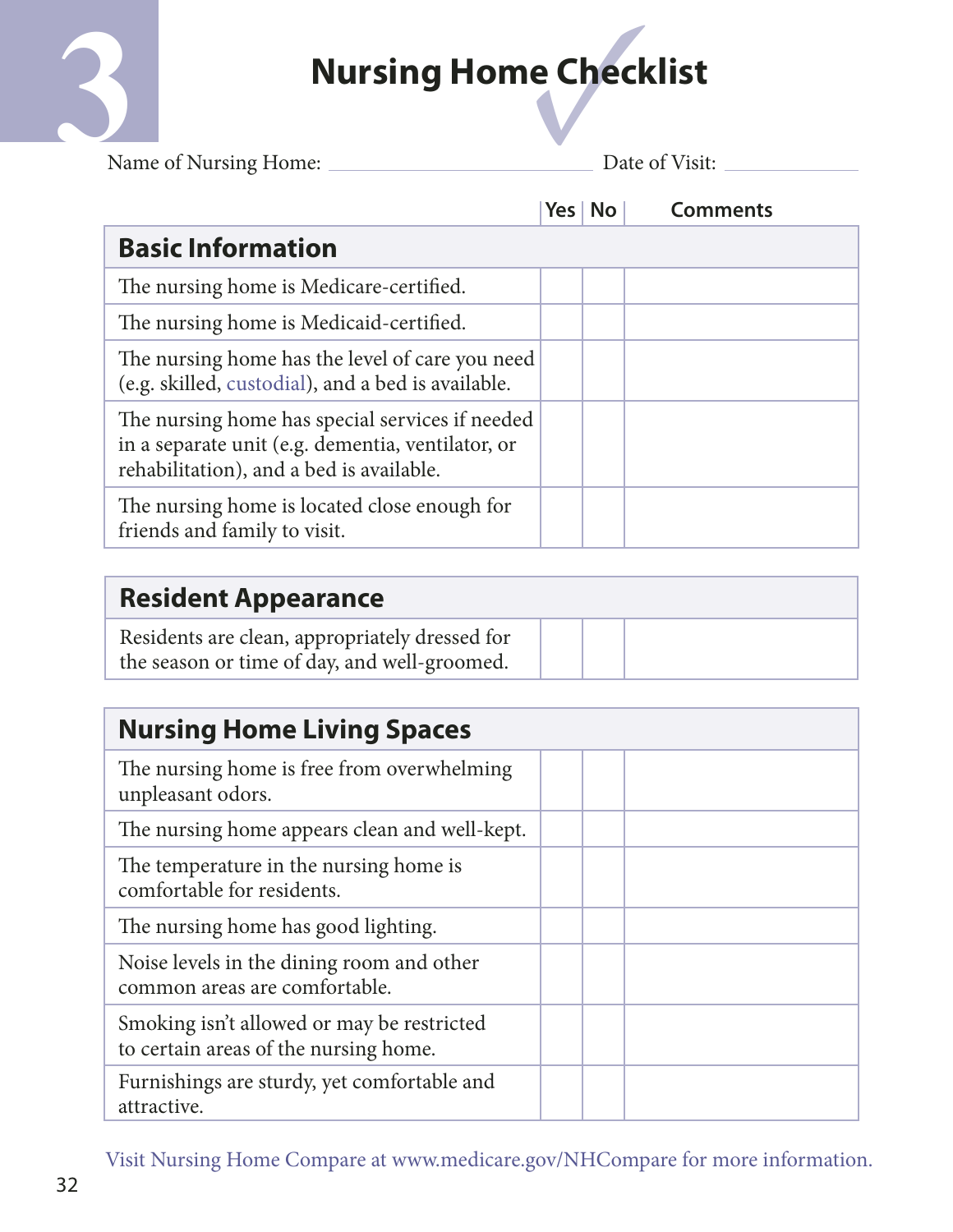# **Nursing Home Checklist**

![](_page_32_Picture_1.jpeg)

|                                                                                                                                                | Yes   No | <b>Comments</b> |
|------------------------------------------------------------------------------------------------------------------------------------------------|----------|-----------------|
| <b>Staff</b>                                                                                                                                   |          |                 |
| The relationship between the staff and the<br>residents appears to be warm, polite,<br>and respectful.                                         |          |                 |
| All staff wear name tags.                                                                                                                      |          |                 |
| Staff knock on the door before entering a<br>resident's room and refer to residents by name.                                                   |          |                 |
| The nursing home offers a training and<br>continuing education program for all staff.                                                          |          |                 |
| The nursing home does background checks<br>on all staff.                                                                                       |          |                 |
| The guide on your tour knows the residents<br>by name and is recognized by them.                                                               |          |                 |
| There are licensed nursing staff 24 hours a day,<br>including a Registered Nurse (RN) present at<br>least 8 hours per day, 7 days a week.      |          |                 |
| The same team of nurses and Certified Nursing<br>Assistants (CNAs) work with the same resident<br>4 to 5 days per week.                        |          |                 |
| CNAs work with a reasonable number<br>of residents.                                                                                            |          |                 |
| CNAs are involved in care planning meetings.                                                                                                   |          |                 |
| There is a full-time social worker on staff.                                                                                                   |          |                 |
| There is a licensed doctor on staff who is there<br>daily and can be reached at all times.                                                     |          |                 |
| The nursing home's management team<br>(including the Director of Nursing and the<br>Administrator) has worked together for at least<br>1 year. |          |                 |

Visit Nursing Home Compare at <www.medicare.gov/NHCompare> for more information.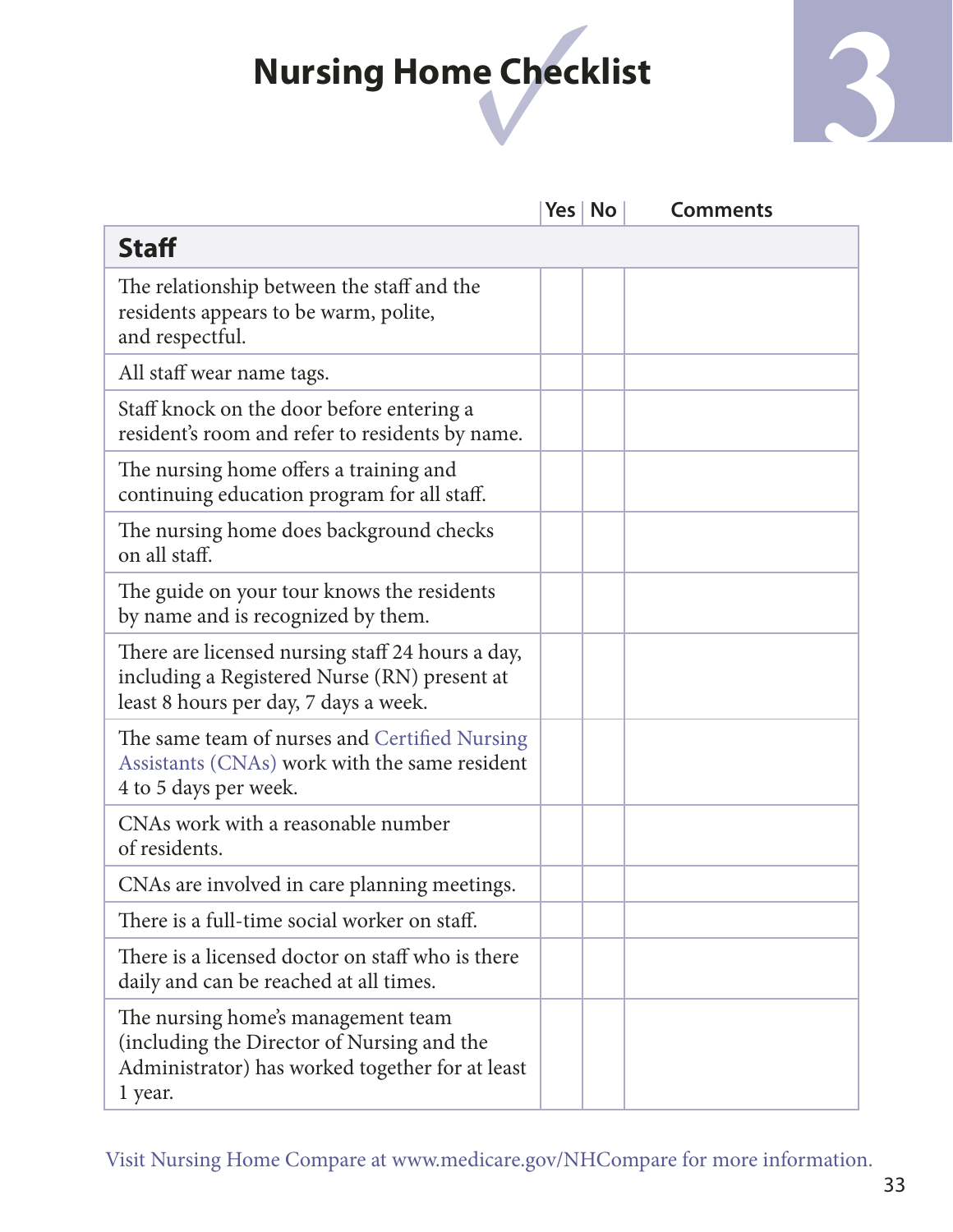![](_page_33_Picture_0.jpeg)

# **3** Nursing Home Checklist

|                                                                             |  | Yes   No | <b>Comments</b> |  |
|-----------------------------------------------------------------------------|--|----------|-----------------|--|
| <b>Residents' Rooms</b>                                                     |  |          |                 |  |
| Residents may have personal belongings and/or<br>furniture in their rooms.  |  |          |                 |  |
| Each resident has storage space (closet and<br>drawers) in his or her room. |  |          |                 |  |
| Each resident has a window in his or<br>her bedroom.                        |  |          |                 |  |
| Residents have access to a personal telephone<br>and television.            |  |          |                 |  |
| Residents have a choice of roommates.                                       |  |          |                 |  |
| Water pitchers can be reached by residents.                                 |  |          |                 |  |
| There are policies and procedures to protect<br>residents' possessions.     |  |          |                 |  |

| <b>Hallway, Stairs, Lounges, and Bathrooms</b>                                     |  |  |
|------------------------------------------------------------------------------------|--|--|
| Exits are clearly marked.                                                          |  |  |
| There are quiet areas where residents can visit<br>with friends and family.        |  |  |
| The nursing home has smoke detectors and<br>sprinklers.                            |  |  |
| All common areas, resident rooms, and<br>doorways are designed for wheelchair use. |  |  |
| There are handrails in the hallways and<br>grab bars in the bathrooms.             |  |  |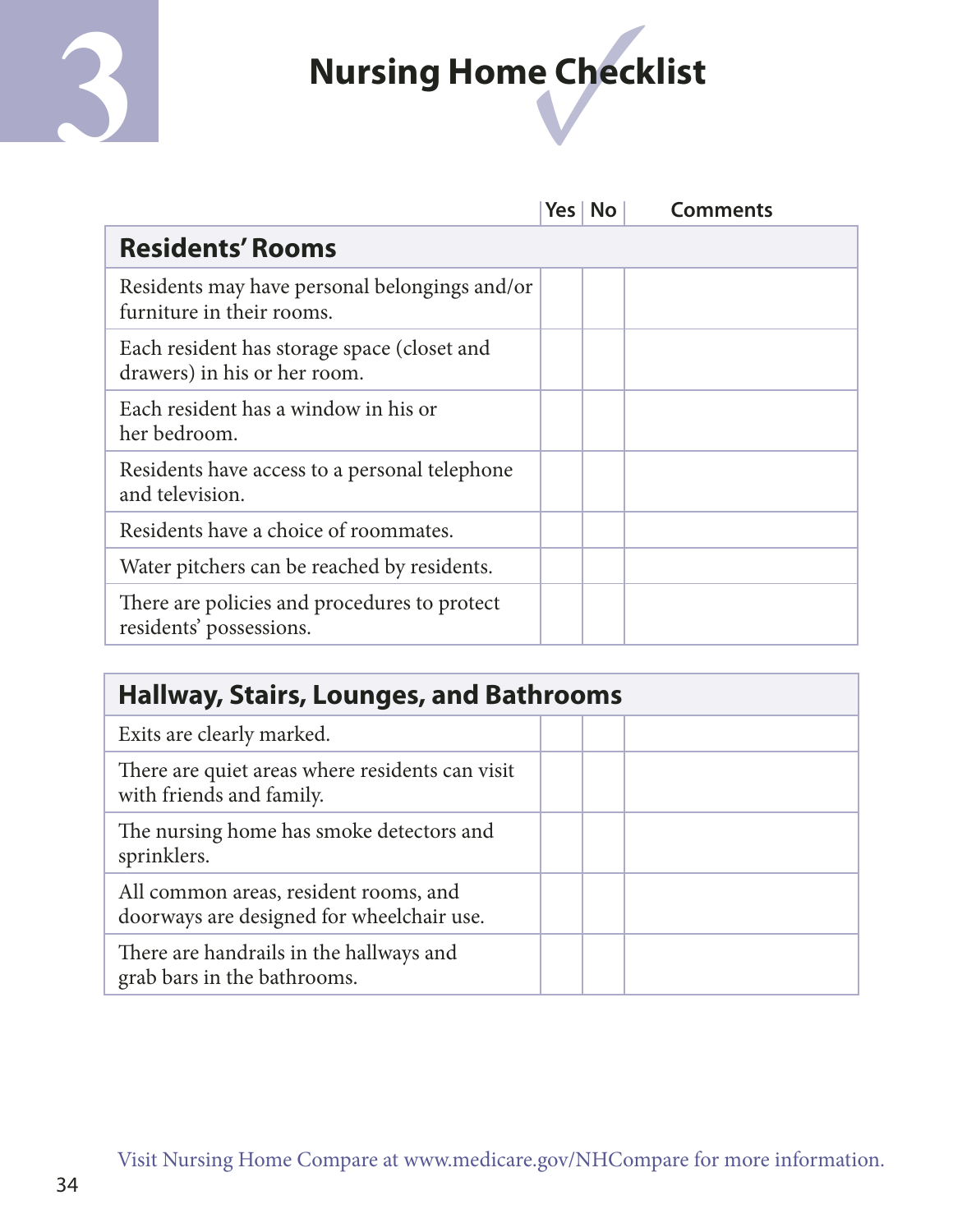# ✓ **3 Nursing Home Checklist**

![](_page_34_Picture_1.jpeg)

|                                                                                                 | Yes No | <b>Comments</b> |
|-------------------------------------------------------------------------------------------------|--------|-----------------|
| <b>Menus and Food</b>                                                                           |        |                 |
| Residents have a choice of food items at each<br>meal. (Ask if your favorite foods are served.) |        |                 |
| Nutritious snacks are available upon request.                                                   |        |                 |
| Staff help residents eat and drink at mealtimes<br>if help is needed.                           |        |                 |

| <b>Activities</b>                                                                                                         |  |
|---------------------------------------------------------------------------------------------------------------------------|--|
| Residents, including those who are unable to<br>leave their rooms, may choose to take part in a<br>variety of activities. |  |
| The nursing home has outdoor areas for<br>resident use and staff help residents go outside.                               |  |
| The nursing home has an active volunteer<br>program.                                                                      |  |

| <b>Safety and Care</b>                                                                                                                                  |  |
|---------------------------------------------------------------------------------------------------------------------------------------------------------|--|
| The nursing home has an emergency evacuation<br>plan and holds regular fire drills (bed-bound<br>residents included).                                   |  |
| Residents get preventive care, like a yearly flu<br>shot, to help keep them healthy.                                                                    |  |
| Residents may still see their personal doctors.                                                                                                         |  |
| The nursing home has an arrangement with a<br>nearby hospital for emergencies.                                                                          |  |
| Care plan meetings are held with residents and<br>family members at times that are convenient<br>whenever possible.                                     |  |
| The nursing home has corrected all deficiencies<br>(failure to meet one or more Federal or state)<br>requirements) on its last state inspection report. |  |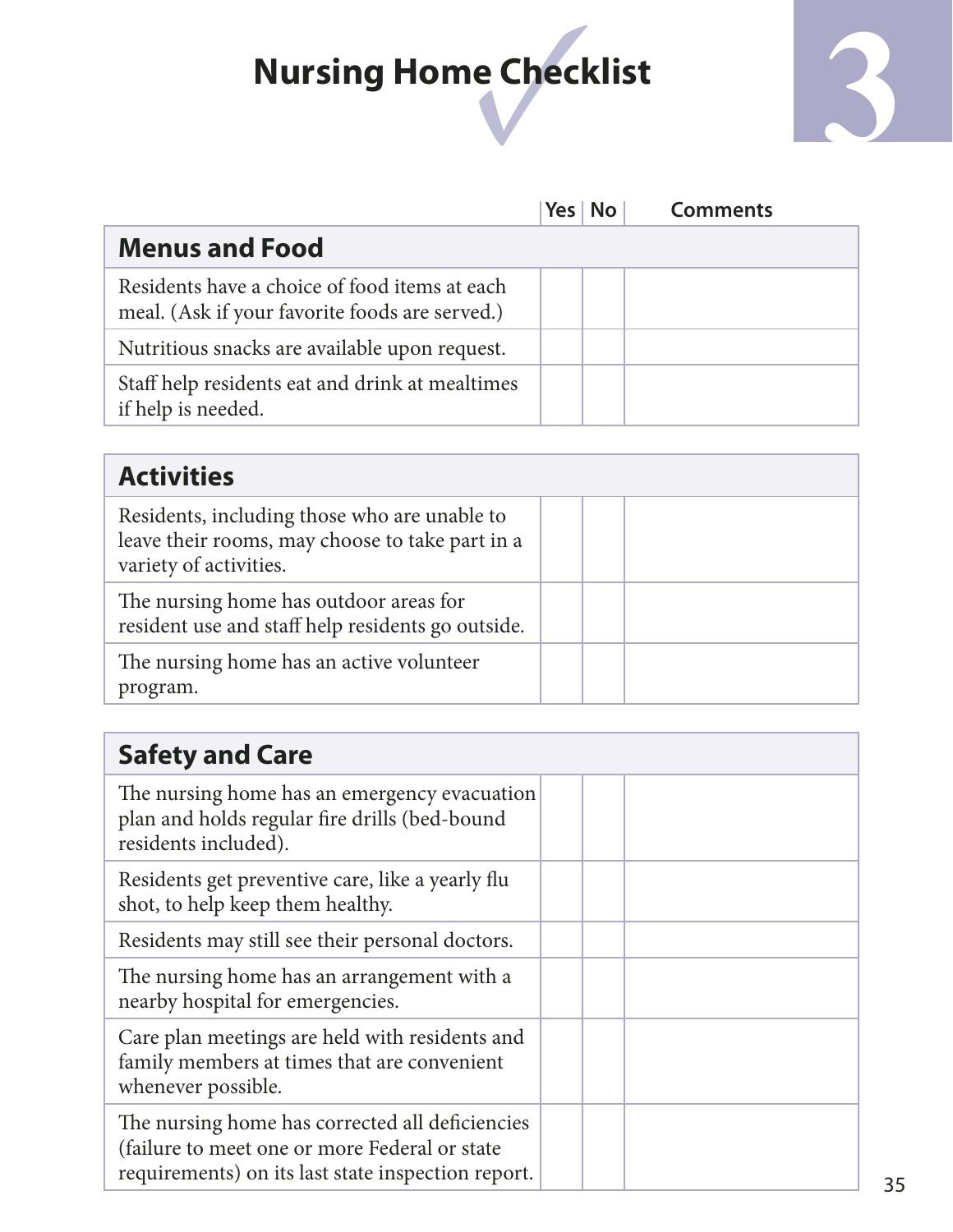![](_page_35_Picture_0.jpeg)

#### **Step 4: Choose the Nursing Home That Meets Your Needs**

When you have all the information about the nursing homes you are interested in, talk with people who understand your personal and health care needs. This might include your family, friends, doctor, clergy, spiritual advisor, hospital discharge planner, or social worker.

If you find more than one nursing home you like with a bed available, use all the information you get to compare them. Trust your senses. If you didn't like what you saw on a visit, like if the facility wasn't clean or if you weren't comfortable talking to the nursing home staff, you may want to choose another nursing home. If you felt that the residents were treated well, the facility was clean, and the staff was helpful, you might feel better about choosing that nursing home.

**If you are helping someone,** keep the person you are helping involved in making the decision as much as possible. People who are involved from the beginning are better prepared when they move into a nursing home. If the person you are helping isn't alert or able to communicate well, keep his or her values and preferences in mind.

**Important:** If you visit a nursing home that you don't like, look at other options if available. Quality care is important. If you are in a hospital, talk to the hospital discharge planner or your doctor before you decide not to go to a nursing home that has an available bed. They may be able to help you find a more suitable nursing home, or arrange for other care, like short-term homecare, until a bed is available at another nursing home you choose. However, you may be responsible for paying the bill for any additional days you stay in the hospital.

Moving is difficult. However, an extra move may be better for you than choosing to stay at a facility that isn't right for you. Be sure to explain to your doctor or discharge planner why you aren't happy with a facility they may be recommending.

Once in the nursing home, if you find that you don't like the nursing home you chose, you can move to another facility with an available bed. The nursing home you leave may require that you let them know ahead of time that you are planning to leave. Talk to the nursing home staff about their rules for leaving. If you don't follow the rules for leaving, you may have to pay extra fees.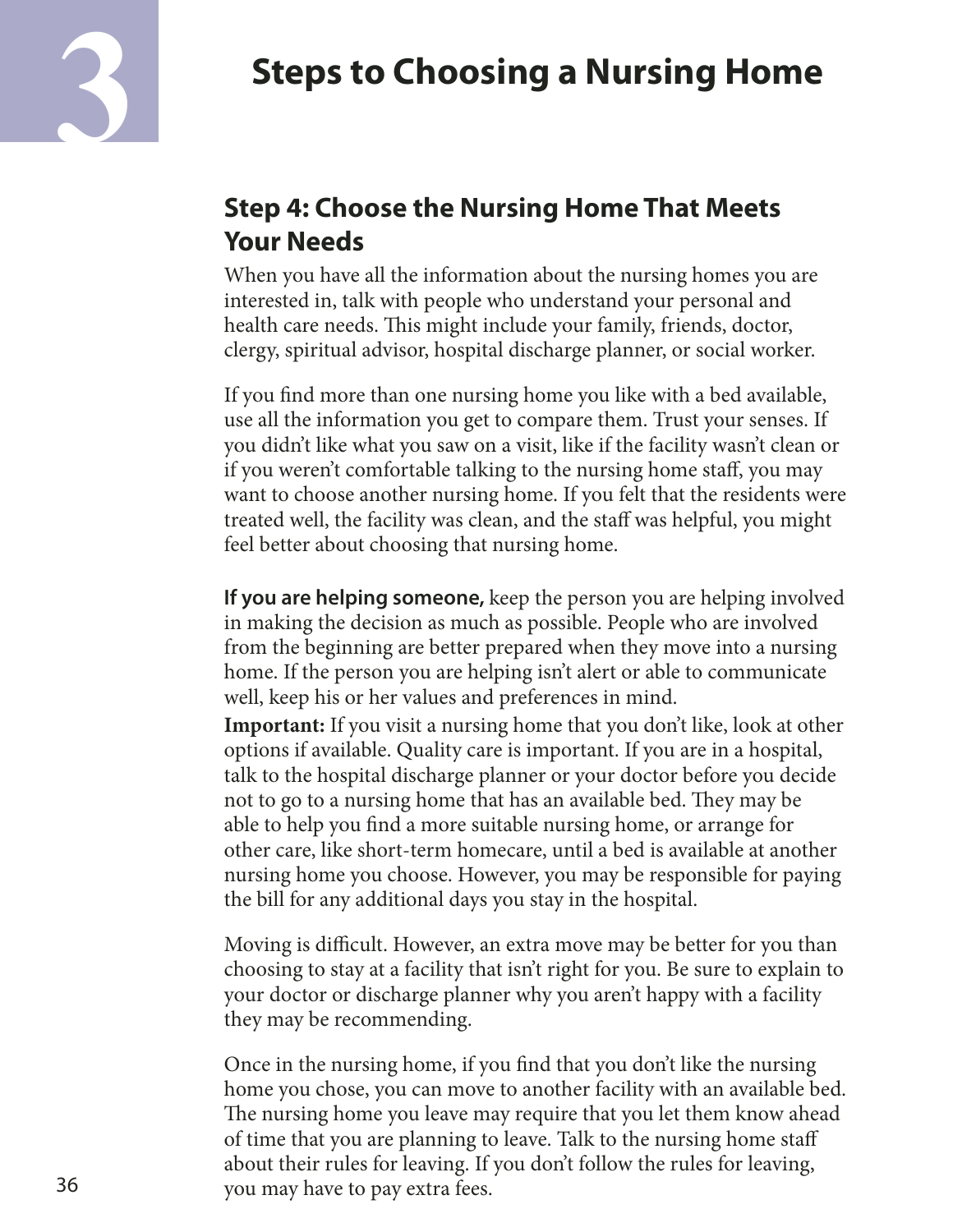#### **What Information Is Needed?**

After you choose a nursing home, you will need to make the arrangements for admission. When you contact the nursing home office, it's helpful to have the following information ready.

#### **Payment Information for Nursing Home Office Staff**

Insurance Information: Provide information about health care coverage and/or long-term care insurance you have that pays for nursing home and/or health care. This includes the name of the insurance company and the policy number.

Words in blue are defined on pages 63–64.

**Note:** You may have to pay a cash deposit before you are admitted to a nursing home if your care won't be covered by either Medicare or Medicaid. If nursing home care will be covered by Medicare or Medicaid, the nursing home can't require you to pay a cash deposit. They may ask that you pay your Medicare coinsurance amounts and other charges you would normally have to pay. It is best to pay these charges when they are billed, not in advance.

#### **Information for Nursing Home Staff**

- **Information on Your Medical History:** Your doctor may give the staff some of this information. This includes a list of any current or past health problems, past surgeries or treatments you've had, allergies you have to food or medicine, and shots you've had.
- **Information on Your Current Health Status:** Your doctor may give the staff some of this information. This includes a list of your current health problems, recent diagnostic test results, and information about any activities of daily living that might be difficult for you to do by yourself.
- **A List of Your Current Medicines:** Include the dose, how often you take it, and why you take it.
- **A List of All Your Health Care Providers:** Include names, addresses, and telephone numbers.
- **A List of Family Members to Call in Case of an Emergency:** Include names, addresses, and telephone numbers.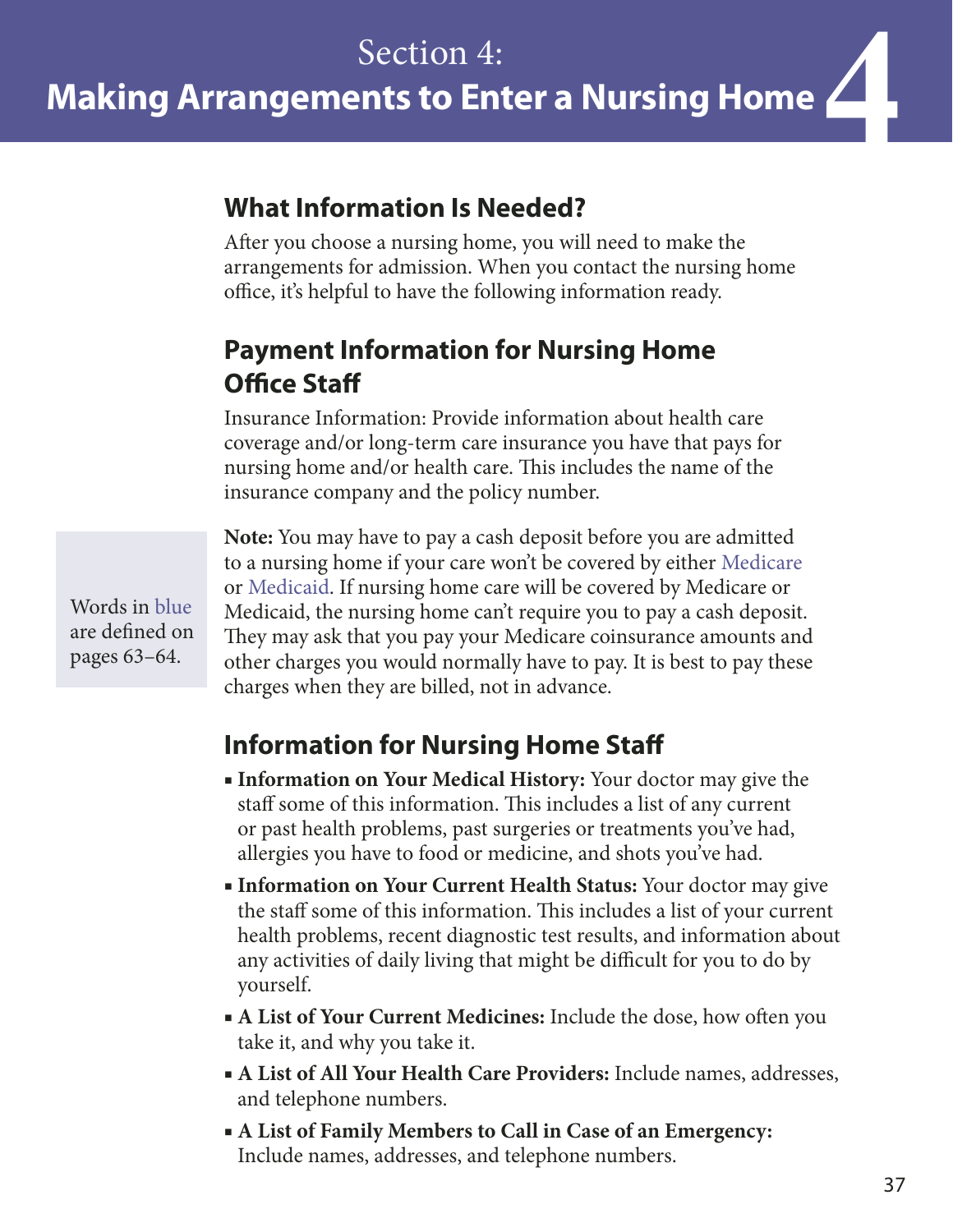# **Making Arrangements to Enter a Nursing Home**

#### **Health Care Advance Directives**

**You may be asked if you have a health care advance directive.** 

A health care advance directive is a written document that says how you want medical decisions to be made if you can't make decisions for yourself. There are two common types of health care advance directives:

- **A Living Will**—A written legal document that shows what type of treatments you want or don't want in case you can't speak for yourself. Usually, this document only comes into effect if you're terminally ill (usually if you have 6 months or less to live) or permanently unconscious and can't speak for yourself. A Living Will tells others what medical care or treatment you want, such as whether you want life support, like a respirator.
- **A Durable Power of Attorney for Health Care**—A legal document that names someone else to make health care decisions for you if you become unable to make your own decisions.

If you don't have a health care advance directive and need help preparing one, or need more information, talk to a social worker, discharge planner, your doctor, or the nursing home staff. You can call your local Area Agency on Aging to find out if your state has any legal services that help with preparing these forms. See page 11 for their telephone number.

#### **Personal Needs Account**

You may want to open an account managed by the nursing home. You can deposit money into the account for personal use. Check with the nursing home to see how they manage these accounts. You may only have access to the account at certain times. See pages 50–51 for information about your resident rights and protections regarding money.

### **Information about Medicare and Medicaid benefits**

For people seeking admission to a nursing home, the nursing home must provide (orally and in writing) and prominently display written information about how to apply for and use Medicare and Medicaid benefits. They must also provide information on how to receive refunds for previous payments covered by such benefits.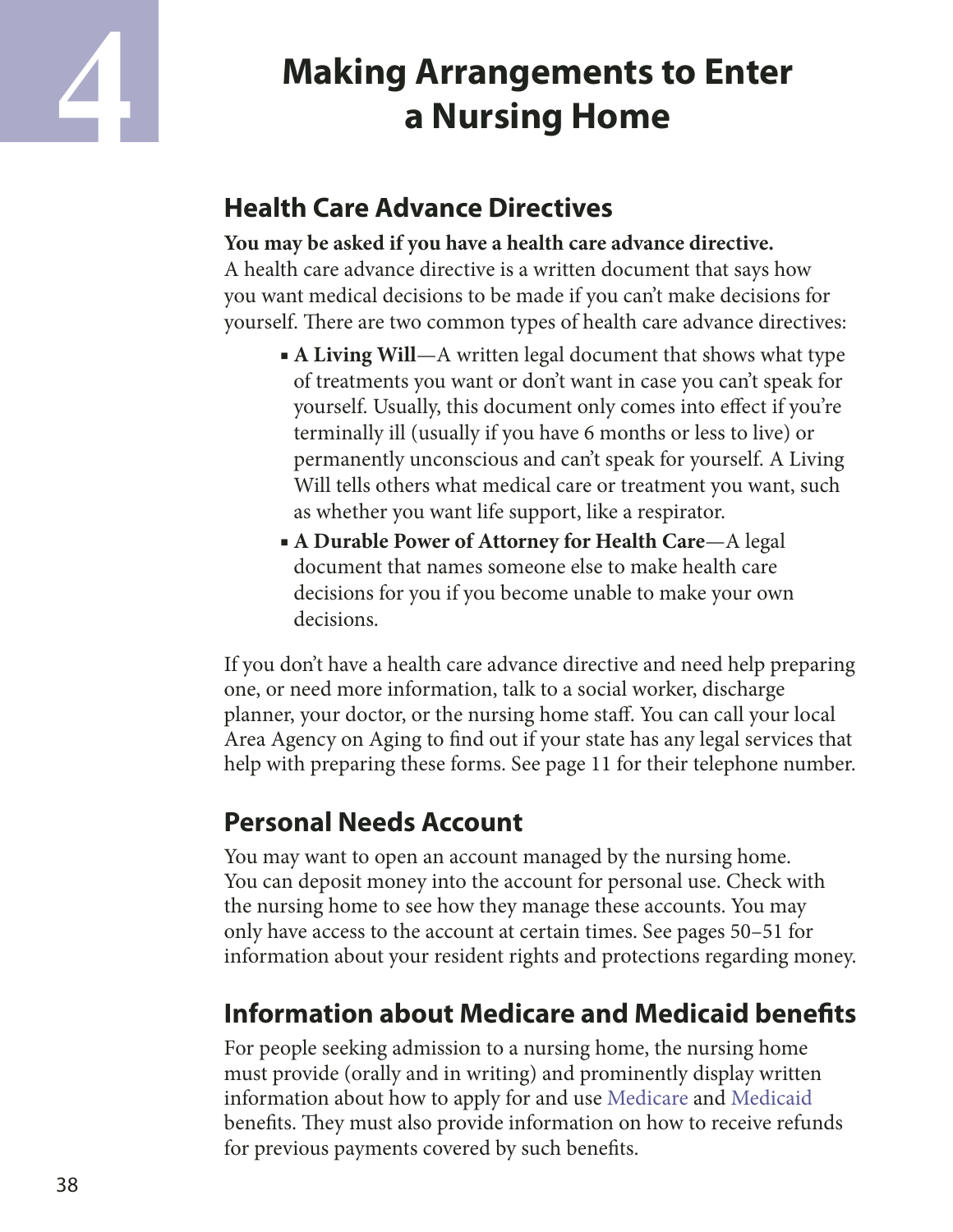![](_page_38_Picture_1.jpeg)

#### **Overview**

Nursing home care can be very expensive. There are many ways you can pay for nursing home care. For example, you can use your own money, you may be able to get help from your state, or you may use long-term care insurance.

Most people who enter nursing homes begin by paying for their care out of their own pocket. As you use your resources (like bank accounts, stocks, etc.) over a period of time, you may eventually become eligible for Medicaid.

Medicare generally doesn't cover nursing home care. Also, nursing home care isn't covered by many types of health insurance. Don't drop your health care coverage (including Medicare) if you are in a nursing home. Even if it doesn't cover nursing home care, you will need health coverage for hospital care, doctor services, or medical supplies while you are in the nursing home.

Words in blue are defined on pages 63–64.

Remember, Medicare does cover skilled nursing facility care for a limited time after a 3-day qualifying hospital stay. For more information on Medicare coverage of skilled nursing facility care, get a free copy of the booklet "Medicare Coverage of Skilled Nursing Facility Care." See page 55.

This section explains some of the ways you can pay for nursing home care, or get help with other health care costs. It includes information about the following:

- Personal Resources, see page 40
- Help From Your State—Medicaid, see page 40–42
- Long-Term Care Insurance, see page 42
- Medicare, see page 43–45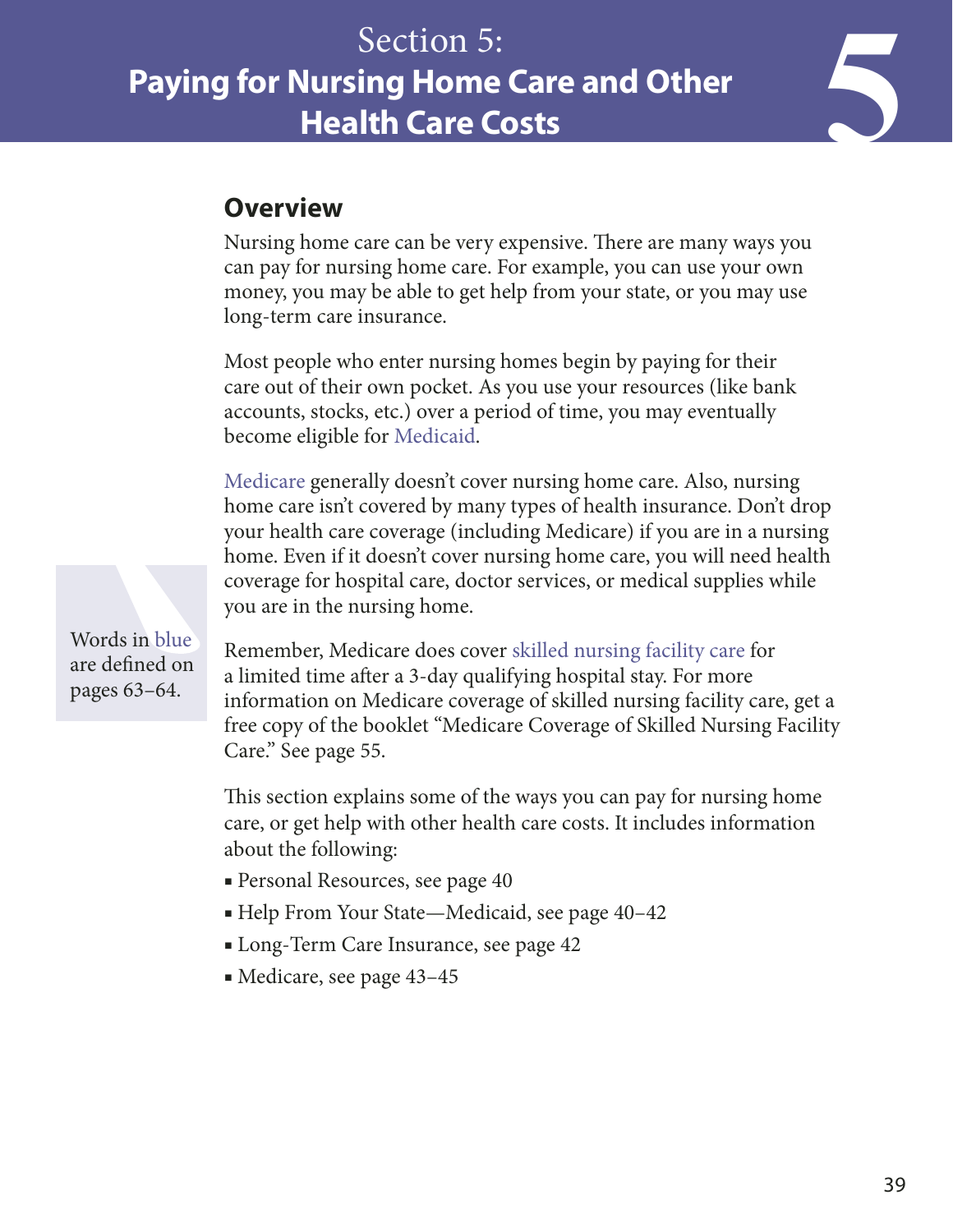![](_page_39_Picture_0.jpeg)

#### **Personal Resources**

You can use your personal money and savings to pay for nursing home care. Some insurance companies let you use your life insurance policy to pay for long-term care. Ask your insurance agent how this works.

**Important:** Be sure to get help before using either of these options. There are important issues you need to understand.

#### **Help From Your State—Medicaid**

Words in blue are defined on pages 63–64.

Medicaid pays for care for about 7 out of every 10 nursing home residents. Medicaid is a joint Federal and state program that pays for certain health services and nursing home care for older people with limited income and resources. If you qualify, you may be able to get help to pay for nursing home care, or other health care costs. If you qualify for both Medicare and Medicaid, most health care costs are covered. But remember, not all nursing homes accept Medicaid payment.

Check with the nursing home to see if they accept people with Medicaid, and if they have a Medicaid bed available. Who is eligible for Medicaid and what services are covered varies from state to state. Most often, eligibility is based on your income and personal resources. You may be eligible for Medicaid coverage in a nursing home even if you haven't qualified for other Medicaid services in the past.

Sometimes you won't be eligible until you have spent some of your personal resources on medical care. You may be moved to another room in the Medicaid-certified section of the nursing home when your care is paid by Medicaid. To get more information on Medicaid eligibility requirements in your state, call your State Medical Assistance (Medicaid) office. See pages 59–61.

#### **Some important things to know about Medicaid**

■ The state can't put a lien on your home if there is a reasonable chance you'll return home after getting nursing home care or if you have a spouse or dependents living there. This means they can't take, sell, or hold your property to recover benefits that are correctly paid for nursing home care while you are living in a nursing home in this circumstance.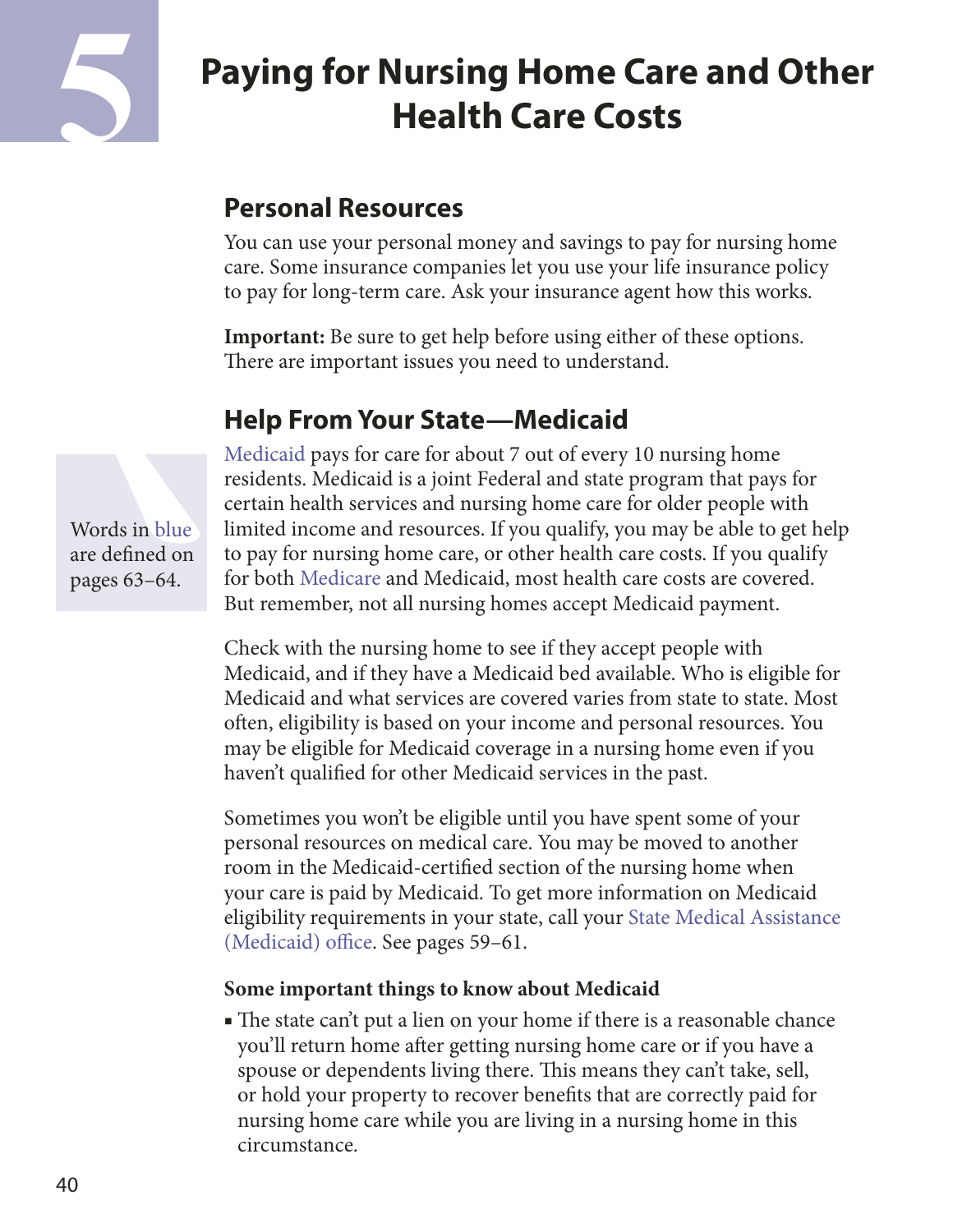![](_page_40_Picture_1.jpeg)

#### **Some important things to know about Medicaid (continued)**

In most cases, after a person who gets Medicaid nursing home benefits dies, the state must try to get whatever benefits it paid for that person back from their estate. However, they can't recover on a lien against the person's home if it is the residence of the person's spouse, sibling (who has an equity interest and was residing in the home at least one year prior to the nursing home admission), or a blind or disabled child or child under the age of 21 in the family.

■ Most people who are eligible for Medicaid have to reduce their assets first. There are rules about what is counted as an asset and what isn't when determining Medicaid eligibility. There are also rules that require states to allow married couples to protect a certain amount of assets and income when one of them is in an institution (like a nursing home) and one isn't.

A spouse who isn't in an institution may keep one half of the couples' joint assets, up to \$109,560 (in 2009) as well as a monthly income allowance. For more information, call your State Medical Assistance (Medicaid) office. See pages 59–61. You can also call your local Area Agency on Aging to find out if your state has any legal services where you could get more information. You can also get free health insurance counseling from your State Health Insurance Assistance Program. See pages 59–61.

■ You can't give your assets away to family members or non-family members, rather than use your assets to pay for your nursing home care. If you give assets away within 5 years before the date you apply for Medicaid, or even after you apply, the gift may be treated as a transfer of assets for less than fair market value.

Transfers for less than fair market value may subject you to a penalty, and the penalty is that Medicaid won't pay for your nursing home care for a period of time. How long that period is depends on the value of the assets you gave away. There are limited exceptions to this, especially if you have a spouse, or a blind or disabled child. But as a general rule, giving away your assets can result on no payment for your nursing home care, possibly for many months or even years.

**Note:** Federal law protects spouses of nursing home residents from losing all of their income and assets to pay for nursing home care for their spouse. When one member of a couple enters a nursing home and applies for Medicaid, his or her eligibility is determined under what are called the "spousal impoverishment" rules.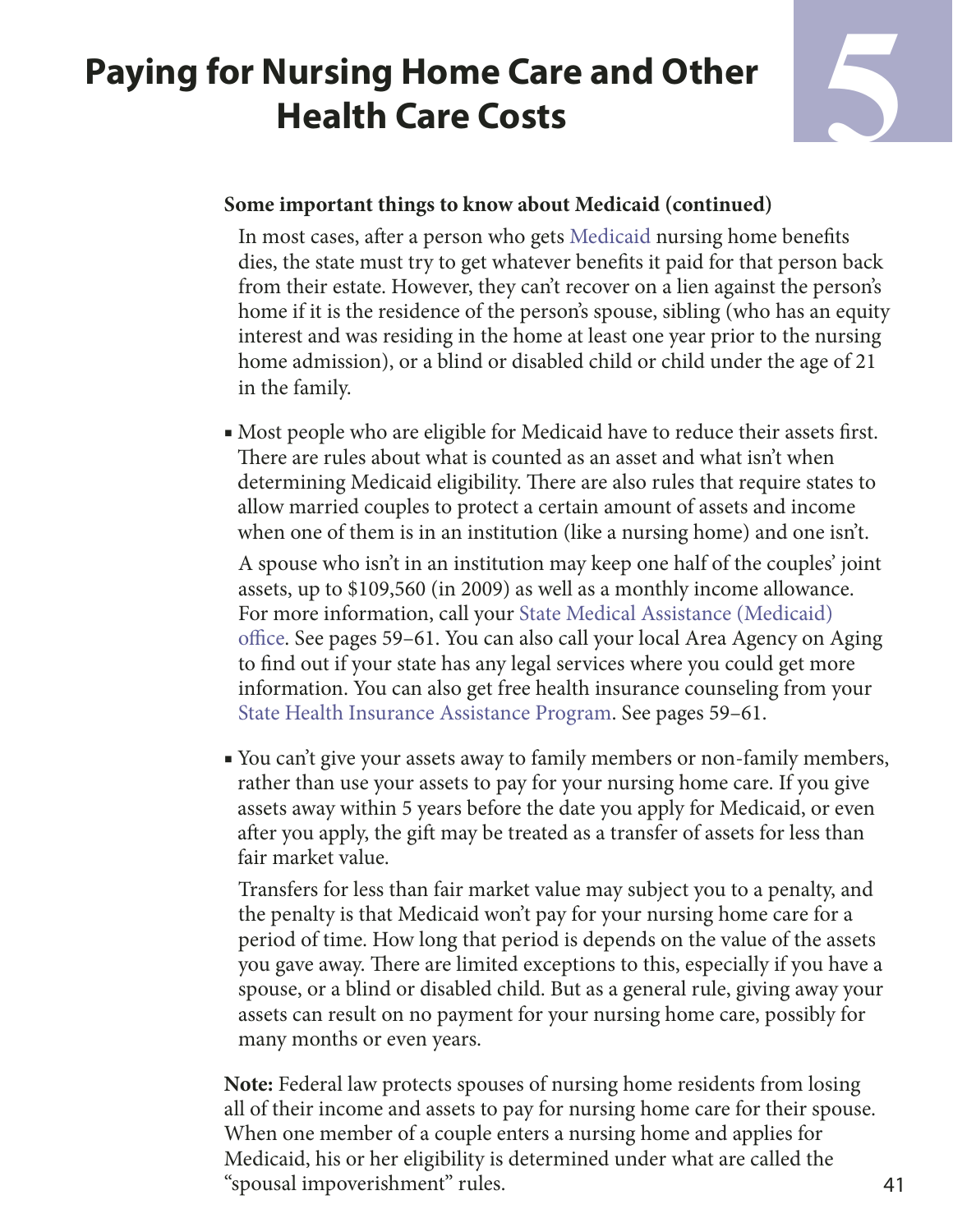![](_page_41_Picture_0.jpeg)

#### **Some important things to know about Medicaid (continued)**

Spousal impoverishment helps make sure that the spouse still at home will have the money needed to pay for living expenses by protecting a certain amount of the couple's resources, as well as at least a portion of the nursing home resident's income, for the use of the spouse who is still at home. For more information about this protection, call your State Medical Assistance (Medicaid) office. See page 59–61.

To apply for Medicaid, call your State Medical Assistance (Medicaid) office. See pages 59–61. They can tell you if you qualify for the Medicaid nursing home benefit, or other programs, such as the Programs of All-Inclusive Care for the Elderly (PACE), or home and community-based waiver programs. See page 16.

#### **Long-Term Care Insurance**

This type of private insurance policy can help pay for many types of long-term care, including both skilled and nonskilled (custodial) care. Long-term care insurance can vary widely. Some policies may cover only nursing home care. Others may include coverage for a whole range of services like adult day care, assisted living, medical equipment, and informal home care.

If you have long-term care insurance, check your policy or call the insurance company to find out if the care you need is covered. If you are shopping for long-term care insurance, find out which types of long-term care services and facilities the different policies cover. Also, check to see if your coverage could be limited because of a pre-existing condition. Make sure you buy from a reliable company that is licensed in your State.

For more information about long-term care insurance, get a copy of "A Shopper's Guide to Long-Term Care Insurance" from the National Association of Insurance Commissioners, by visiting [www.naic.org/index\\_ltc\\_section.htm](www.naic.org/index_ltc_section.htm).

Federal employees, members of the Uniformed Services, retirees, their spouses, and other qualified relatives may be able to buy long-term care insurance at discounted group rates. For more information about long-term care insurance for Federal employees, visit <www.opm.gov/insure/ltc>.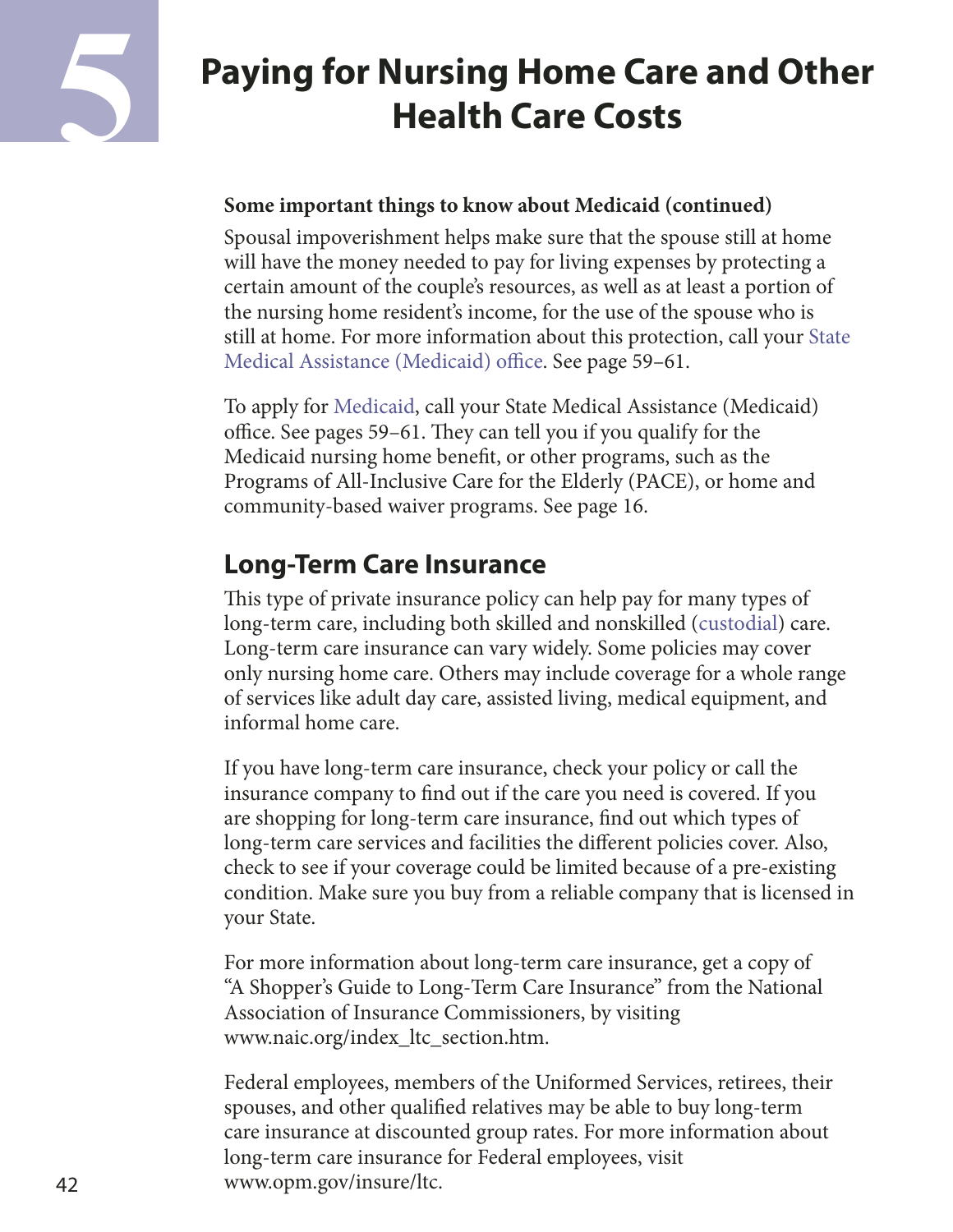![](_page_42_Picture_1.jpeg)

#### **Medicare For Your Healthcare and Prescription Drugs**

#### **Medicare**

Medicare is a health insurance program for people age 65 or older, under age 65 with certain disabilities, and any age with End-Stage Renal Disease (ESRD) (permanent kidney failure requiring dialysis or a kidney transplant).

#### **People get Medicare health care in two ways:**

#### 1. **Original Medicare**

Original Medicare **doesn't** pay for most nursing home care. Most nursing home care is custodial care to help with activities of daily living like bathing, dressing, and using the bathroom. Medicare covers very limited and medically-necessary skilled care or home health care if you need skilled care for an illness or injury and you meet certain conditions.

For more information on Medicare coverage of skilled nursing facility care or home health care, visit [www.medicare.gov.](www.medicare.gov) Select "Find a Medicare Publication" to look at or print a copy of the booklet "Medicare Coverage of Skilled Nursing Facility Care" or "Medicare and Home Health Care." You can also order a free copy by calling 1-800-MEDICARE (1-800-633-4227). TTY users should call 1-877-486-2048.

#### 2. **Medicare Advantage Plans and Other Medicare Health Plans**

If you belong to a Medicare Advantage Plan (Part C) (like an HMO or PPO) or other Medicare health plan, check with your plan to see if it covers nursing home care. Usually, plans **don't** help pay for this care unless the nursing home has a contract with the plan. Ask the health plan about nursing home coverage before you make any arrangements. If the nursing home has a contract with your health plan, ask the health plan if they check the home for quality of care.

![](_page_42_Figure_11.jpeg)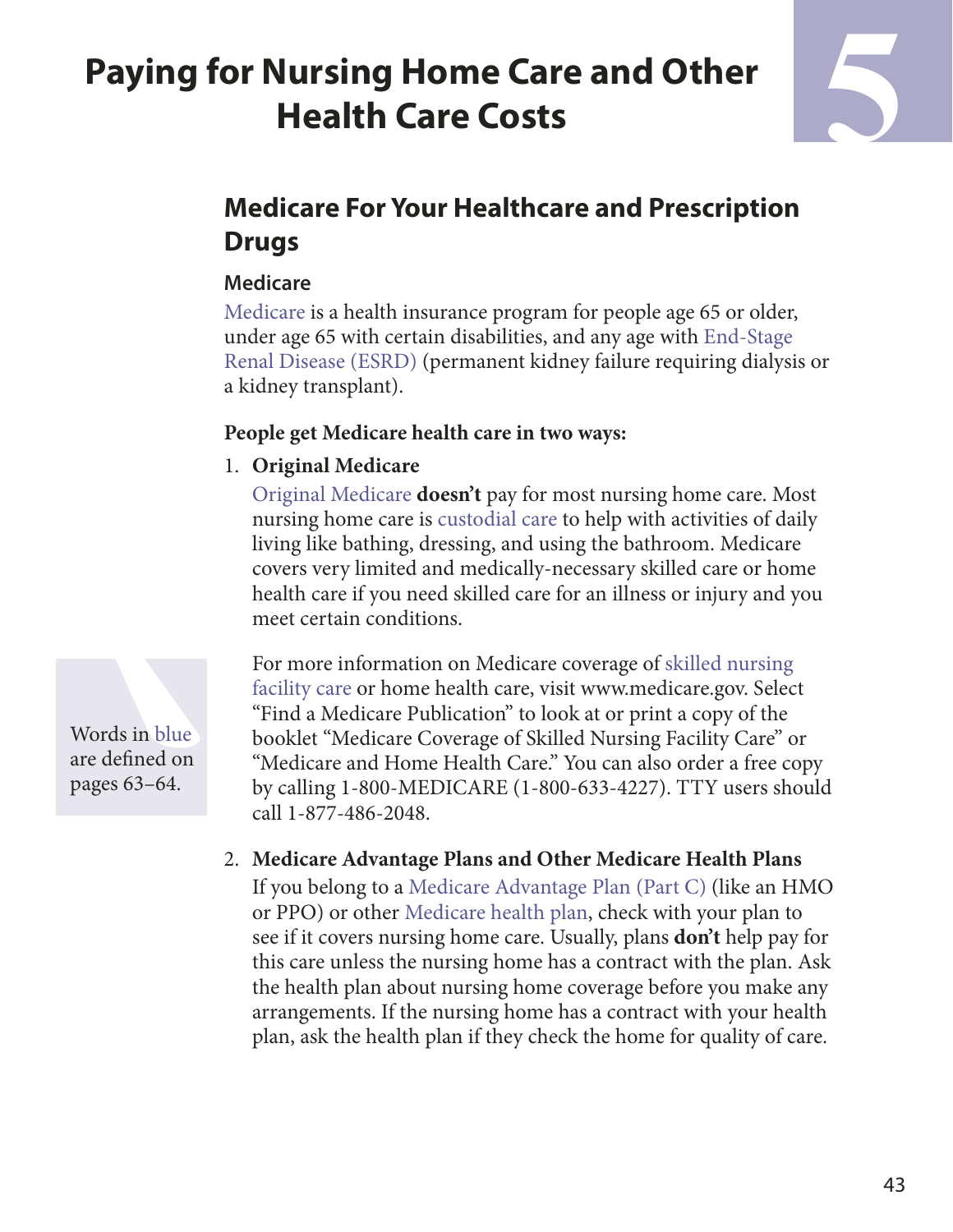![](_page_43_Picture_0.jpeg)

#### **Medicare For Your Healthcare and Prescription Drugs (continued)**

#### **Medicare Prescription Drug Coverage (Part D)**

If you belong to a Medicare drug plan and live in a nursing home or other institution, you'll get your covered prescriptions from a long-term care pharmacy that works with your plan. This long-term care pharmacy usually contracts with (or is owned and operated by) your institution.

Unless someone chooses a Medicare health plan with drug coverage or a stand-alone Medicare Prescription Drug Plan, Medicare automatically enrolls people with both Medicare and full Medicaid coverage living in institutions into Medicare Prescription Drug Plans. If you live in a nursing home and have full Medicaid coverage, you pay nothing for your covered prescriptions after Medicaid has paid for your stay for at least 1 full calendar month.

**Note:** Institutions don't include assisted living or adult living facilities or residential homes, or any kind of nursing home not identified by Medicare.

#### **If you have Medicare and live in a nursing home or other institution, you should also know the following:**

- If you move into or move out of a nursing home or other institution, you can switch Medicare drug plans at that time. You can switch Medicare drug plans at any time while you are living in the institution.
- If you aren't able to join on your own, your authorized representative can enroll you in a plan that meets your needs.
- If you are in a skilled nursing facility getting Medicare-covered skilled nursing care, your prescriptions generally will be covered by Medicare Part A (Hospital Insurance).

Words in blue are defined on pages 63–64.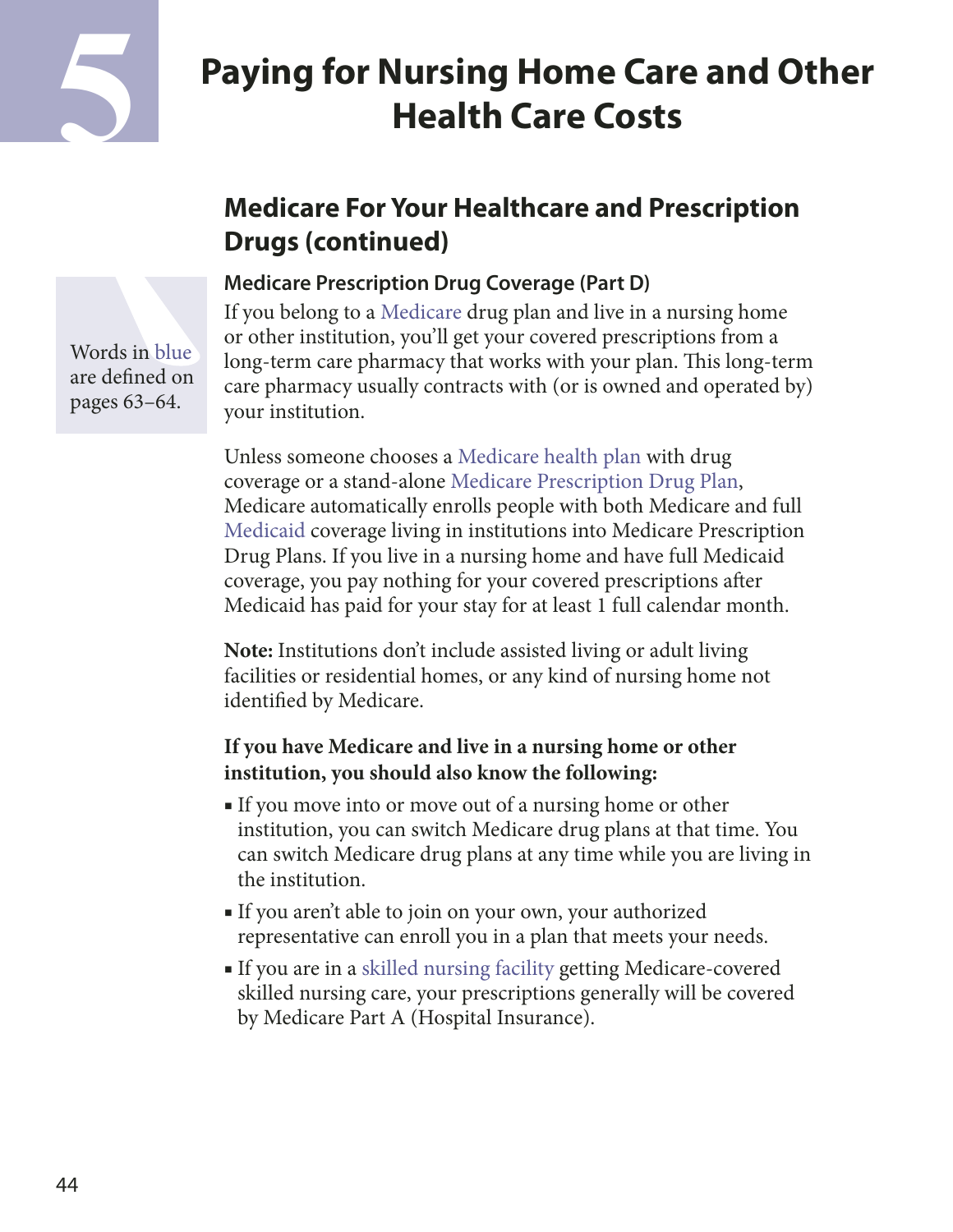![](_page_44_Picture_1.jpeg)

#### **Get Your Personalized Medicare Information**

Register at [www.MyMedicare.gov,](www.MyMedicare.gov) Medicare's secure online service for accessing your personal Medicare information.

- Complete your Initial Enrollment Questionnaire.
- Track your health care claims.
- Check your Part B deductible status.
- View your eligibility information.
- Track the preventive services you can get.
- Find your Medicare health or prescription drug plan, or search for a new one.
- Keep your Medicare information in one convenient place.
- Sign up to get your "Medicare & You" handbook electronically.

![](_page_44_Picture_12.jpeg)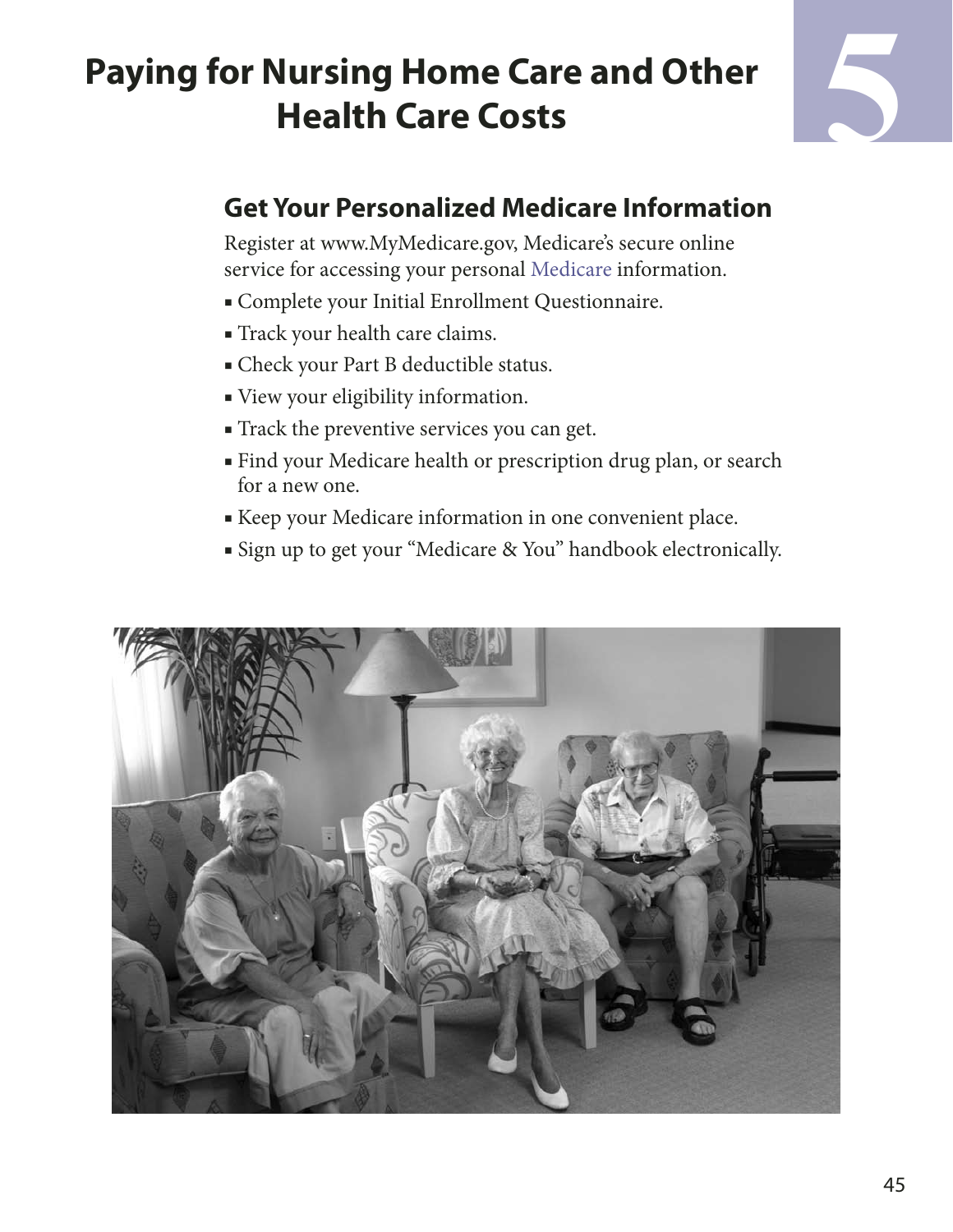When you are in a nursing home, it is important to get preventive care, like a yearly flu shot, to help you stay healthy.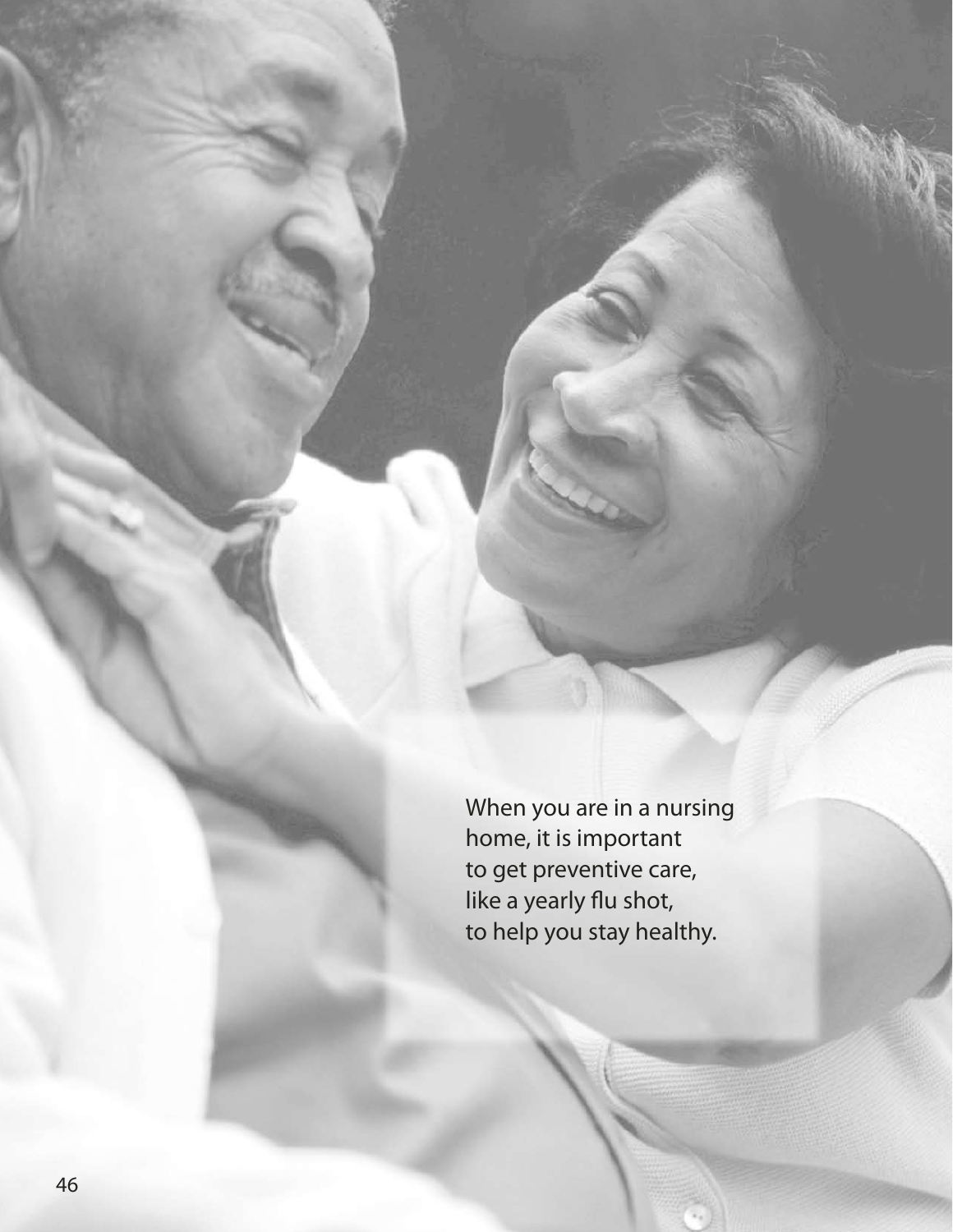## Section 6: **In the Nursing Home**

![](_page_46_Picture_1.jpeg)

#### **Care Plans**

The nursing home staff will get your health information and review your health condition to prepare your care plan. You (if you are able) or your family with your permission, or someone acting on your behalf, have the right to take part in planning your care together with the nursing home staff.

Your care plan is very important. A good care plan can help make sure that you are getting the care you need and help make your stay more pleasant. Your health assessment (a review of your health condition) begins on the day you are admitted. A comprehensive assessment must be completed within 14 days of admission. You should expect to get a health assessment at least every 90 days after your first review, and possibly more often if your medical status changes.

The nursing home staff will assess your condition regularly to see if your health status has changed. They will adjust your care plan as needed. Nursing homes are required to submit this information to the federal government. This information is used for quality measures, nursing home payment, and state inspection.

#### **Depending on your needs, your care plan may include the following:**

- What kind of personal or health care services you need
- What type of staff should give you these services
- How often you need the services
- What kind of equipment or supplies you need (like a wheelchair or feeding tube)
- What kind of diet you need (if you need a special one)
- Your health goal (or goals)
- How your care plan will help you reach your goal (or goals)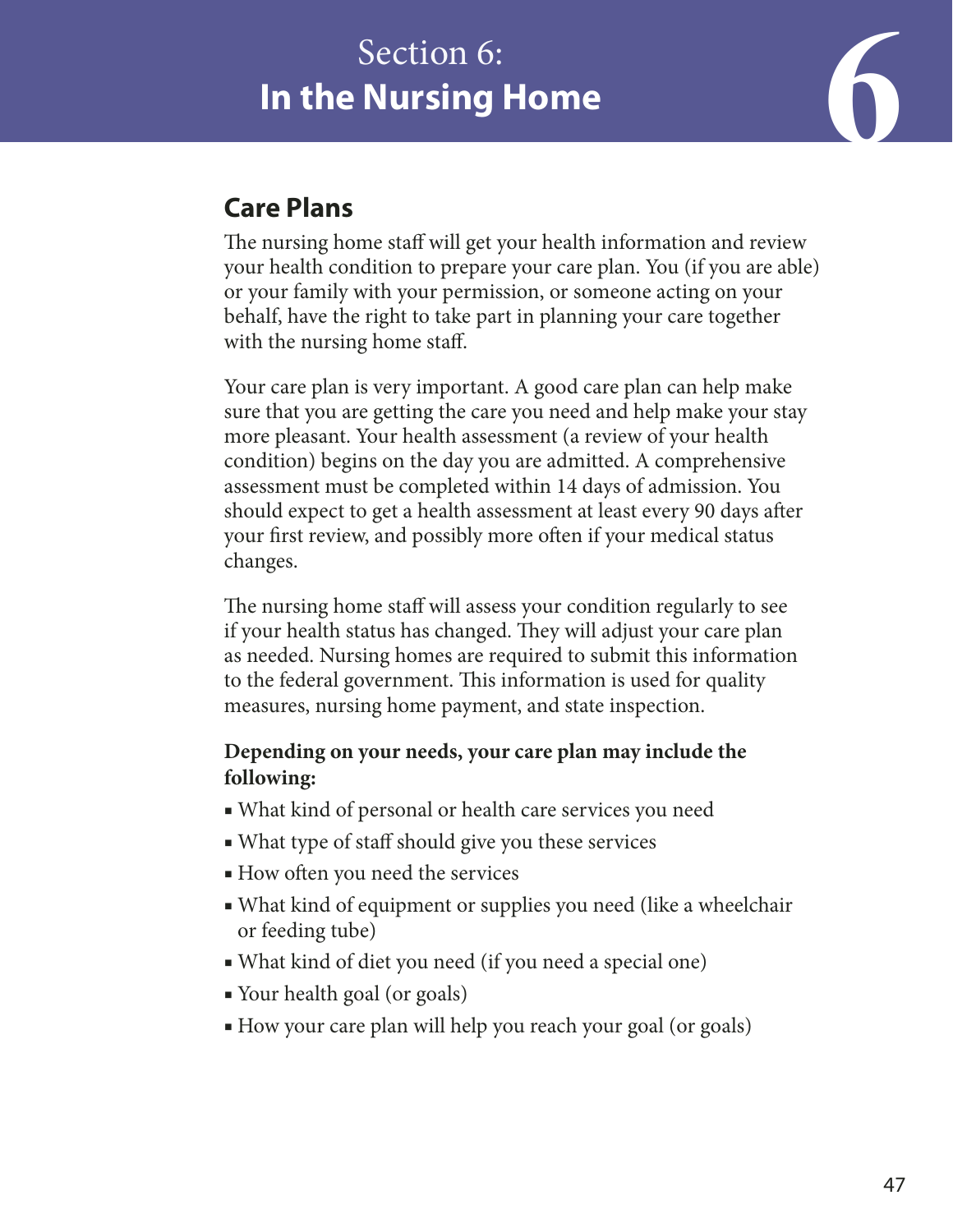![](_page_47_Picture_1.jpeg)

#### **Reporting and Resolving Problems**

If you have a problem at the nursing home, talk to the staff involved. For example, if you have a problem with your care, talk to the nurse or Certified Nurse Assistant (CNA). The staff may not know there is a problem unless you tell them. If the problem isn't resolved, ask to talk with the supervisor, the social worker, the Director of Nursing, Administrator, or your doctor.

The nursing home must have a grievance procedure for complaints. If your problem isn't resolved, follow the facility's grievance procedure. You may also want to bring the problem to the resident or family council.

Words in blue are defined on pages 63–64.

The nursing home must post the name, address, and telephone number of state groups, such as the State Survey Agency, the State Licensure Office, the State Ombudsman Program, the Protection and Advocacy Network, and the Medicaid Fraud Control Unit. If you feel you need outside help to resolve your problem, call the Long-Term Care Ombudsman or State Survey Agency for your area. See pages 59–61.

![](_page_47_Picture_7.jpeg)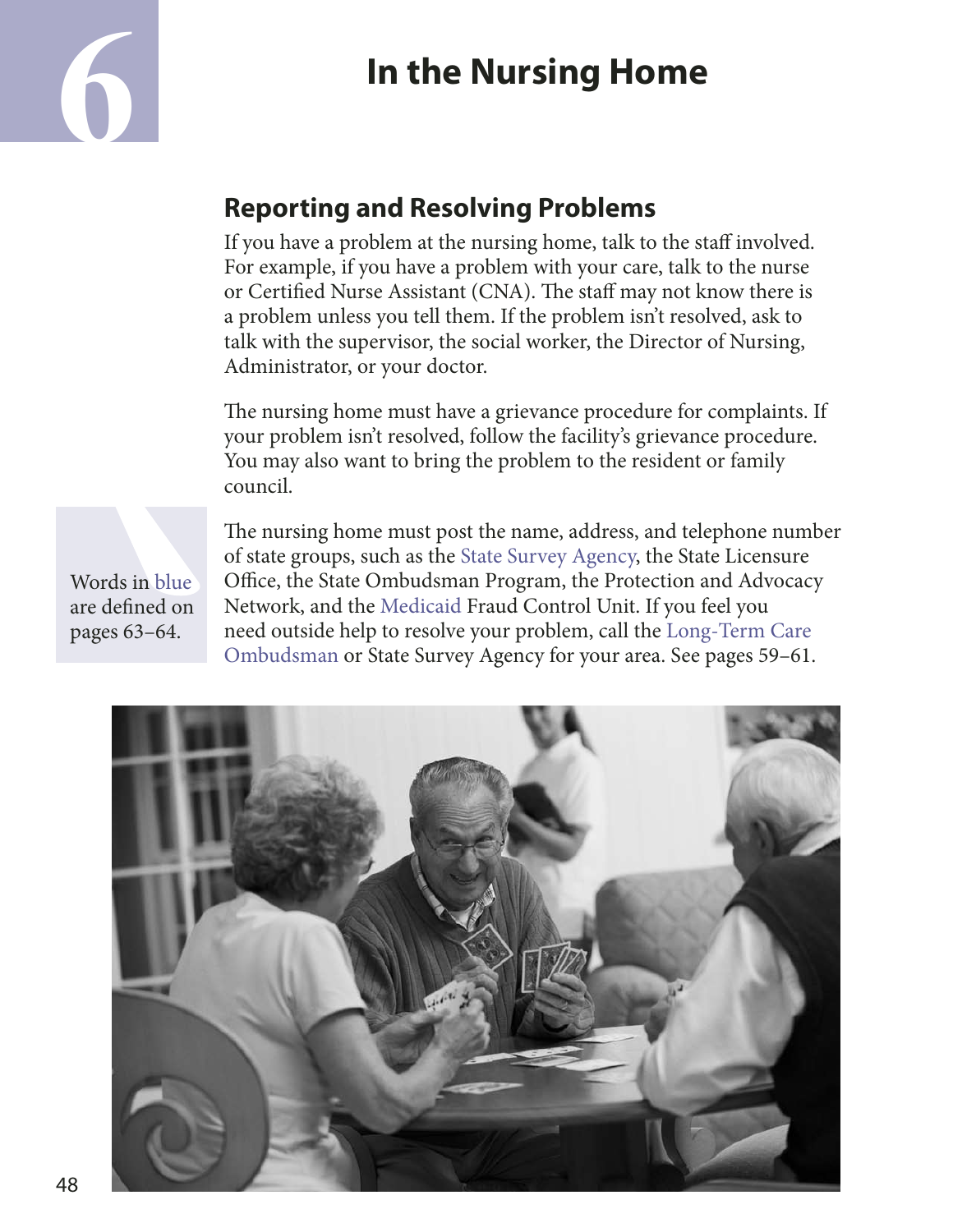![](_page_48_Picture_1.jpeg)

#### **Your Resident Rights and Protections**

#### **What are my rights in a nursing home?**

As a resident of a nursing home, you have the same rights and protections as all United States citizens. Nursing home residents have certain rights and protections under the law. Each resident has a right to a dignified existence, self-determination, and communication with and access to people and services inside and outside the nursing home. These rights are specified in the Medicare program and can also vary under state law.

The nursing home must tell you your rights and give you a written description of your legal rights in a language that you understand. They must also give you all the rules and regulations regarding your conduct and responsibilities during your stay in the home. This must be done before or at the time you are admitted and also during your stay. You must acknowledge in writing that you received this information.

Keep the information you get about your rights, admission and transfer policies, and any other information you get from the nursing home in case you need to look at it later.

#### **At a minimum, Federal law specifies that a nursing home must protect and promote the following rights of each resident:**

- **Freedom from Discrimination:** Nursing homes don't have to accept all applicants, but they must comply with Civil Rights laws that don't allow discrimination based on race, color, national origin, disability, age, or religion under certain conditions. If you believe you have been discriminated against, call the Department of Health and Human Services, Office of Civil Rights at 1-800-368-1019. TTY users should call 1-800-587-7697.
- **Respect:** You have the right to be treated with dignity and respect. You have the right to make your own schedule, including when you go to bed, rise in the morning, and eat your meals. You have the right to choose the activities you want to go to. Also, the nursing home can't interfere with, coerce, discriminate or retaliate against you in exercising your rights.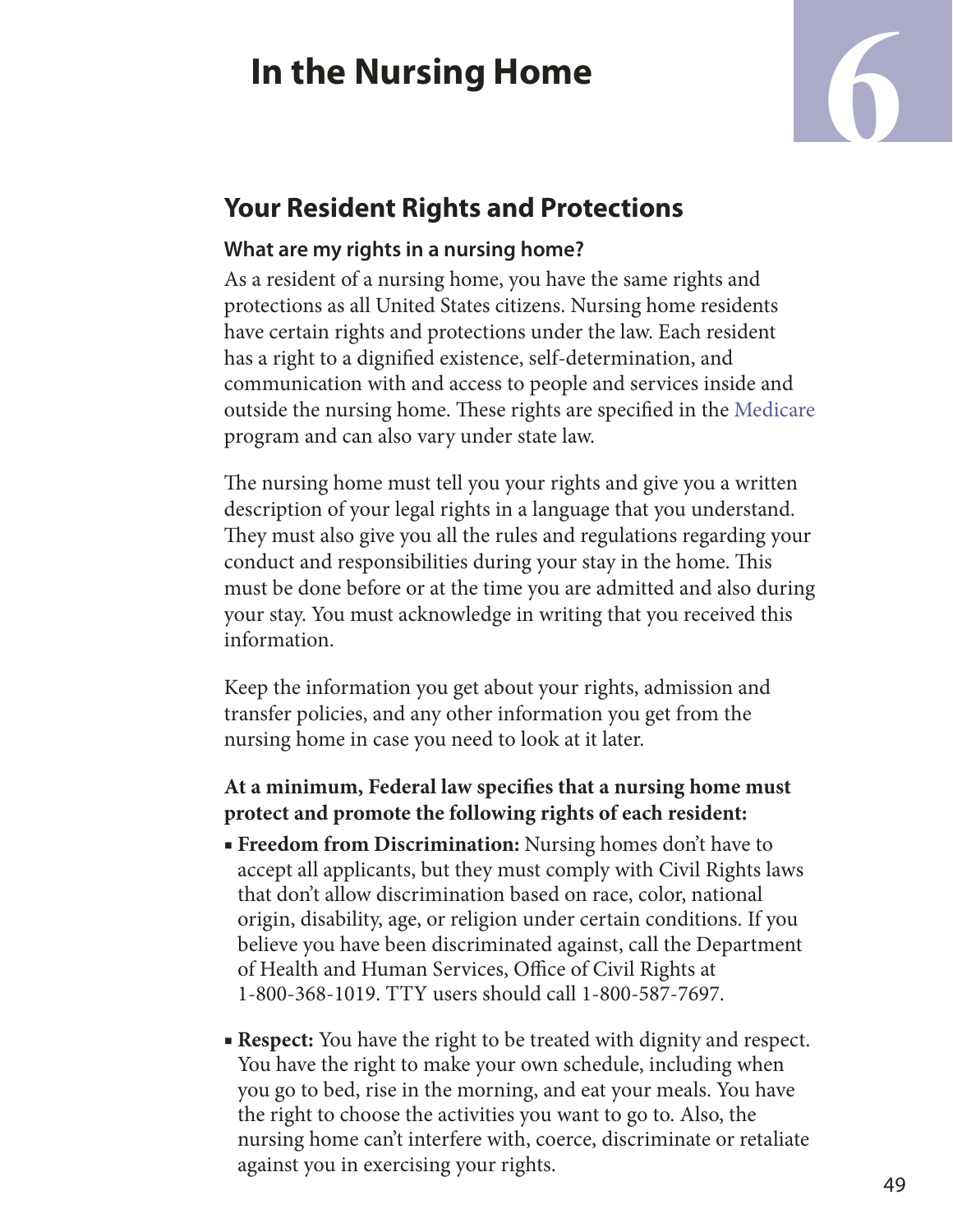#### **Your Resident Rights and Protections (continued)**

■ **Freedom from Abuse and Neglect:** You have the right to be free from verbal, sexual, physical, and mental abuse, corporal punishment, and involuntary seclusion by anyone. This includes, but isn't limited to, nursing home staff, other residents, consultants, volunteers, staff from other agencies, family members or legal guardians, friends, or other individuals.

If you feel you have been abused or neglected (your needs not met), report this to the nursing home, your family, your local Long-Term Care Ombudsman, or State Survey Agency. It may be appropriate to report the incident of abuse to local law enforcement or the Medicaid Fraud Control Unit. Their telephone number should be posted in the nursing home.

The nursing home must investigate and report to the proper authorities all alleged violations and any injuries of unknown origin within five working days of the incident.

**Freedom from Restraints:** A physical restraint is any manual method or physical or mechanical device, material, or equipment attached or next to the resident's body that the resident can't remove easily, which restricts freedom of movement or normal access to one's own body. A chemical restraint is a drug that is used for discipline or convenience and not required to treat medical symptoms.

It is against the law for a nursing home to use physical or chemical restraints, unless they are necessary to treat your medical symptoms. Restraints may not be used for punishment, or for the convenience of the nursing home staff. You have the right to refuse restraint, except if you are at risk of harming yourself or others.

■ **Information on Services and Fees:** You must be informed in writing about all facility services (those that are charged and not charged to you) and fees before you move into the nursing home. The nursing home can't require a minimum entrance fee as a condition of admission if your care is paid for by Medicare or Medicaid. Also, you must be informed when any services and fees change. You also have the right to chose to either work or not work for the facility.

Words in blue are defined on pages 63–64.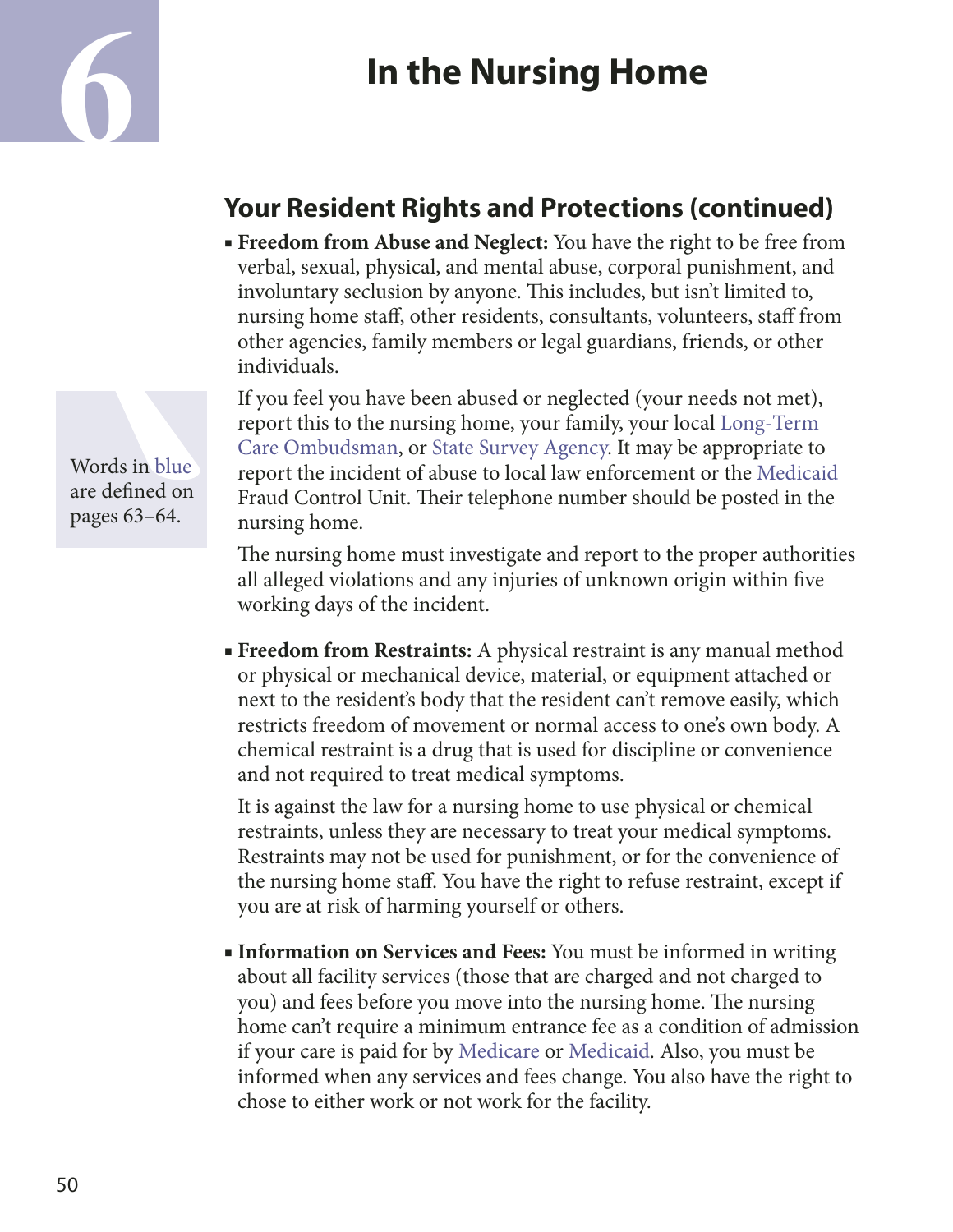![](_page_50_Picture_1.jpeg)

■ **Money:** You have the right to manage your own money or to choose someone you trust to do this for you. If you ask the nursing home to hold, safeguard, manage, and account for your personal funds that are deposited with the facility, you must sign a written statement that allows the nursing home to do this. However, the nursing home can't require you to deposit your personal funds with the facility and they must allow you access to your bank accounts, cash, and other financial records.

Your money (over \$50) must be placed by the nursing home in a separate account than the nursing home's that will provide interest to you on your money. They have to have a system that ensures full accounting for those funds and must not mingle them with the nursing home's or other residents' funds.

If the nursing home puts many residents' funds together, the nursing home must account for each person's funds separately. They must give you quarterly statements and your individual financial record must be given to you when you or your legal representative asks for it. The nursing home must protect your funds from any loss by buying a surety bond or providing other similar acceptable protections.

If a resident with a fund dies, the nursing home must return the funds with a final accounting to the person or court handling the resident's estate within 30 days. Regarding Medicaid residents, the nursing home has to provide certain information regarding a resident with funds of certain balances.

■ **Privacy, Property, and Living Arrangements:** You have the right to privacy and to keep and use your personal belongings and property as long as they don't interfere with the rights, health, or safety of others. You have the right to send and receive mail and nursing home staff should never open your mail unless you allow it. You have the right to use a telephone and talk privately. Some nursing homes may provide you with greater rights and protections of your health information. Ask the nursing home.

The nursing home must protect your property from theft. This may include a safe in the facility or cabinets with locked doors in resident rooms.

If you and your spouse live in the same nursing home, you are entitled to share a room (if you both agree to do so). You also have the right to reject a move to an inappropriate room. The nursing home has to notify you before your room or your roommate is changed.

You also have the right to review the nursing home's health and fire safety inspection results.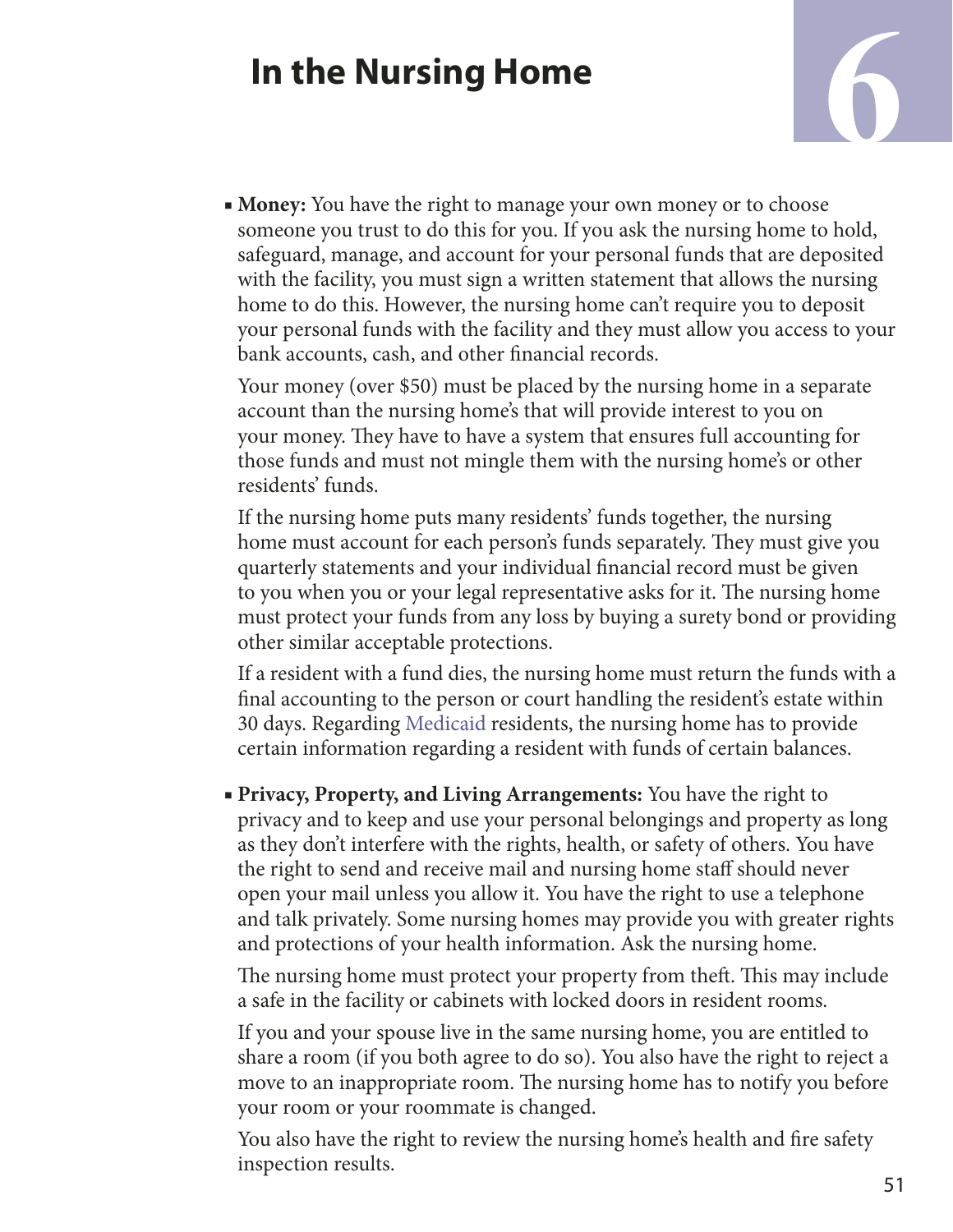#### **Your Resident Rights and Protections (continued)**

■ **Medical Care:** You have the right to be fully informed in a language you understand about your total health status, including your medical condition and medications. You have the right to see your own doctor.

You have the right to take part in developing your care plan. You can also express any grievances you may have about your care and treatment. You also have the right to create an advance directive.

You have the right to self-administer medications unless the nursing home finds this unsafe. You also have the right to refuse medications and treatments (but this could be harmful to your health) and refuse to participate in experimental treatment.

You have the right to access all your records and reports, including clinical records (medical records and reports), within 24 hours. You also have the right to photocopy your records for a standard fee when you provide two days notice to the nursing home.

Finally, the nursing home must notify your physician and, if known, your legal representative or an interested family member when (1) you are involved in an accident that resulted in an injury or may require a physician's intervention; (2) a deterioration of your health, mental, or psychosocial status in a life threatening condition or clinical complications; (3) your treatment needs to change significantly; (4) or when the nursing home decides to transfer or discharge you from the home.

- **Visitors:** You have the right to spend private time with visitors. The nursing home must permit your family to visit you at any time, as long as you wish to see them. You don't have to see any visitor you don't wish to see. Any person who gives you help with your health, social, legal, or other services may see you at any reasonable time. This includes your doctor, representative from the health department, and your Long-Term Care Ombudsman, among others.
- **Social Services:** The nursing home must provide you with any needed social services, including counseling, help solving problems with other residents, help in contacting legal and financial professionals, and discharge planning. They also have to provide you with an appropriate activities program designed to meet the needs of you and its residents.

Words in blue are defined on pages 63–64.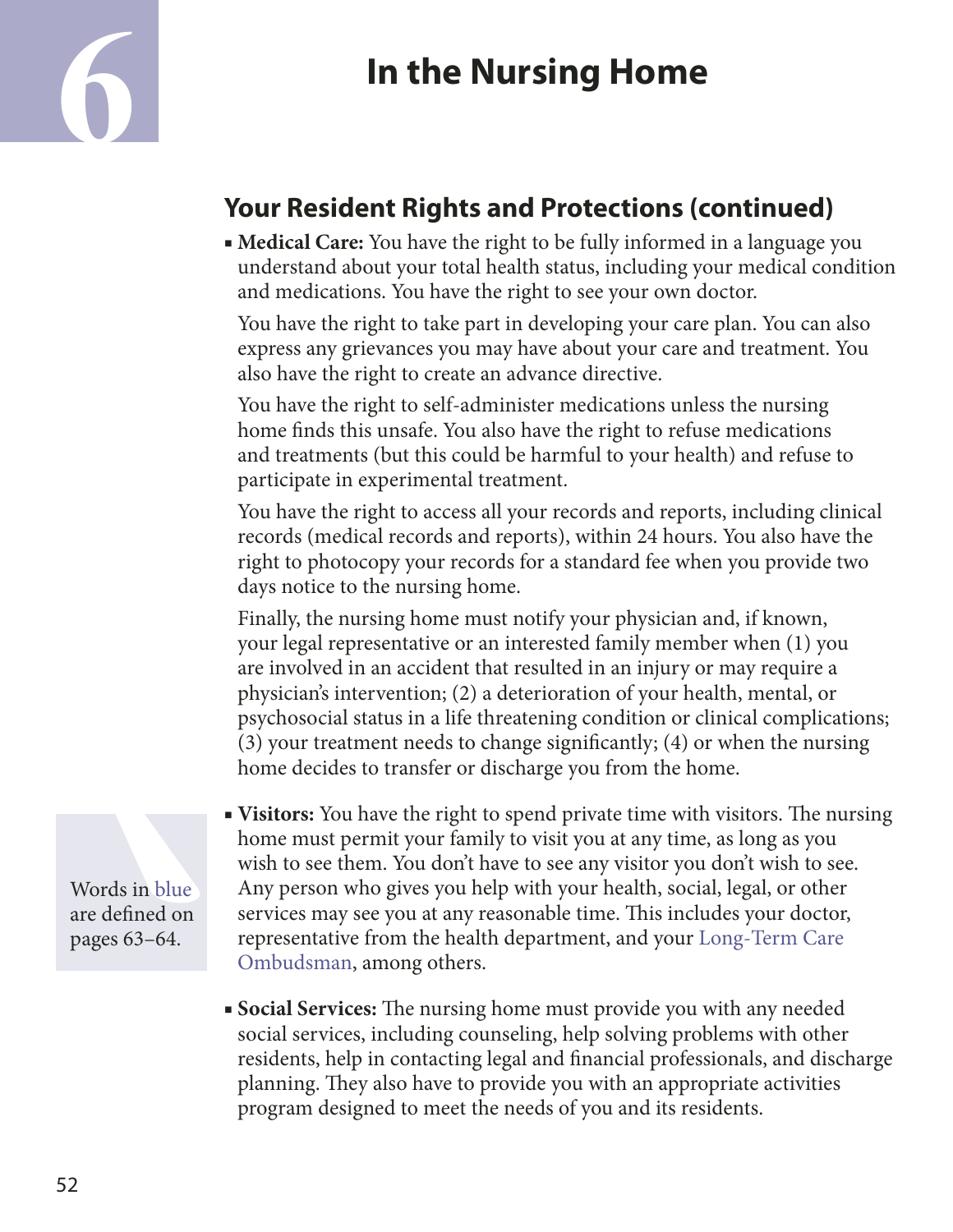![](_page_52_Picture_1.jpeg)

■ **Leaving the Nursing Home:** Living in a nursing home is your choice. You can choose to move to another place. However, the nursing home may have a policy that requires you to tell them before you plan to leave. If you don't, you may have to pay them an extra fee.

If you are going to another nursing home, make sure there is a bed available for you. If your health allows and your doctor agrees, you can spend time away from the nursing home visiting friends or family during the day or overnight. This is called a leave of absence. Talk to the nursing home staff a few days ahead of time if you want to do this so medication and care instructions can be prepared.

**Caution:** If your nursing home care is covered by certain health insurance, you may not be able to leave for visits without losing your coverage.

- **Complaints:** You have the right to make a complaint to the staff of the nursing home, or any other person, without fear of punishment. The nursing home must resolve the issue promptly.
- **Protection Against Unfair Transfer or Discharge:** You can't be sent to another nursing home, or made to leave the nursing home, unless any of the following are true:
	- It is necessary for the welfare, health, or safety of you or others
	- Your health has declined to the point that the nursing home can't meet your care needs
	- Your health has improved to the point that nursing home care is no longer necessary
	- The nursing home hasn't been paid for services you received
	- The nursing home closes

Except in emergencies, nursing homes must give a 30-day written notice of their plan and reason to discharge or transfer you. They have to safely and orderly transfer or discharge you and give you proper notice of bed-hold and/or readmission requirements. You have the right to appeal a transfer to another facility. A nursing home can't make you leave if you are waiting to get Medicaid. The nursing home should work with other state agencies to get payment if a family member or other individual is holding your money.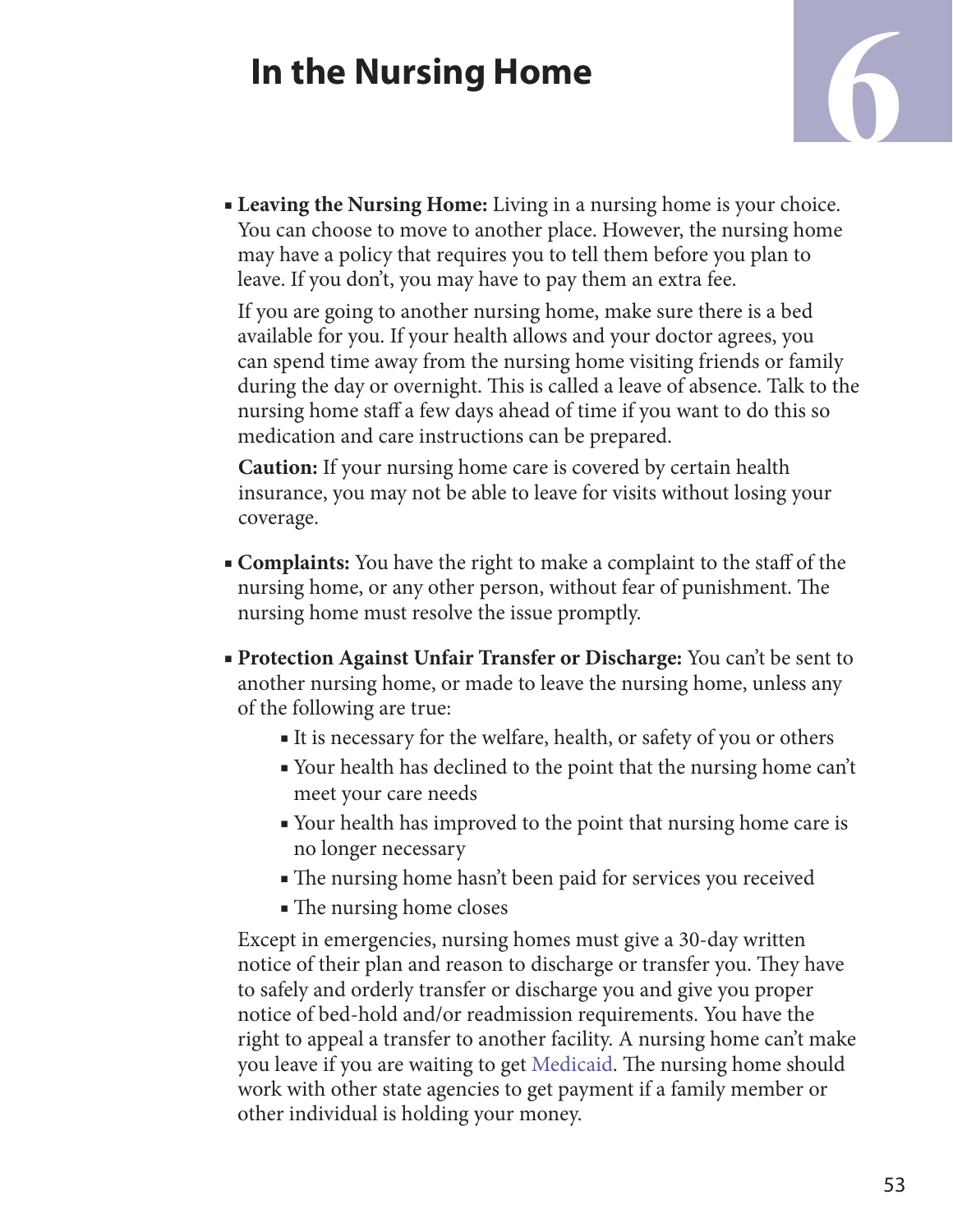#### **Your Resident Rights and Protections (continued)**

■ **Your Family and Friends:** Family members and legal guardians may meet with the families of other residents and may participate in family councils. By law, nursing homes must develop a plan of care (care plan) for each resident. You have the right to take part in this process, and family members can help with your care plan with your permission. If your relative is your legal guardian, he or she has the right to look at all medical records about you and make important decisions on your behalf.

Family and friends can help make sure you get good quality care. They can visit and get to know the staff and the nursing home's rules.

■ **Resident Groups:** You have a right to form a resident group to discuss issues and concerns about the nursing home's policies and operations. Most home have such groups, often called a resident council. The home must give you meeting space, and must listen to and act upon grievances and recommendations of the group.

For people seeking admission to the nursing home, the nursing home must provide (orally and in writing) and prominently display written information about how to apply for and use Medicare and Medicaid benefits. They must also provide information on how to receive refunds for previous payments covered by such benefits.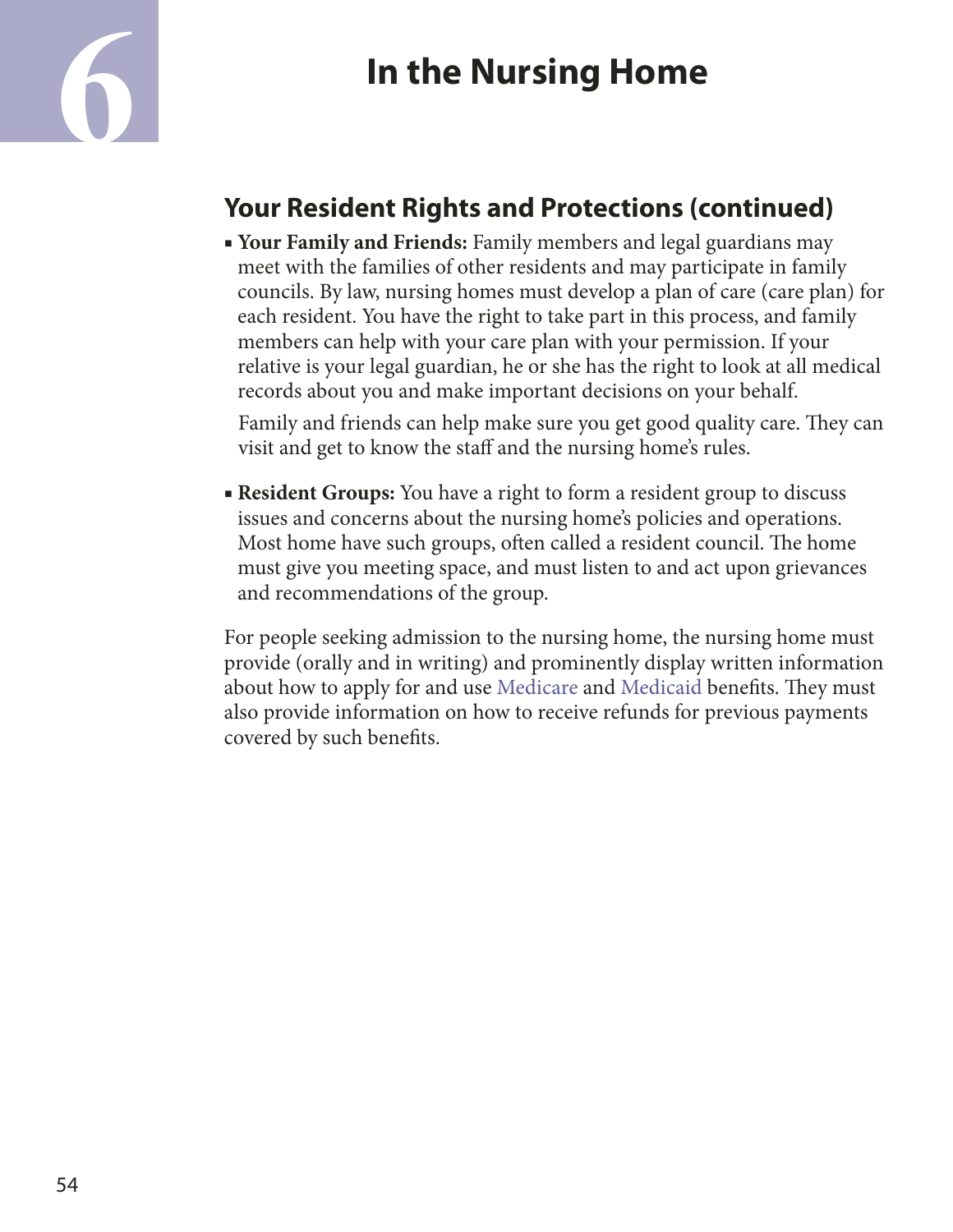## Section 7: **For More Information**

![](_page_54_Picture_1.jpeg)

#### **Free Booklets on Medicare and Related Topics**

To order free booklets on Medicare and related topics, visit <www.medicare.gov>and select "Find a Medicare Publication" to look at or print a copy of these booklets. You may also be able to order a free copy by calling 1-800-MEDICARE (1-800-633-4227). Some booklets are available in Spanish, in Braille, on audio-cassette, and Large Print (English and Spanish). TTY users should call 1-877-486-2048.

- "Medicare & You"—This handbook gives basic information about Medicare coverage and benefits, health plan choices, rights and protections, and more.
- "If You Need Help Paying Medicare Costs, There Are Programs That Can Help You"—This brochure has information about Medicare Savings Programs that can help you pay health care costs.
- "Medicare Coverage of Skilled Nursing Facility Care"—This booklet explains when and how much Medicare covers for skilled nursing facility care.
- "Medicare and Home Health Care"—This booklet explains Medicare coverage of home health care.
- "Medicare Hospice Benefits"—This booklet explains Medicare coverage of hospice care for people who have a terminal illness.
- "Your Guide to Medicare Prescription Drug Coverage"—This booklet explains how Medicare prescription drug coverage works, extra help for people with limited income and resources, and how this coverage may affect your current drug coverage.
- "Use Information About Quality on Medicare.gov"—This brochure explains what information is available on <www.medicare.gov> to help you compare health plans, Medigap policies, prescription drug plans, and providers such as hospitals, home health agencies, nursing homes, and dialysis facilities.
- "Planning for Your Discharge"—This checklist lists important information for patients and caregivers who are preparing to leave a hospital, nursing home, or other health care setting.

Words in blue are defined on pages 63–64.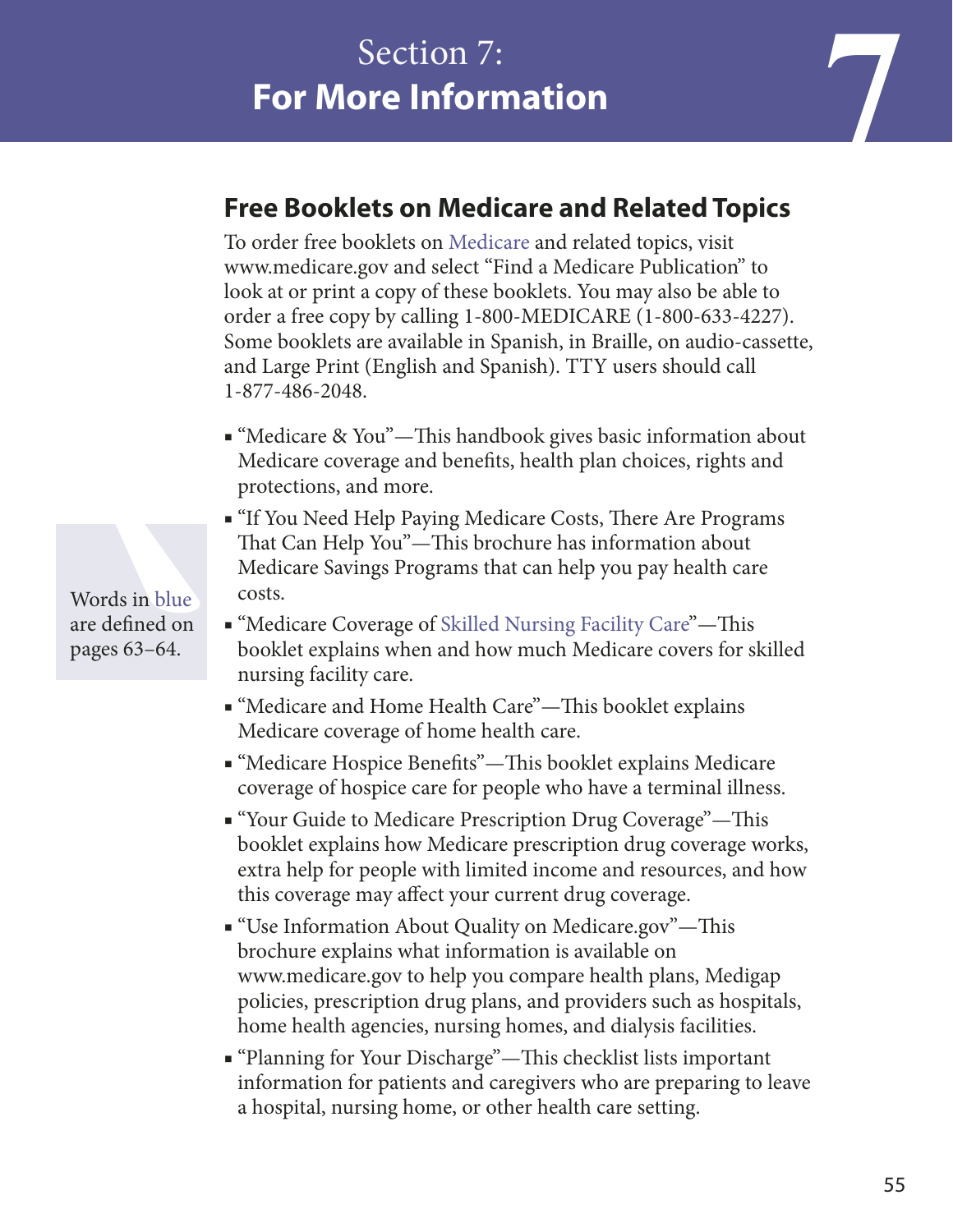#### **Information about Specific Conditions and Diseases:**

You or someone you care for may need nursing home care because of a specific physical or mental health condition. It may be helpful for you to understand the health condition. This will help you plan for future health and personal care needs. Below is information about organizations that can give you answers to questions about specific health conditions and diseases.

| <b>Organization</b>                                                                                                                                     | <b>Telephone</b>                      | <b>Web address</b> |
|---------------------------------------------------------------------------------------------------------------------------------------------------------|---------------------------------------|--------------------|
| <b>Alzheimer's Disease</b><br>Alzheimer's Association<br>225 N. Michigan Ave.<br>Fl. 17<br>Chicago, IL 60601-7633                                       | 1-800-272-3900                        | www.alz.org        |
| <b>Arthritis</b><br><b>Arthritis Foundation</b><br>PO Box 7669<br>Atlanta, GA 30357-0669                                                                | 1-800-568-4045                        | www.arthritis.org  |
| Cancer<br><b>American Cancer Society</b><br>1599 Clifton Rd.<br>Atlanta, GA 30329                                                                       | 1-800-227-2345                        | www.cancer.org     |
| National Cancer Institute (NCI)<br><b>Public Inquiries Office</b><br>Room 10A<br><b>O331 Center Drive</b><br><b>MSC 2580</b><br>Bethesda, MD 20892-2580 | 1-800-422-6237<br>TTY: 1-800-332-8615 | www.cancer.gov     |
| <b>Diabetes</b><br><b>American Diabetes Association</b><br>Attn: National Call Center<br>1701N. Beauregard St.<br>Alexandria, VA 22311                  | 1-800-342-2383                        | www.diabetes.org   |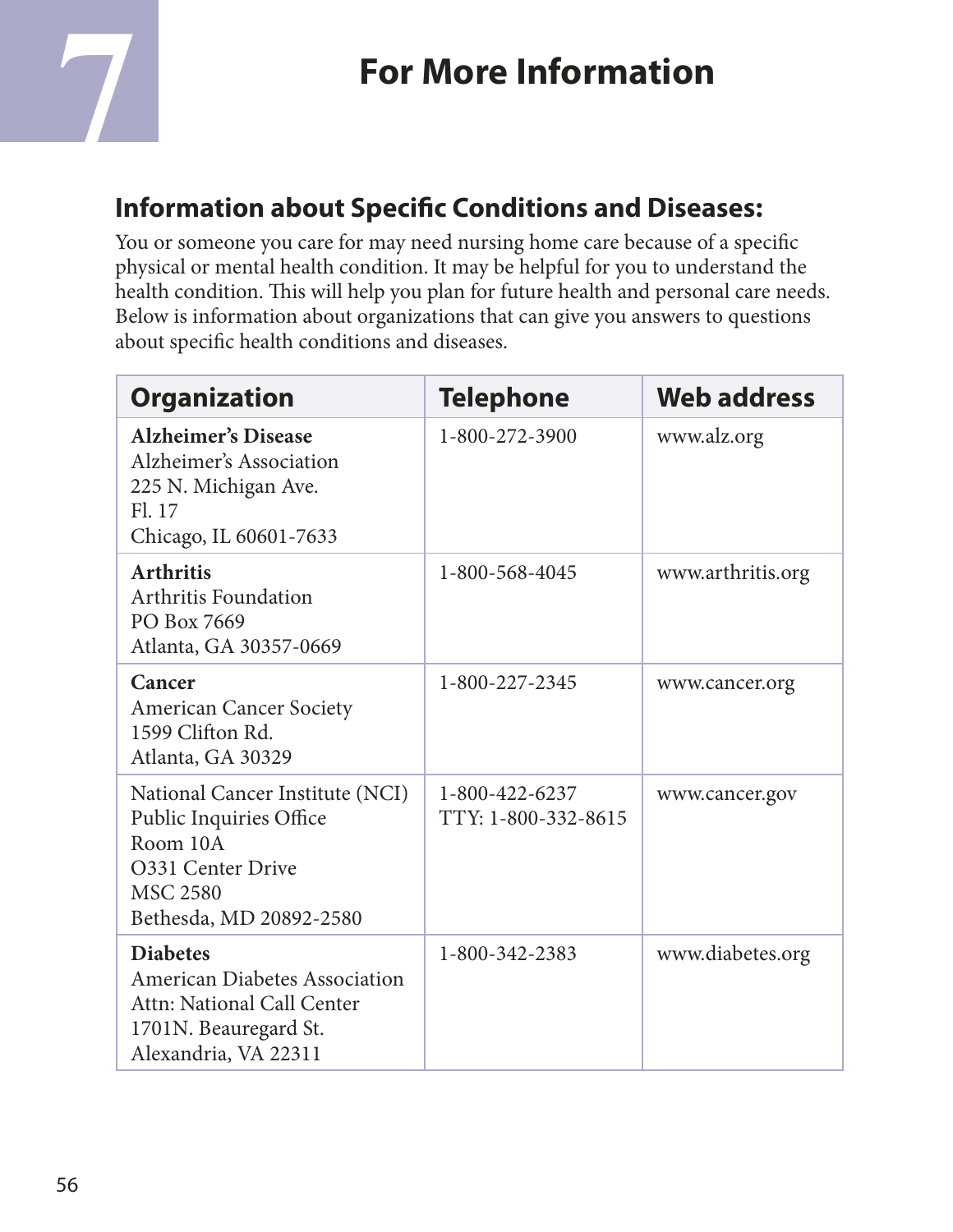![](_page_56_Picture_1.jpeg)

| <b>Organization</b>                                                                                                                                                                               | <b>Telephone</b>                          | <b>Web address</b>       |
|---------------------------------------------------------------------------------------------------------------------------------------------------------------------------------------------------|-------------------------------------------|--------------------------|
| <b>Heart Disease</b><br><b>American Heart Association</b><br><b>National Center</b><br>7272 Greenville Avenue<br>Dallas, TX 75231                                                                 | 1-800-242-8721<br>Call for local address. | www.heart.org            |
| <b>Kidney Disease</b><br>American Kidney Fund<br>6110 Executive Blvd.<br>Suite 1010<br>Rockville, MD 20852                                                                                        | 1-800-638-8299                            | www.kidneyfund.org       |
| National Kidney and<br><b>Urologic Diseases</b><br><b>Information Clearinghouse</b><br>3 Information Way<br>Bethesda, MD 20892-3580                                                               | 1-800-891-5390                            | www.kidney.niddk.nih.gov |
| National Kidney Foundation<br>30 E. 33rd St.<br>New York, NY 10016                                                                                                                                | 1-800-622-9010                            | www.kidney.org           |
| <b>Mental Health</b><br>National Institute of<br>Mental Health<br>Public Information and<br><b>Communication Branch</b><br>6001 Executive Blvd.<br>Room 8184, MSC 9663<br>Bethesda, MD 20892-9663 | 1-866-615-6464<br>TTY: 1-866-415-8051     | www.nimh.nih.gov         |
| <b>Multiple Sclerosis</b><br>National Multiple Sclerosis<br>Society<br>733 Third Avenue<br>New York, NY 10017                                                                                     | 1-800-FIGHT-MS<br>$(1-800-344-4867)$      | www.nmss.org             |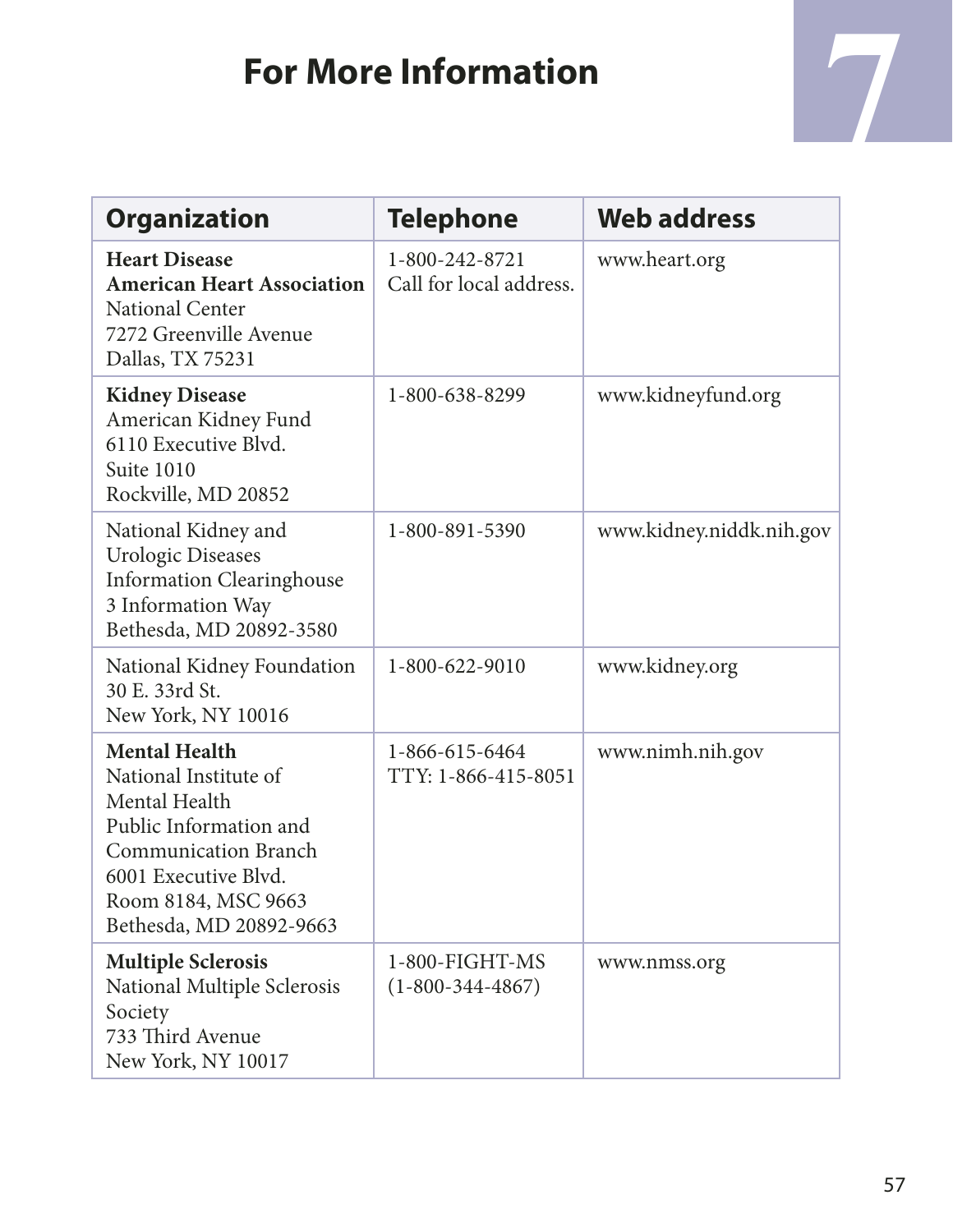#### **Information about Specific Conditions and Diseases: (continued)**

| <b>Organization</b>                                                                                                                 | <b>Telephone</b>                      | <b>Web address</b> |
|-------------------------------------------------------------------------------------------------------------------------------------|---------------------------------------|--------------------|
| Osteoporosis<br>National Osteoporosis<br>Foundation<br>1232 22nd St., NW<br>Washington, DC 20037-1292                               | 1-800-231-4222                        | www.nof.org        |
| <b>Parkinson Disease</b><br>The National Parkinson<br>Foundation, Inc.<br>1501 NW 9th Ave./Bob Hope<br>Road<br>Miami, FL 33136-1494 | 1-800-227-2345                        | www.parkinson.org  |
| <b>Stroke</b><br><b>National Stroke Association</b><br>9707 E. Easter Lane<br>Englewood, CO 80112                                   | 1-800-422-6237<br>TTY: 1-800-332-8615 | www.stroke.org     |

![](_page_57_Picture_3.jpeg)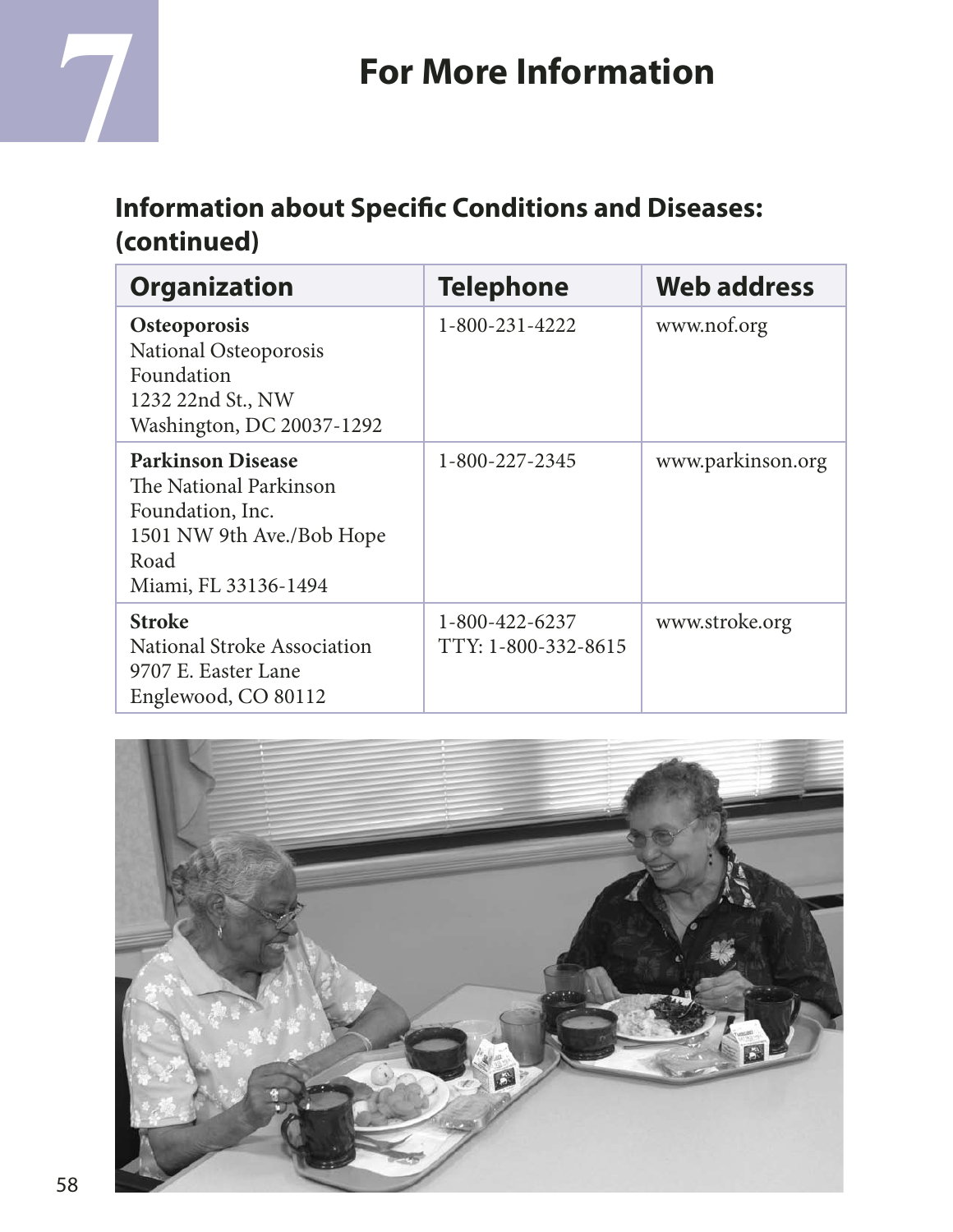This page has been intentionally left blank. The printed version contains phone number information. For the most recent phone number information, please visit [www.medicare.gov/contacts/home.asp.](www.medicare.gov/contacts/home.asp) Thank you.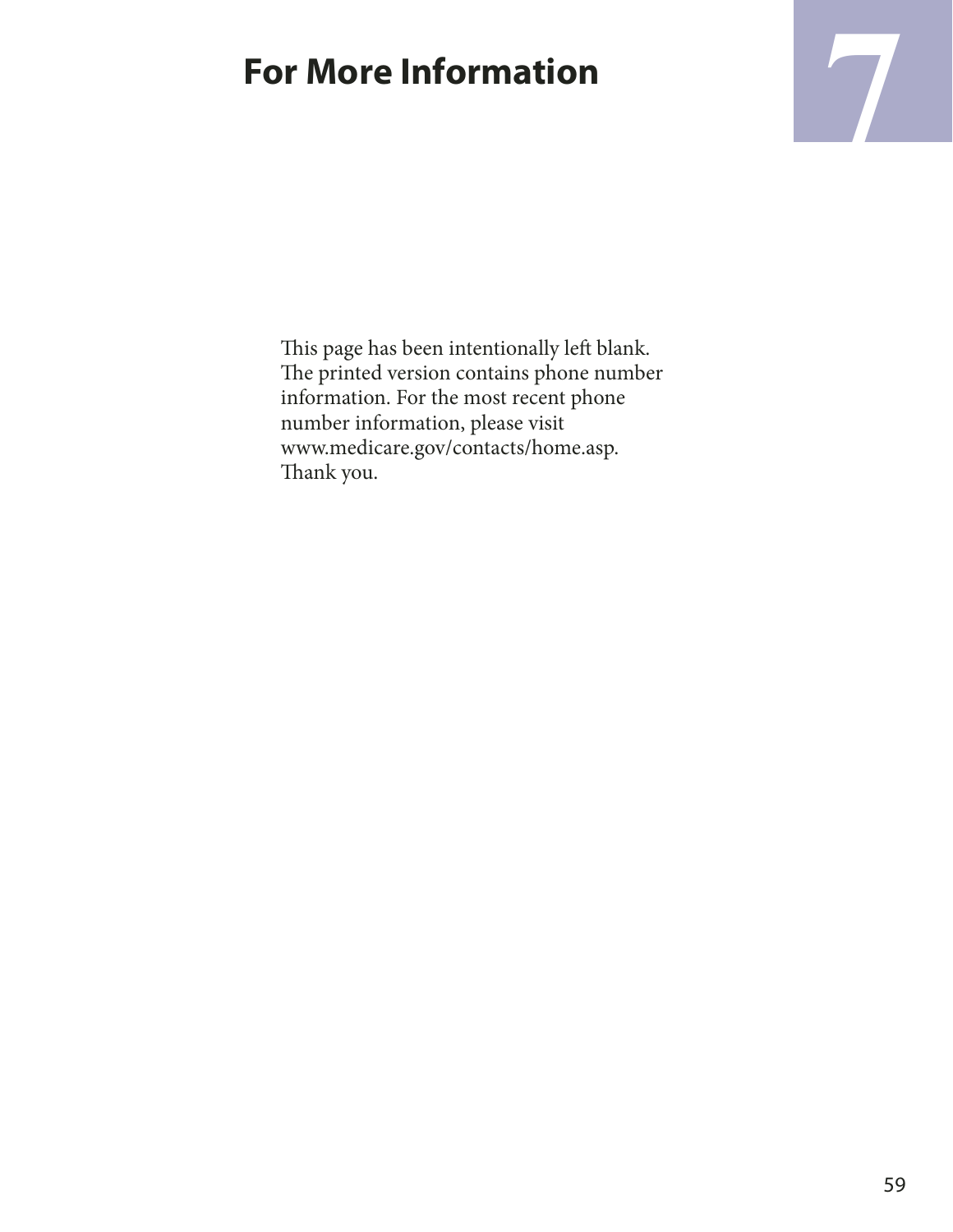This page has been intentionally left blank. The printed version contains phone number information. For the most recent phone number information, please visit [www.medicare.gov/contacts/home.asp.](http://www.medicare.gov/contacts/home.asp) Thank you.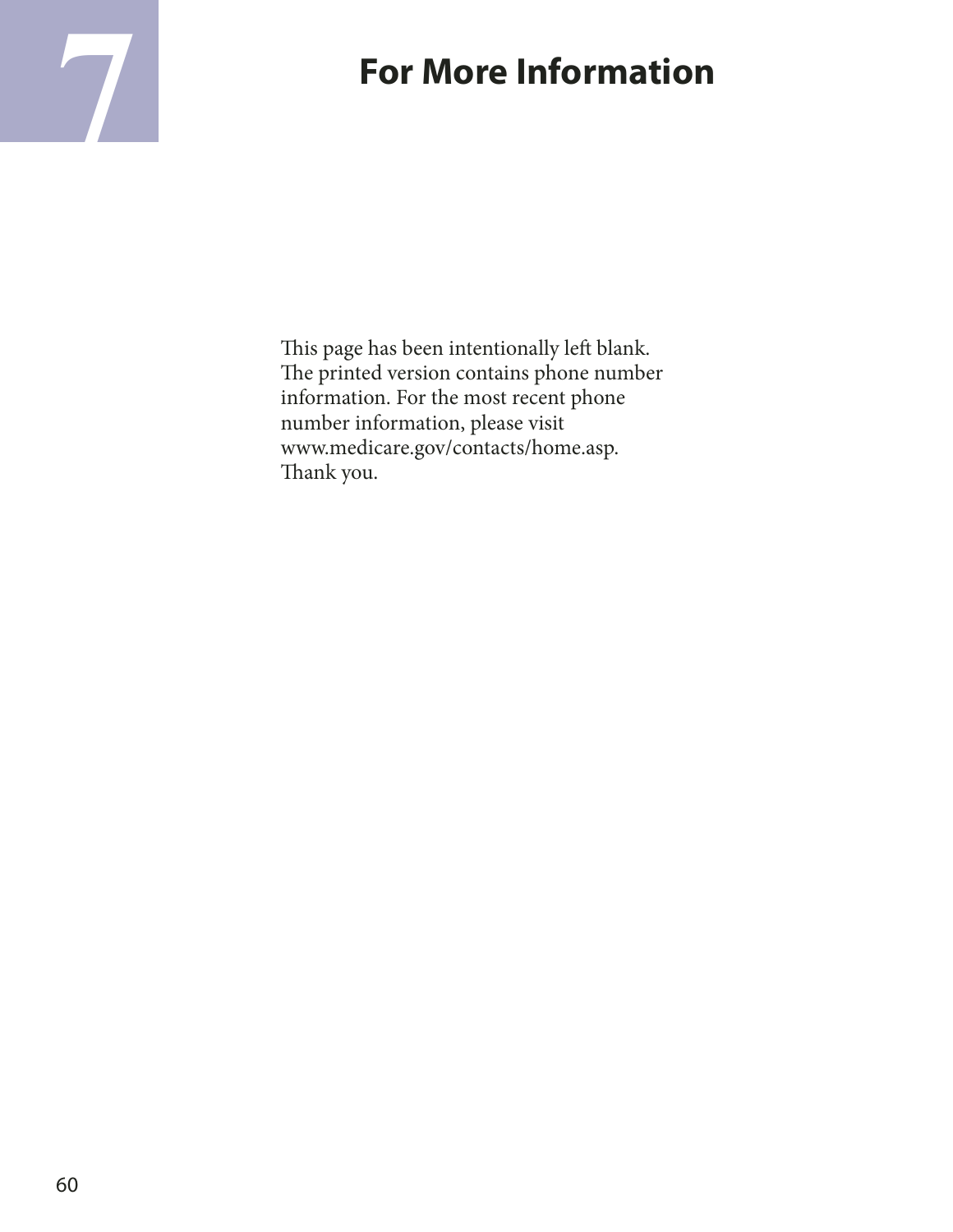This page has been intentionally left blank. The printed version contains phone number information. For the most recent phone number information, please visit [www.medicare.gov/contacts/home.asp.](http://www.medicare.gov/contacts/home.asp) Thank you.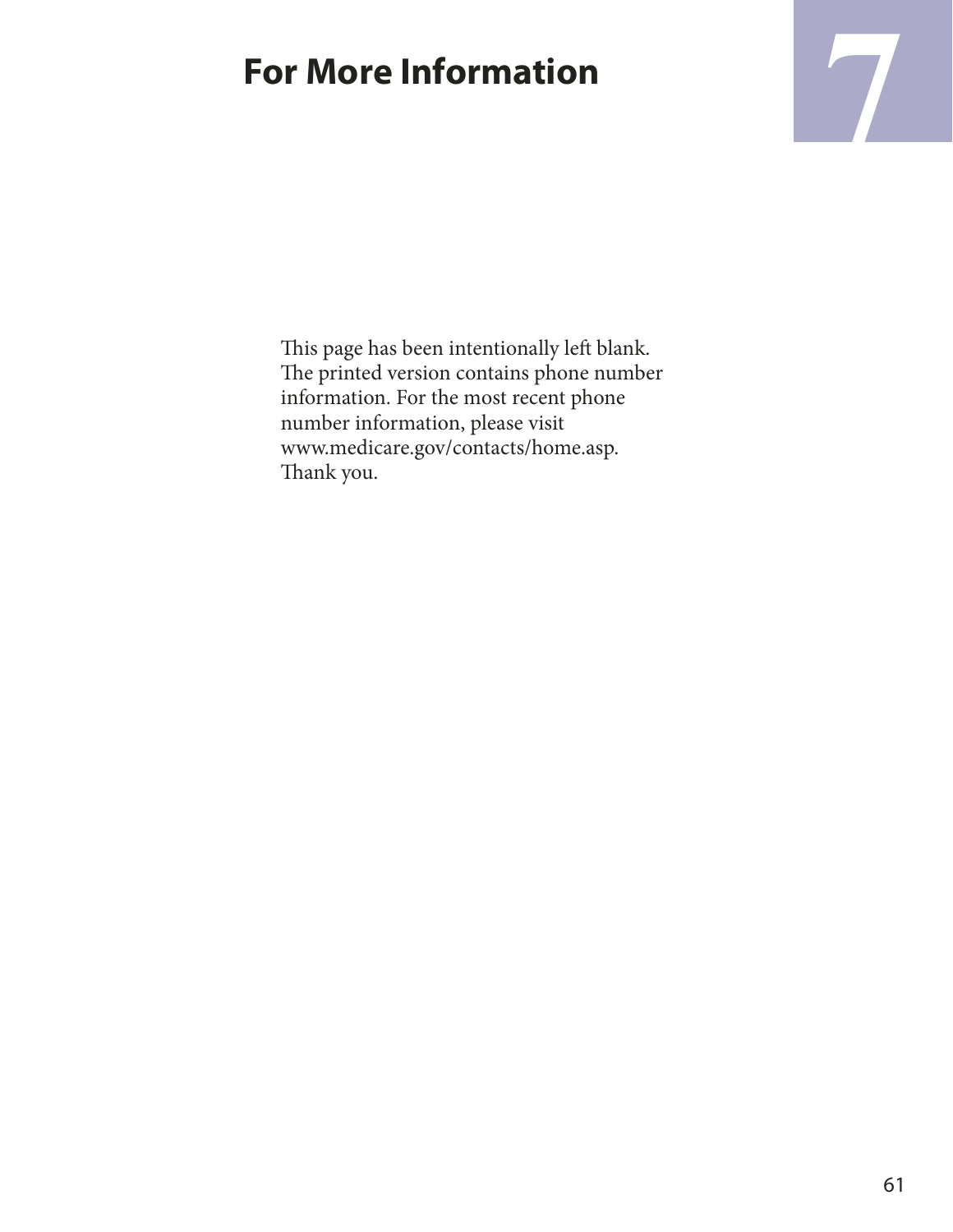A good nursing home should function like a good community, and help you stay involved.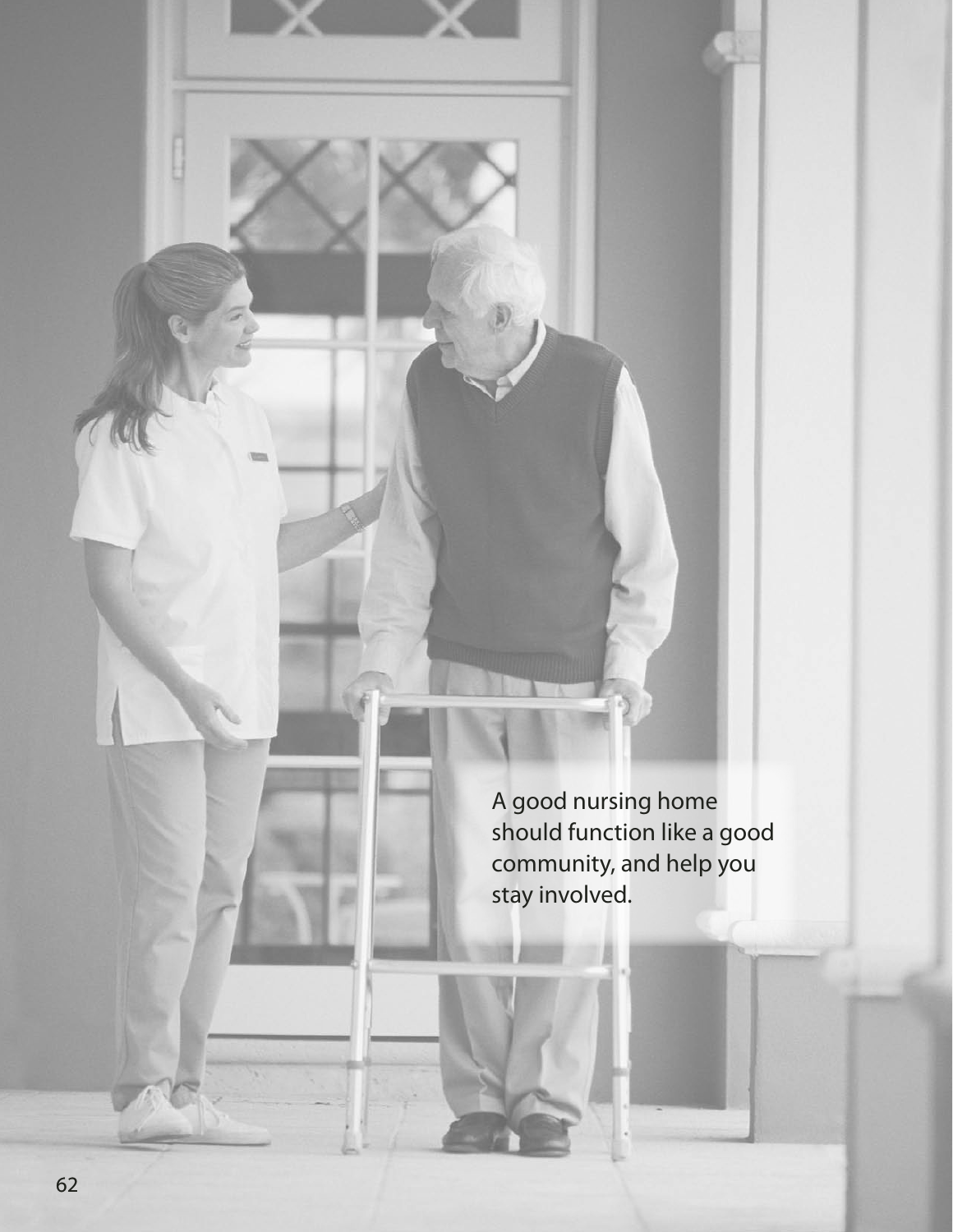## Section 8: **Words to Know**

![](_page_62_Picture_1.jpeg)

**Custodial Care**—Nonskilled personal care, such as help with activities of daily living like bathing, dressing, eating, getting in or out of a bed or chair, moving around, and using the bathroom. It may also include the kind of health-related care that most people do themselves, like using eye drops. In most cases, Medicare doesn't pay for custodial care.

**End-Stage Renal Disease (ESRD)**—Permanent kidney failure that requires a regular course of dialysis or a kidney transplant.

**Long-Term Care Ombudsman**—An independent advocate (supporter) for nursing home and assisted living facility residents who works to solve problems between residents and nursing homes or assisted living facilities. They may be able to provide information about home health agencies in their area.

**Medicaid**—A joint Federal and state program that helps with medical costs for some people with limited income and resources. Medicaid programs vary from state to state, but most health care costs are covered if you qualify for both Medicare and Medicaid.

**Medicare**—The Federal health insurance program for people who are age 65 or older, certain younger people with disabilities, and people with End-Stage Renal Disease (permanent kidney failure requiring dialysis or a transplant, sometimes called ESRD).

**Medicare Advantage Plan (Part C)**—A type of Medicare health plan offered by a private company that contracts with Medicare to provide you with all your Medicare Part A and Part B benefits. Medicare Advantage Plans include Health Maintenance Organizations, Preferred Provider Organizations, Private Fee-for-Service Plans, Special Needs Plans, and Medicare Medical Savings Account Plans. If you are enrolled in a Medicare Advantage Plan, Medicare services are covered through the plan and aren't paid for under Original Medicare. Most Medicare Advantage Plans offer prescription drug coverage.

**Medicare Health Plan**—A Medicare health plan is offered by a private company that contracts with Medicare to provide Part A and Part B benefits to people with Medicare who enroll in the plan.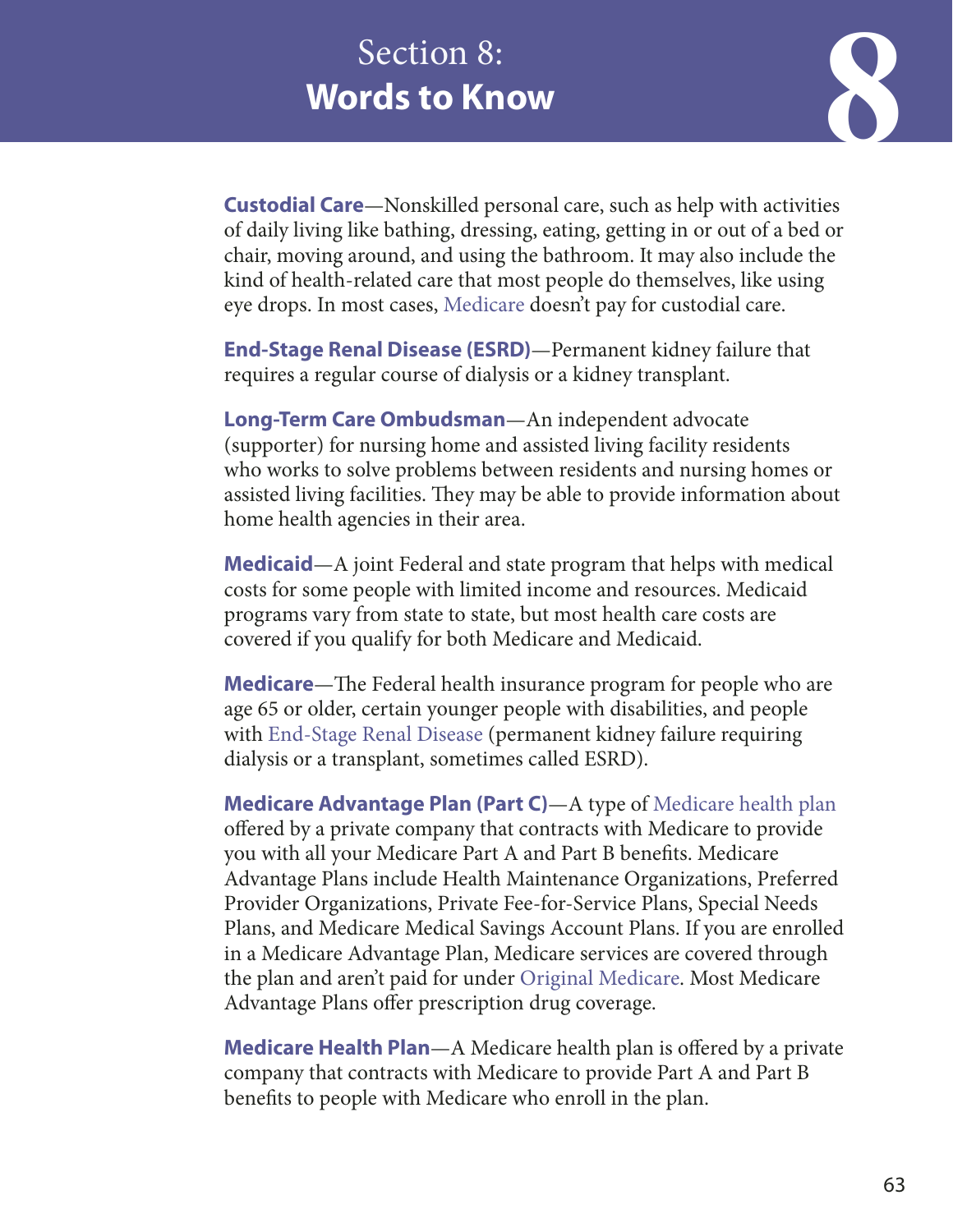**Medicare Prescription Drug Plan (Part D)**—A stand-alone drug plan that adds prescription drug coverage to Original Medicare, some Medicare Cost Plans, some Medicare Private-Fee-for-Service Plans, and Medicare Medical Savings Account Plans. These plans are offered by insurance companies and other private companies approved by Medicare. Medicare Advantage Plans may also offer prescription drug coverage that follows the same rules as Medicare Prescription Drug Plans.

**Original Medicare**—Original Medicare is fee-for-service coverage under which the government pays your health care providers directly for your Part A and/or Part B benefits.

**Skilled Nursing Facility (SNF)**—A nursing facility with the staff and equipment to give skilled nursing care and, in most cases, skilled rehabilitative services and other related health services.

**Skilled Nursing Facility Care**—Skilled nursing care and rehabilitation services provided on a continuous, daily basis, in a skilled nursing facility.

**State Health Insurance Assistance Program (SHIP)**—A state program that gets money from the Federal government to give free local health insurance counseling to people with Medicare.

**State Medical Assistance (Medicaid) Office**—A state agency that is in charge of the state's Medicaid program and can give information about programs to help pay medical bills for people with limited income and resources.

**State Survey Agency**—A state agency that oversees health care facilities that participate in the Medicare and/or Medicaid programs. The State Survey Agency inspects health care facilities and investigates complaints to ensure that health and safety standards are met.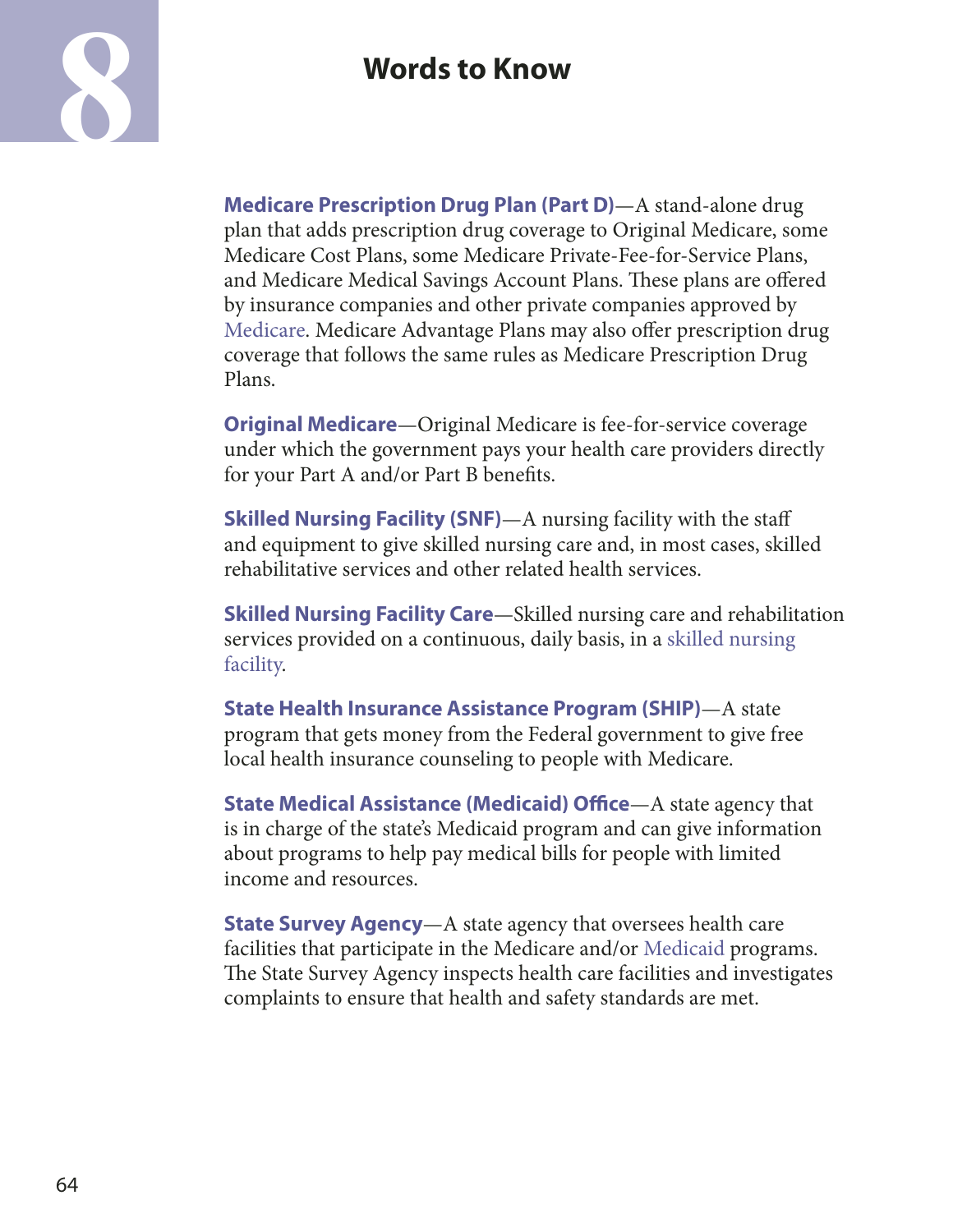# Section 9: **Index**

![](_page_64_Picture_1.jpeg)

| Activities of Daily Living (ADL) 13, 14, 37, 43   |
|---------------------------------------------------|
| Advance Directives (Health Care) 38               |
| Area Agency on Aging. 12, 16, 38, 41              |
|                                                   |
|                                                   |
|                                                   |
|                                                   |
| Centers for Medicare & Medicaid Services 2, 9, 19 |
|                                                   |
| Certified Nursing Assistant (CNA). 20, 33, 48     |
|                                                   |
|                                                   |
| Compare Nursing Homes17-25, 27, 30                |
|                                                   |
| Continuing Care Retirement Communities (CCRC) 14  |
|                                                   |
|                                                   |
|                                                   |
|                                                   |
| Durable Power of Attorney for Health Care. 38     |
|                                                   |
| End-Stage Renal Disease (ESRD). 43, 63            |
|                                                   |
|                                                   |
|                                                   |
|                                                   |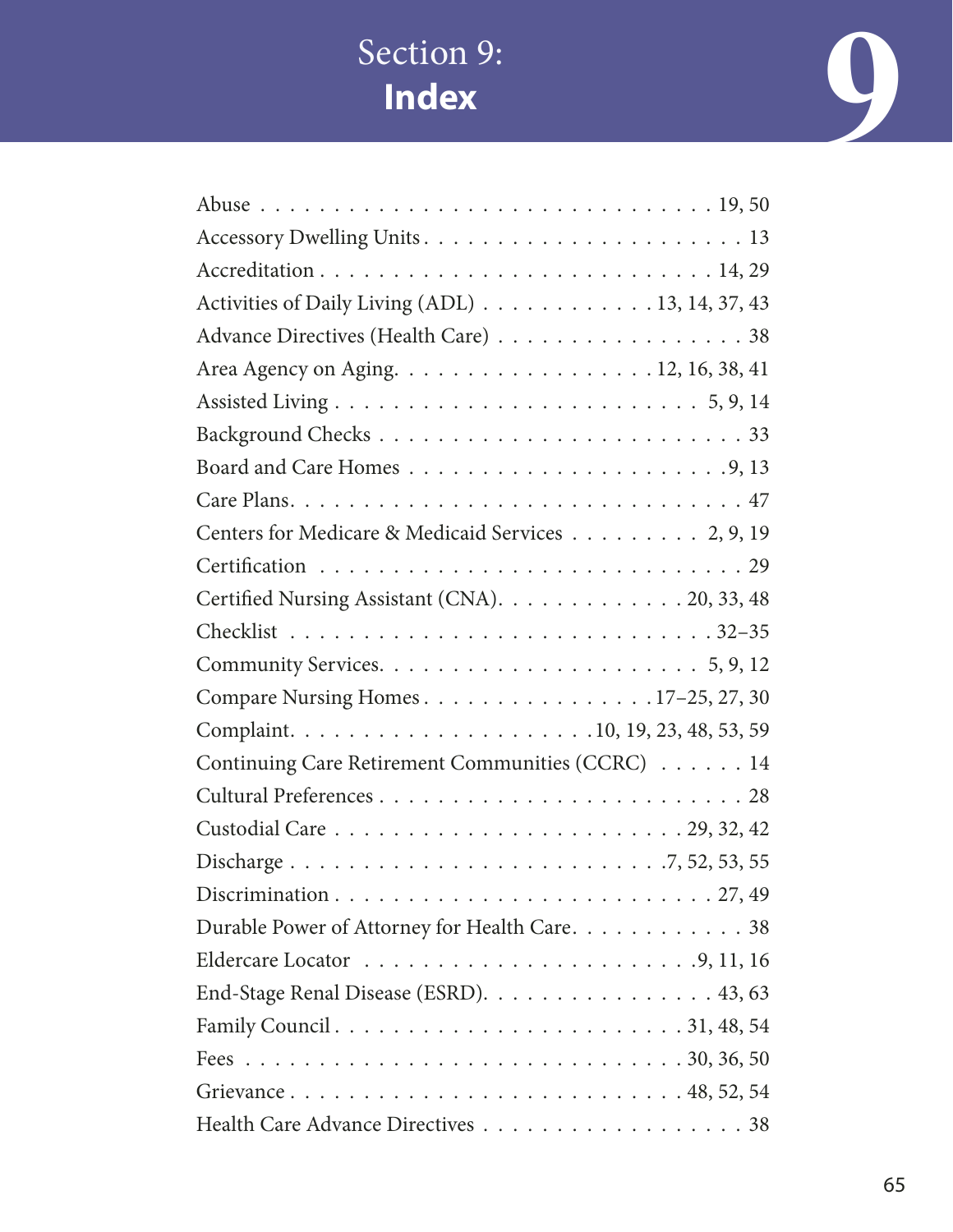# **Index**

![](_page_65_Picture_1.jpeg)

| Inspection. 14, 17–20, 22, 27, 29, 30, 35, 47, 51                                         |
|-------------------------------------------------------------------------------------------|
|                                                                                           |
| Leaving the Facility $\dots \dots \dots \dots \dots \dots \dots \dots \dots \dots 36, 53$ |
|                                                                                           |
|                                                                                           |
|                                                                                           |
| Long-Term Care Ombudsman 9, 23, 48, 50, 52, 59-61                                         |
| Medicaid 6, 10, 11, 13, 16, 18, 19, 29, 37, 38-42                                         |
|                                                                                           |
| Medicare 6, 7, 9, 12-16, 19, 21, 29, 32, 37-40, 43-45,                                    |
| 49, 50, 54, 55, 59, 63                                                                    |
|                                                                                           |
|                                                                                           |
| Medicare Prescription Drug Coverage. 6, 43-45, 55, 59-61, 64                              |
| Money (Personal Resources) 6, 38, 39-40, 51                                               |
|                                                                                           |
|                                                                                           |
|                                                                                           |
| Paying for Nursing Home Care and Other Health                                             |
| $.39 - 45$<br>Care Costs                                                                  |
|                                                                                           |
|                                                                                           |
|                                                                                           |
|                                                                                           |
| Programs of All-inclusive Care for the Elderly (PACE) 16, 42                              |
|                                                                                           |
| Quality Improvement Organization (QIO) 7, 10                                              |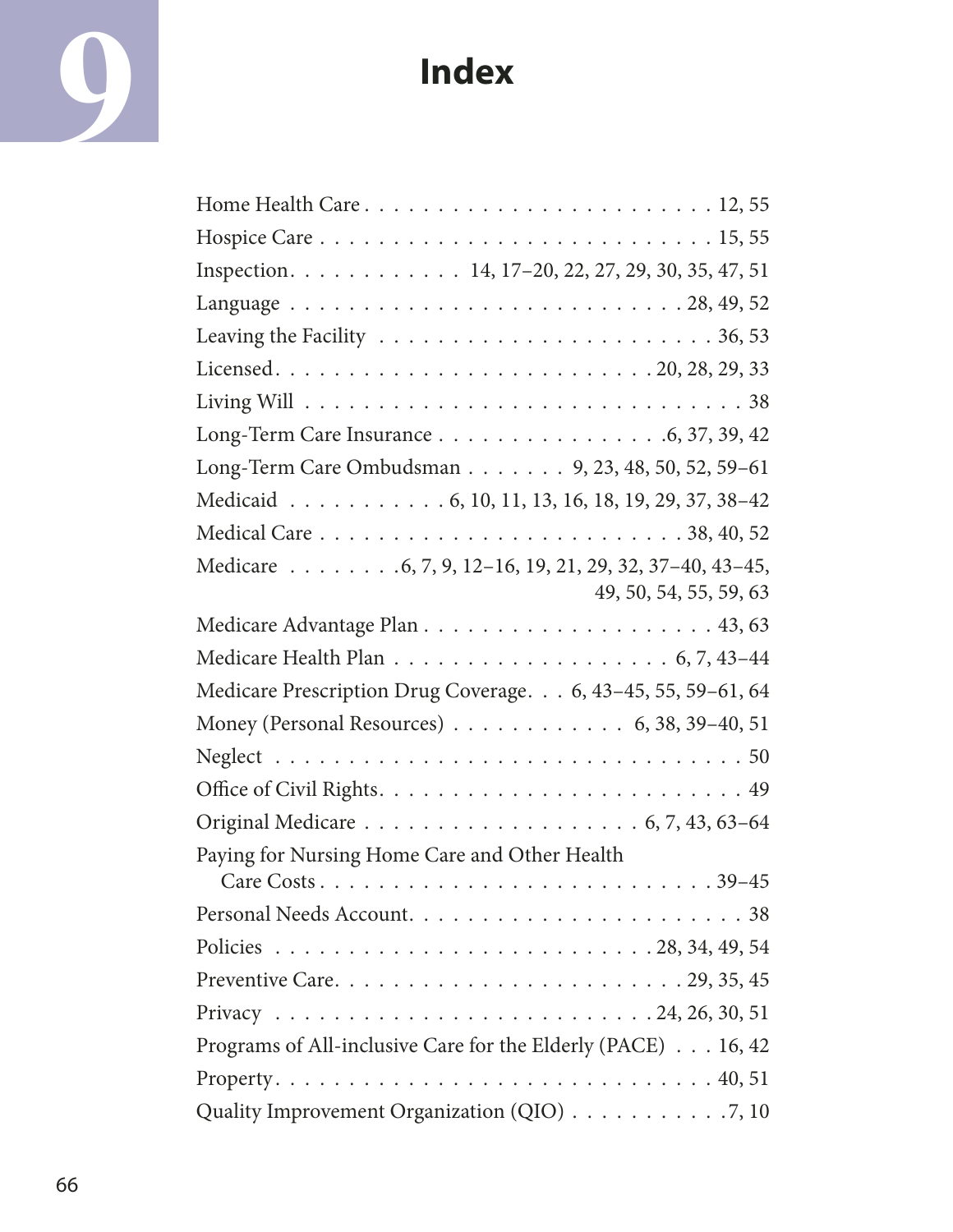# **Index**

![](_page_66_Picture_1.jpeg)

| Quality of Care 10, 18, 26, 27, 31, 59-61                                      |
|--------------------------------------------------------------------------------|
|                                                                                |
|                                                                                |
|                                                                                |
|                                                                                |
|                                                                                |
|                                                                                |
|                                                                                |
|                                                                                |
|                                                                                |
|                                                                                |
| Skilled Nursing Facility Care 7, 39, 43, 55, 64                                |
| Skilled Nursing Facility $\dots \dots \dots \dots \dots \dots 6-7, 39, 44, 64$ |
|                                                                                |
| State Health Insurance Assistance Program. 10, 41, 59–61                       |
| State Medical Assistance (Medicaid) office 10-12, 16, 40-42, 59-61             |
| State Survey Agency 10, 29, 48, 50, 59-61                                      |
|                                                                                |
|                                                                                |
|                                                                                |